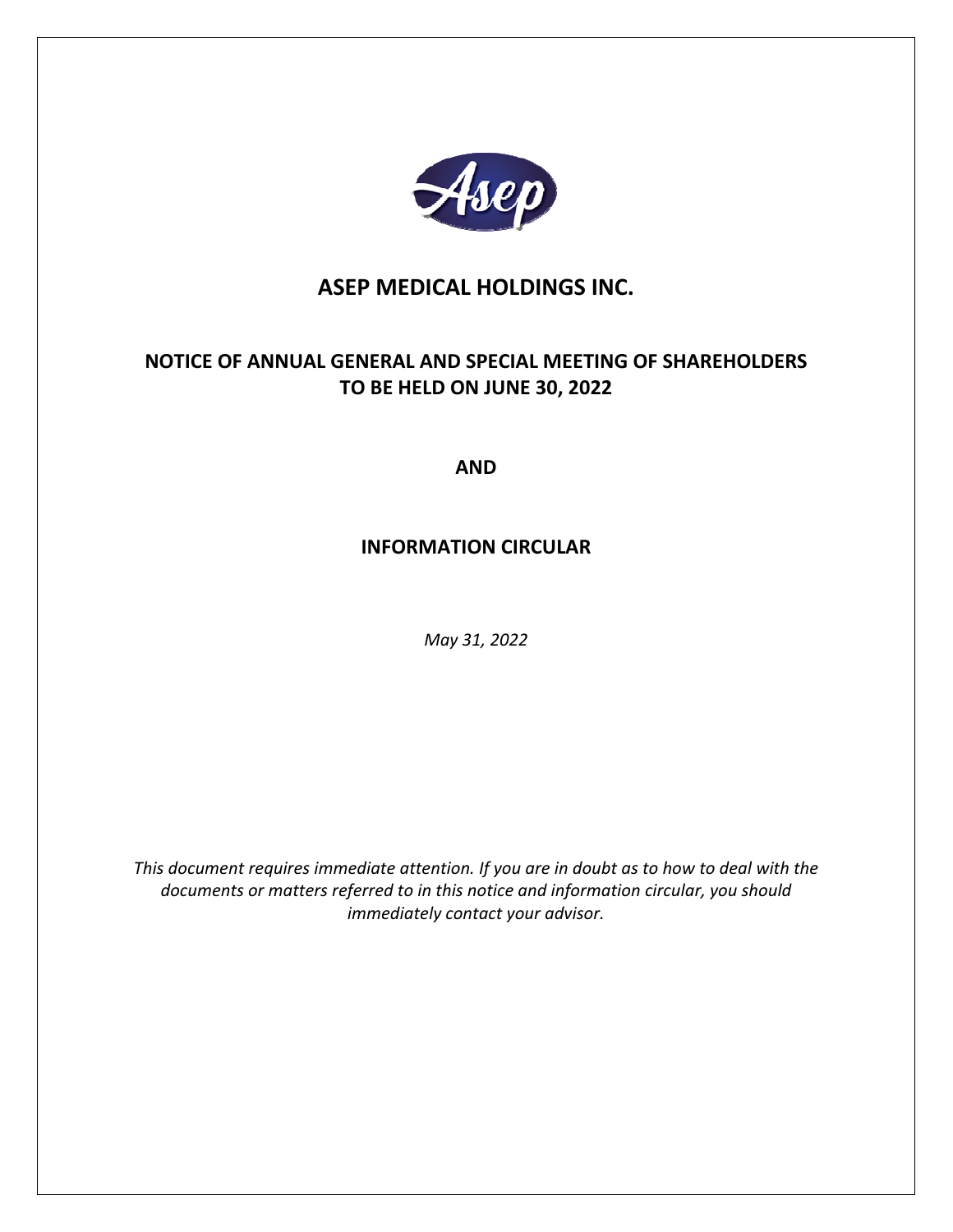# **ASEP MEDICAL HOLDINGS INC.**

420 – 730 View Street Victoria, BC V8W 3Y7 Telephone: 778‐600‐0509

## **NOTICE OF ANNUAL GENERAL AND SPECIAL MEETING**

#### **TO THE SHAREHOLDERS:**

**NOTICE IS HEREBY GIVEN** that the annual general and special meeting (the "**Meeting**") of shareholders of ASEP Medical Holdings Inc. (the "**Company**") will be held at the offices of Clark Wilson LLP at 900 – 885 West Georgia Street, Vancouver, BC V6C 3H1, on Thursday, June 30, 2022, at the hour of 4:30 p.m. (Vancouver time) for the following purposes:

- (1) to receive the audited financial statements of the Company for the fiscal year ended December 31, 2021, and the accompanying report of the auditors;
- (2) to set the number of directors of the Company at four (4);
- (3) to elect Rudy Mazzocchi, Dr. Robert E.W. Hancock, Derrold Norgaard and Timothy Murphy as directors of the Company;
- (4) to appoint Manning Elliott LLP as the auditors of the Company for the fiscal year ending December 31, 2022 and to authorize the directors of the Company to fix the remuneration to be paid to the auditors for the fiscal year ending December 31, 2022;
- (5) to consider and, if thought fit, to pass an ordinary resolution to ratify, confirm and approve the Company's Stock Option Plan, as described in the accompanying information circular (the "**Information Circular**"); and
- (6) to transact such further or other business as may properly come before the Meeting and any adjournment or postponement thereof.

The accompanying Information Circular provides additional information relating to the matters to be dealt with at the Meeting and is supplemental to, and expressly made a part of, this notice of Meeting (the "**Notice of Meeting**").

The board of directors of the Company has fixed May 24, 2022 as the record date for the determination of shareholders entitled to notice of and to vote at the Meeting and at any adjournment or postponement thereof. Each registered shareholder at the close of business on that date is entitled to such notice and to vote at the Meeting in the circumstances set out in the accompanying Information Circular.

If you are a registered shareholder of the Company and unable to attend the Meeting in person, please vote by proxy by following the instructions provided in the form of proxy at least 48 hours (excluding Saturdays, Sundays and holidays recognized in the Province of British Columbia) before the time and date of the Meeting or any adjournment or postponement thereof.

In view of the current and rapidly evolving COVID‐19 outbreak, the Company asks that, in considering whether to attend the Meeting in person, shareholders follow the instructions of the Public Health Agency of Canada (https://www.canada.ca/en/public‐health/services/diseases/2019‐novel‐coronavirus‐infection.html). The Company encourages Shareholders not to attend the Meeting in person if experiencing any of the described COVID‐19 symptoms of fever, cough or difficulty breathing. The Company may take additional precautionary measures in relation to the Meeting in response to further developments in the COVID‐19 outbreak. As always, the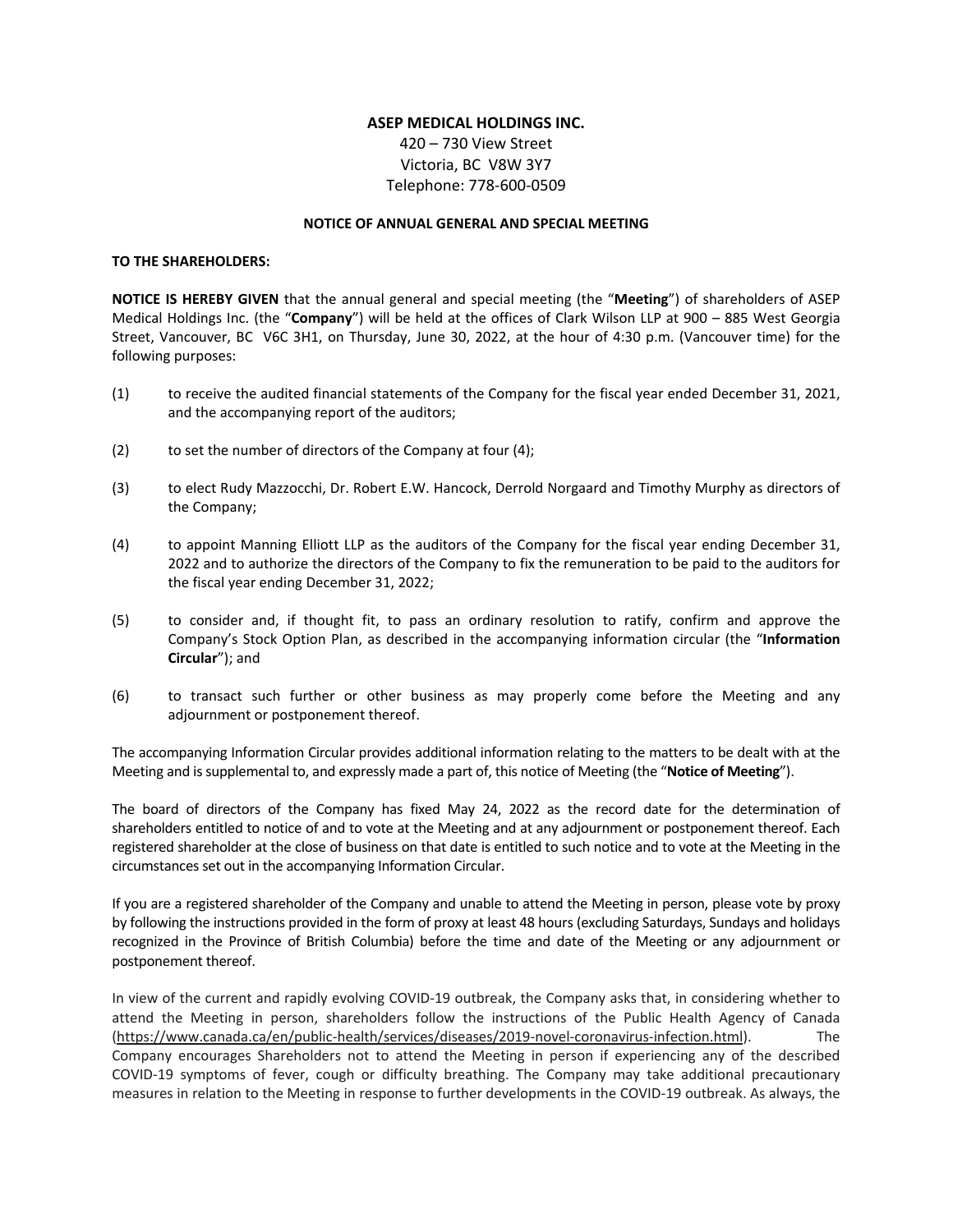Company encourages shareholders to vote prior to the Meeting. Shareholders are encouraged to vote on the matters before the meeting by proxy.

If you are a non-registered shareholder of the Company and received this Notice of Meeting and accompanying materials through a broker, a financial institution, a participant, or a trustee or administrator of a retirement savings plan, retirement income fund, education savings plan or other similar savings or investment plan registered under the *Income Tax Act* (Canada), or a nominee of any of the foregoing that holds your securities on your behalf (each, an "**Intermediary**"), please complete and return the materials in accordance with the instructions provided to you by your Intermediary.

**DATED** at Vancouver, British Columbia, this 31<sup>st</sup> day of May, 2022.

By Order of the Board of Directors of

**ASEP MEDICAL HOLDINGS INC.** 

*"Rudy Mazzocchi"*  Rudy Mazzocchi Executive Chairman, Chief Executive Officer and Director

**PLEASE VOTE. YOUR VOTE IS IMPORTANT. WHETHER OR NOT YOU EXPECT TO ATTEND THE MEETING BY TELECONFERENCE, PLEASE COMPLETE, SIGN AND DATE THE ENCLOSED FORM OF PROXY AND PROMPTLY RETURN IT IN THE ENVELOPE PROVIDED.**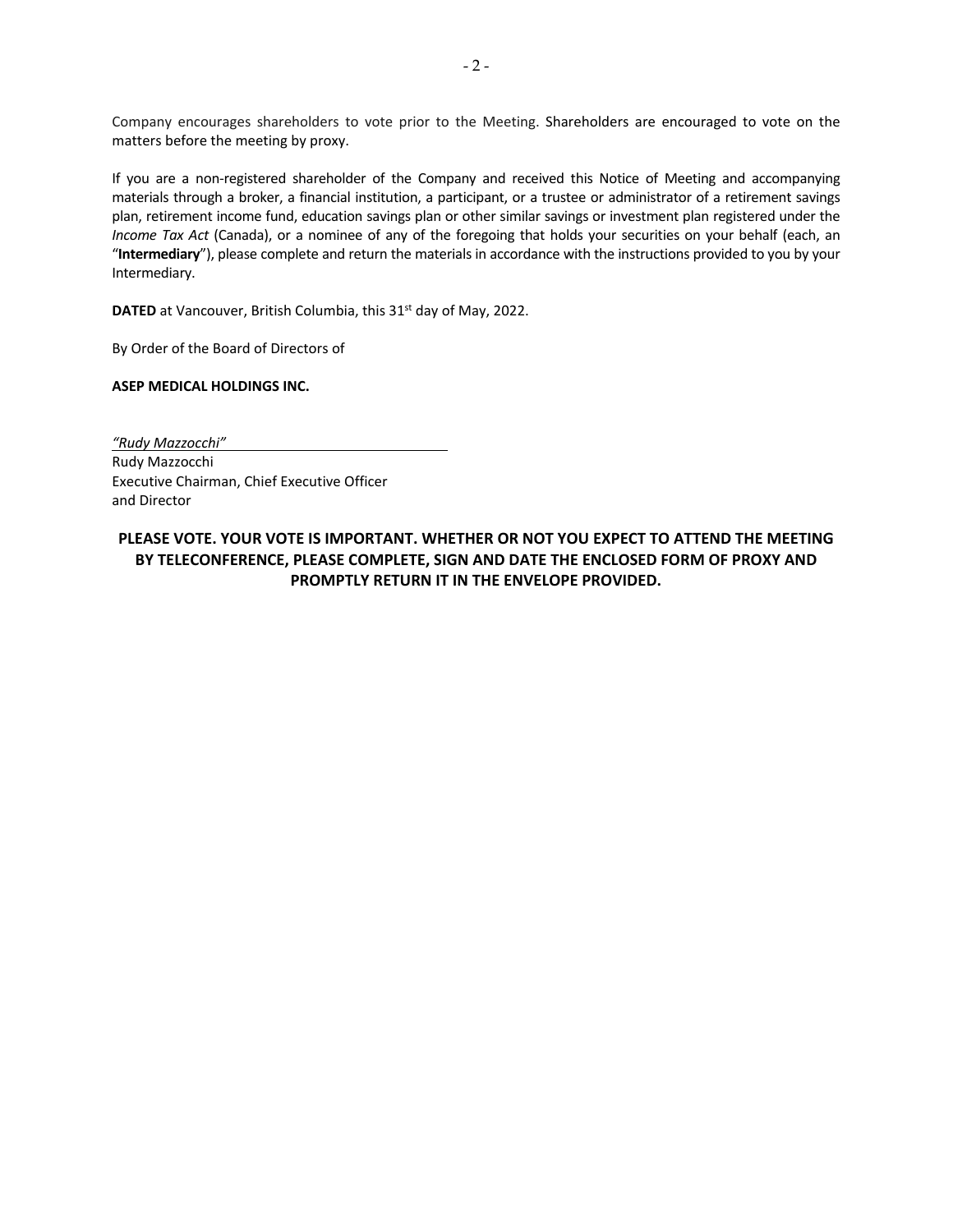# **ASEP MEDICAL HOLDINGS INC.**

420 – 730 View Street Victoria, BC V8W 3Y7 Telephone: 778‐600‐0509

# **INFORMATION CIRCULAR May 31, 2022**

### **INTRODUCTION**

This information circular (the "**Information Circular**") accompanies the notice of annual general and special meeting of shareholders (the "**Notice**") of ASEP Medical Holdings Inc. (the "**Company**") and is furnished to shareholders (each, a "**Shareholder**") holding common shares (each, a "**Share**") of the Company in connection with the solicitation by the management of the Company of proxies to be voted at the annual general and special meeting (the "**Meeting**") of the Shareholders to be held at 4:30 p.m. on Thursday, June 30, 2022 at the offices of Clark Wilson LLP, 900 – 885 West Georgia Street, Vancouver, BC V6C 3H1, or at any adjournment or postponement thereof.

#### **Date and Currency**

The date of this Information Circular is May 31, 2022. Unless otherwise stated, all amounts herein are in Canadian dollars.

#### **COVID‐19**

In view of the current and rapidly evolving COVID‐19 outbreak, the Company asks that, in considering whether to attend the Meeting in person, Shareholders follow the instructions of the Public Health Agency of Canada (https://www.canada.ca/en/public‐health/services/diseases/2019‐novel‐coronavirus‐infection.html).The Company encourages Shareholders not to attend the Meeting in person if experiencing any of the described COVID‐19 symptoms of fever, cough or difficulty breathing. The Company may take additional precautionary measures in relation to the Meeting in response to further developments in the COVID‐19 outbreak. As always, the Company encourages Shareholders to vote prior to the Meeting. Shareholders are encouraged to vote on the matters before the meeting by proxy.

#### **PROXIES AND VOTING RIGHTS**

#### **Management Solicitation**

The solicitation of proxies by management of the Company will be conducted by mail and may be supplemented by telephone or other personal contact to be made without special compensation to any of the directors, officers and employees of the Company. The Company does not reimburse Shareholders, nominees or agents for costs incurred in obtaining from their principals authorization to execute forms of proxy, except that the Company has requested brokers and nominees who hold stock in their respective names to furnish this proxy material to their customers who are NOBOs (as defined below), and the Company will reimburse such brokers and nominees for their related out of pocket expenses. No solicitation will be made by specifically engaged employees or soliciting agents. The cost of solicitation will be borne by the Company.

No person has been authorized to give any information or to make any representation other than as contained in this Information Circular in connection with the solicitation of proxies. If given or made, such information or representations must not be relied upon as having been authorized by the Company. The delivery of this Information Circular shall not create, under any circumstances, any implication that there has been no change in the information set forth herein since the date of this Information Circular. This Information Circular does not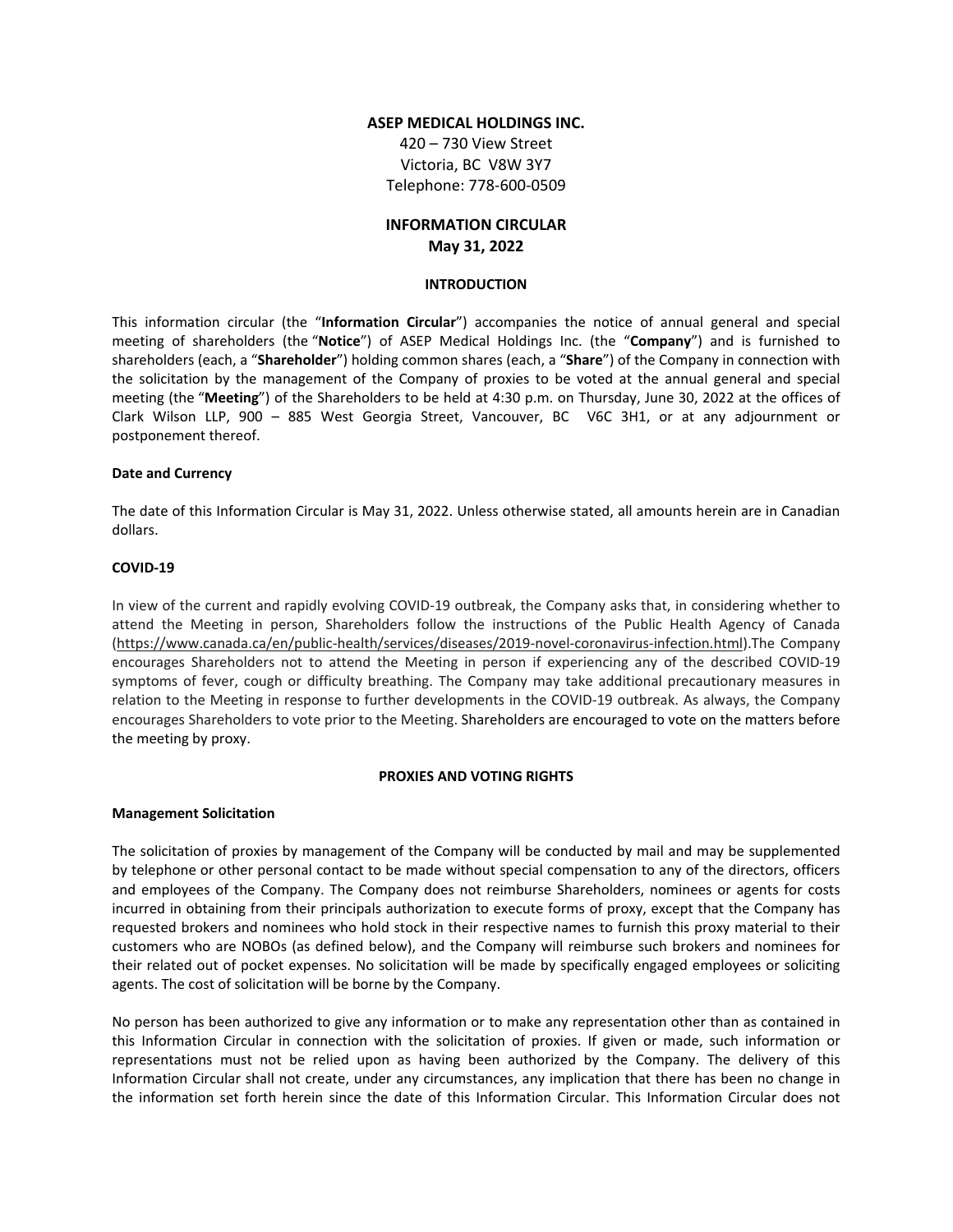constitute the solicitation of a proxy by anyone in any jurisdiction in which such solicitation is not authorized, or in which the person making such solicitation is not qualified to do so, or to anyone to whom it is unlawful to make such an offer of solicitation.

#### **Appointment of Proxy**

Registered Shareholders are entitled to vote at the Meeting. A Shareholder is entitled to one vote for each common share that such Shareholder holds on the record date of May 24, 2022 on the resolutions to be voted upon at the Meeting, and any other matter to come before the Meeting.

The persons named as proxyholders (the "**Designated Persons**") in the enclosed form of proxy are directors and/or officers of the Company.

# **A SHAREHOLDER HAS THE RIGHT TO APPOINT A PERSON OR COMPANY (WHO NEED NOT BE A SHAREHOLDER) OTHER THAN THE DESIGNATED PERSONS NAMED IN THE ENCLOSED FORM OF PROXY TO ATTEND AND ACT FOR OR ON BEHALF OF THAT SHAREHOLDER AT THE MEETING.**

**A SHAREHOLDER MAY EXERCISE THIS RIGHT BY INSERTING THE NAME OF SUCH OTHER PERSON IN THE BLANK SPACE PROVIDED ON THE FORM OF PROXY. SUCH SHAREHOLDER SHOULD NOTIFY THE NOMINEE OF THE APPOINTMENT, OBTAIN THE NOMINEE'S CONSENT TO ACT AS PROXY AND SHOULD PROVIDE INSTRUCTION TO THE NOMINEE ON HOW THE SHAREHOLDER'S SHARES SHOULD BE VOTED. THE NOMINEE SHOULD BRING PERSONAL IDENTIFICATION TO THE MEETING.** 

The Shareholder may vote by mail, by telephone or via the Internet by following instructions provided in the form of proxy at least 48 hours (excluding Saturdays, Sundays and holidays recognized in the Province of British Columbia) prior to the scheduled time of the Meeting, or any adjournment or postponement thereof. The Chairman of the Meeting, in his sole discretion, may accept completed forms of proxy on the day of the Meeting or any adjournment or postponement thereof.

A proxy may not be valid unless it is dated and signed by the Shareholder who is giving it or by that Shareholder's attorney‐in‐fact duly authorized by that Shareholder in writing or, in the case of a corporation, dated and executed by a duly authorized officer or attorney-in-fact for the corporation. If a form of proxy is executed by an attorney-infact for an individual Shareholder or joint Shareholders, or by an officer or attorney-in-fact for a corporate Shareholder, the instrument so empowering the officer or attorney-in-fact, as the case may be, or a notarially certified copy thereof, must accompany the form of proxy.

#### **Revocation of Proxies**

A Shareholder who has given a proxy may revoke it at anytime before it is exercised by an instrument in writing: (a) executed by that Shareholder or by that Shareholder's attorney‐in‐fact authorized in writing or, where the Shareholder is a corporation, by a duly authorized officer of, or attorney-in-fact for, the corporation; and (b) delivered either: (i) to the Company at the address set forth above, at any time up to and including the last business day preceding the day of the Meeting or, if adjourned or postponed, any reconvening thereof, (ii) to the Chairman of the Meeting prior to the vote on matters covered by the proxy on the day of the Meeting or, if adjourned or postponed, any reconvening thereof, or (iii) in any other manner provided by law.

Also, a proxy will automatically be revoked by either: (i) attendance at the Meeting and participation in a poll (ballot) by a Shareholder, or (ii) submission of a subsequent proxy in accordance with the foregoing procedures. A revocation of a proxy does not affect any matter on which a vote has been taken prior to any such revocation.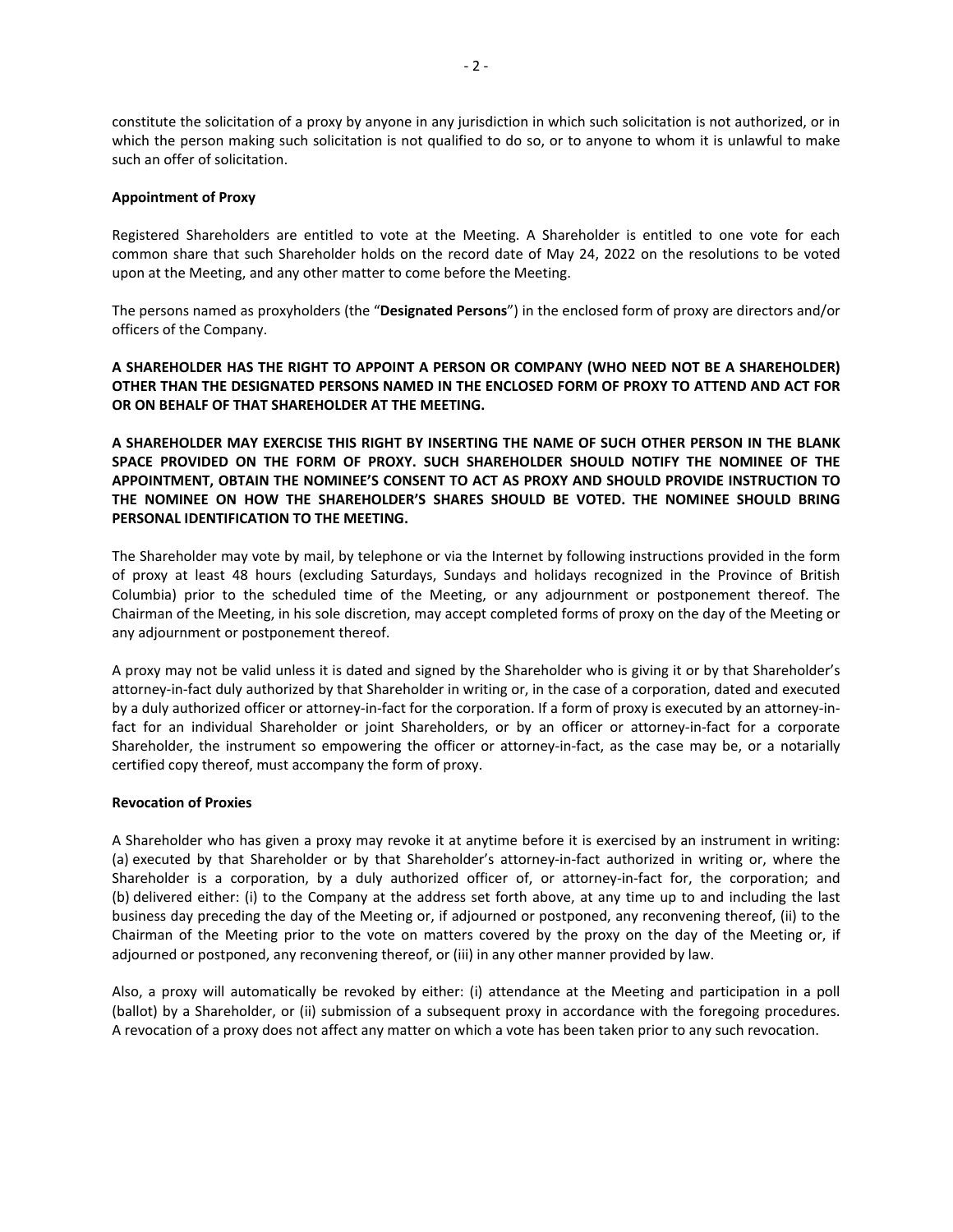#### **Voting of Shares and Proxies and Exercise of Discretion by Designated Persons**

A Shareholder may indicate the manner in which the Designated Persons are to vote with respect to a matter to be voted upon at the Meeting by marking the appropriate space on the proxy. **The Shares represented by a proxy will be voted or withheld from voting in accordance with the instructions of the Shareholder on any ballot that may be called for and if the Shareholder specifies a choice with respect to any matter to be acted upon, the Shares will be voted accordingly.** 

# **IF NO CHOICE IS SPECIFIED IN THE PROXY WITH RESPECT TO A MATTER TO BE ACTED UPON, THE PROXY CONFERS DISCRETIONARY AUTHORITY WITH RESPECT TO THAT MATTER UPON THE DESIGNATED PERSONS NAMED IN THE FORM OF PROXY. IT IS INTENDED THAT THE DESIGNATED PERSONS WILL VOTE THE SHARES REPRESENTED BY THE PROXY IN FAVOUR OF EACH MATTER IDENTIFIED IN THE PROXY.**

The enclosed form of proxy confers discretionary authority upon the persons named therein with respect to other matters which may properly come before the Meeting, including any amendments or variations to any matters identified in the Notice. At the date of this Information Circular, management of the Company is not aware of any such amendments, variations or other matters to come before the Meeting.

In the case of abstentions from, or withholding of, the voting of the Shares of a Shareholder on any matter, the Shares that are the subject of the abstention or withholding will be counted for determination of a quorum, but will not be counted as affirmative or negative on the matter to be voted upon.

#### **ADVICE TO BENEFICIAL SHAREHOLDERS**

**The information set out in this section is of significant importance to those Shareholders who do not hold Shares in their own name. Shareholders who do not hold their Shares in their own name (referred to in this Information Circular as "Beneficial Shareholders") should note that only proxies deposited by Shareholders whose names appear on the records of the Company as the registered holders of Shares can be recognized and acted upon at**  the Meeting. If Shares are listed in an account statement provided by a broker, then in almost all cases those Shares will not be registered in the Beneficial Shareholder's name on the records of the Company. Such Shares will more likely be registered under the names of the Beneficial Shareholder's broker or an agent of that broker. In the United States, the vast majority of such Shares are registered under the name of Cede & Co. as nominee for The Depository Trust Company (which acts as depositary for many U.S. brokerage firms and custodian banks), and in Canada, under the name of CDS & Co. (the registration name for The Canadian Depository for Securities Limited, which acts as nominee for many Canadian brokerage firms). **Beneficial Shareholders should ensure that instructions respecting the voting of their Shares are communicated to the appropriate person well in advance of the Meeting.**

The Company does not have access to the names of all Beneficial Shareholders. Applicable regulatory policy requires intermediaries/brokers to seek voting instructions from Beneficial Shareholders in advance of Shareholders' meetings. Every intermediary/broker has its own mailing procedures and provides its own return instructions to clients, which should be carefully followed by Beneficial Shareholders in order to ensure that their Shares are voted at the Meeting. The form of proxy supplied to a Beneficial Shareholder by his, her or its broker (or the agent of the broker) is similar to the form of proxy provided to registered Shareholders by the Company. However, its purpose is limited to instructing the registered Shareholder (the broker or agent of the broker) how to vote on behalf of the Beneficial Shareholder. The majority of brokers now delegate responsibility for obtaining instructions from clients to Broadridge Financial Solutions, Inc. ("**Broadridge**") in the United States and in Canada. Broadridge typically prepares a special voting instruction form, mails this form to the Beneficial Shareholders and asks for appropriate instructions regarding the voting of Shares to be voted at the Meeting. If Beneficial Shareholders receive the voting instruction forms from Broadridge, they are requested to complete and return the voting instruction forms to Broadridge by mail or facsimile. Alternatively, Beneficial Shareholders can call a toll‐free number and access Broadridge's dedicated voting website (each as noted on the voting instruction form) to deliver their voting instructions and to vote the Shares held by them. Broadridge then tabulates the results of all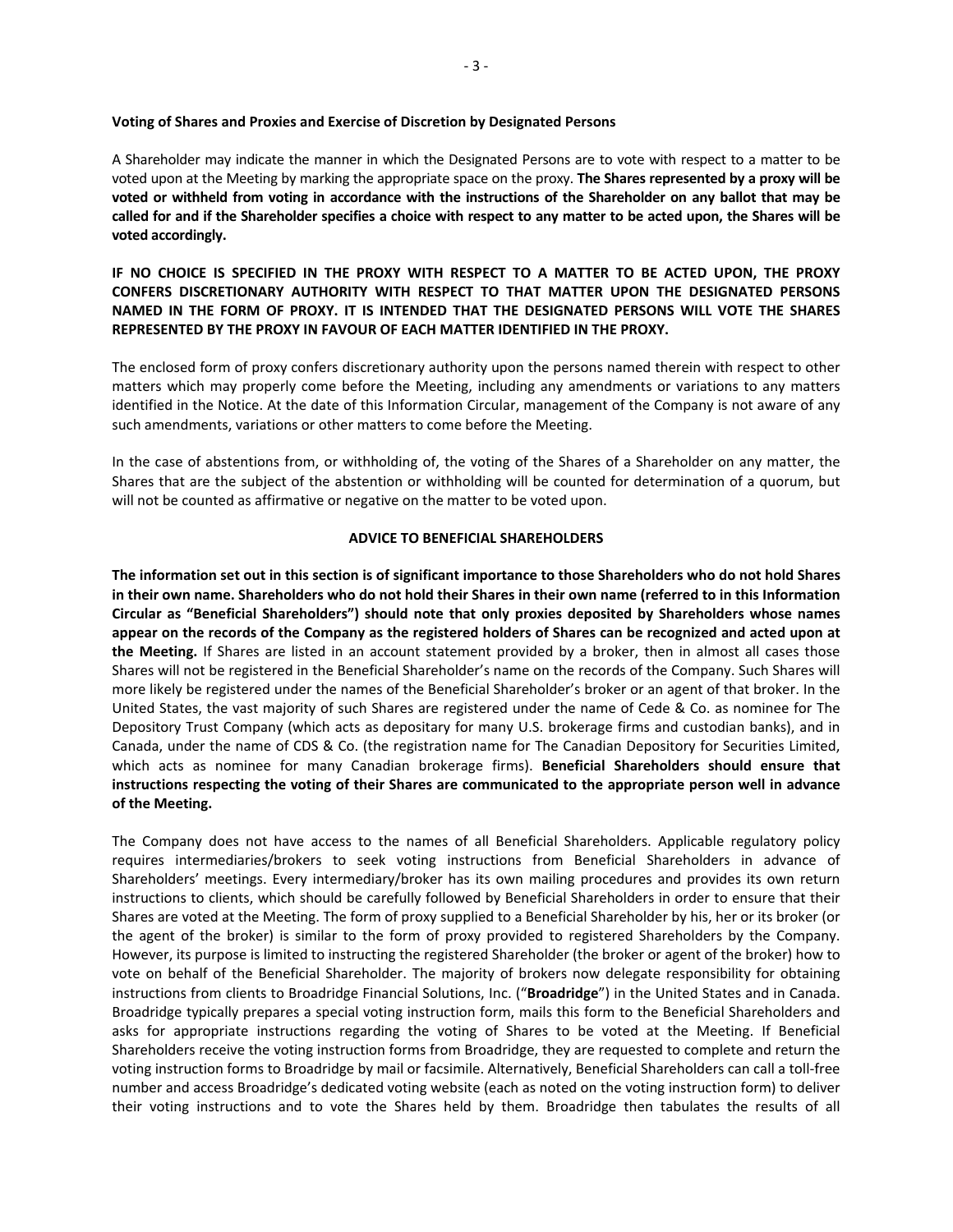instructions received and provides appropriate instructions respecting the voting of Shares to be represented at the Meeting. **A Beneficial Shareholder receiving a Broadridge voting instruction form cannot use that form as a proxy to vote Shares directly at the Meeting – the voting instruction form must be returned to Broadridge well in advance of the Meeting in order to have the applicable Shares voted at the Meeting.** 

Although a Beneficial Shareholder may not be recognized directly at the Meeting for the purposes of voting Shares registered in the name of his, her or its broker (or agent of the broker), a Beneficial Shareholder may attend at the Meeting as proxyholder for the registered Shareholder and vote the Shares in that capacity. Beneficial Shareholders who wish to attend at the Meeting and indirectly vote their Shares as proxyholder for the registered Shareholder should enter their own names in the blank space on the instrument of proxy provided to them and return the same to their broker (or the broker's agent) in accordance with the instructions provided by such broker (or agent), well in advance of the Meeting.

Alternatively, a Beneficial Shareholder may request in writing that his, her or its broker send to the Beneficial Shareholder a legal proxy which would enable the Beneficial Shareholder to attend at the Meeting and vote his, her or its Shares.

Beneficial Shareholders consist of non‐objecting beneficial owners (each, a "**NOBO**") and objecting beneficial owners (each, an "OBO"). A NOBO is a beneficial owner of securities that has provided instructions to an intermediary holding the securities in an account on behalf of the beneficial owner that the beneficial owner does not object, for that account, to the intermediary disclosing ownership information about the beneficial owner under National Instrument 54‐101 ‐ *Communication with Beneficial Owners of Securities of a Reporting Issuer* ("**NI 54-101**") of the Canadian Securities Administrators. An OBO means a beneficial owner of securities that has provided instructions to an intermediary holding the securities in an account on behalf of the beneficial owner that the beneficial owner objects, for that account, to the intermediary disclosing ownership information about the beneficial owner under NI 54‐101.

The Company is sending proxy-related materials directly to NOBOs of the Shares. The Company will not pay for the delivery of proxy‐related materials to OBOs of the Shares under NI 54‐101 and Form 54‐101F7 – *Request for Voting Instructions Made by Intermediary*. The OBOs of the Shares will not receive the materials unless their intermediary assumes the costs of delivery.

All references to Shareholders in this Information Circular are to registered Shareholders, unless specifically stated otherwise.

# **VOTING SECURITIES AND PRINCIPAL HOLDERS OF VOTING SECURITIES**

The Company is authorized to issue an unlimited number of Shares without par value. As of the record date, determined by the board of directors of the Company (the "**Board**") to be the close of business on May 24, 2022, a total of 56,130,344 Shares were issued and outstanding. Each Share carries the right to one vote at the Meeting.

Only registered Shareholders as of the record date are entitled to receive notice of, and to attend and vote at, the Meeting or any adjournment or postponement of the Meeting.

To the knowledge of the directors and executive officers of the Company, no person or company beneficially owns, directly or indirectly, or exercises control or direction over, Shares carrying more than 10% of the voting rights attached to the outstanding Shares of the Company.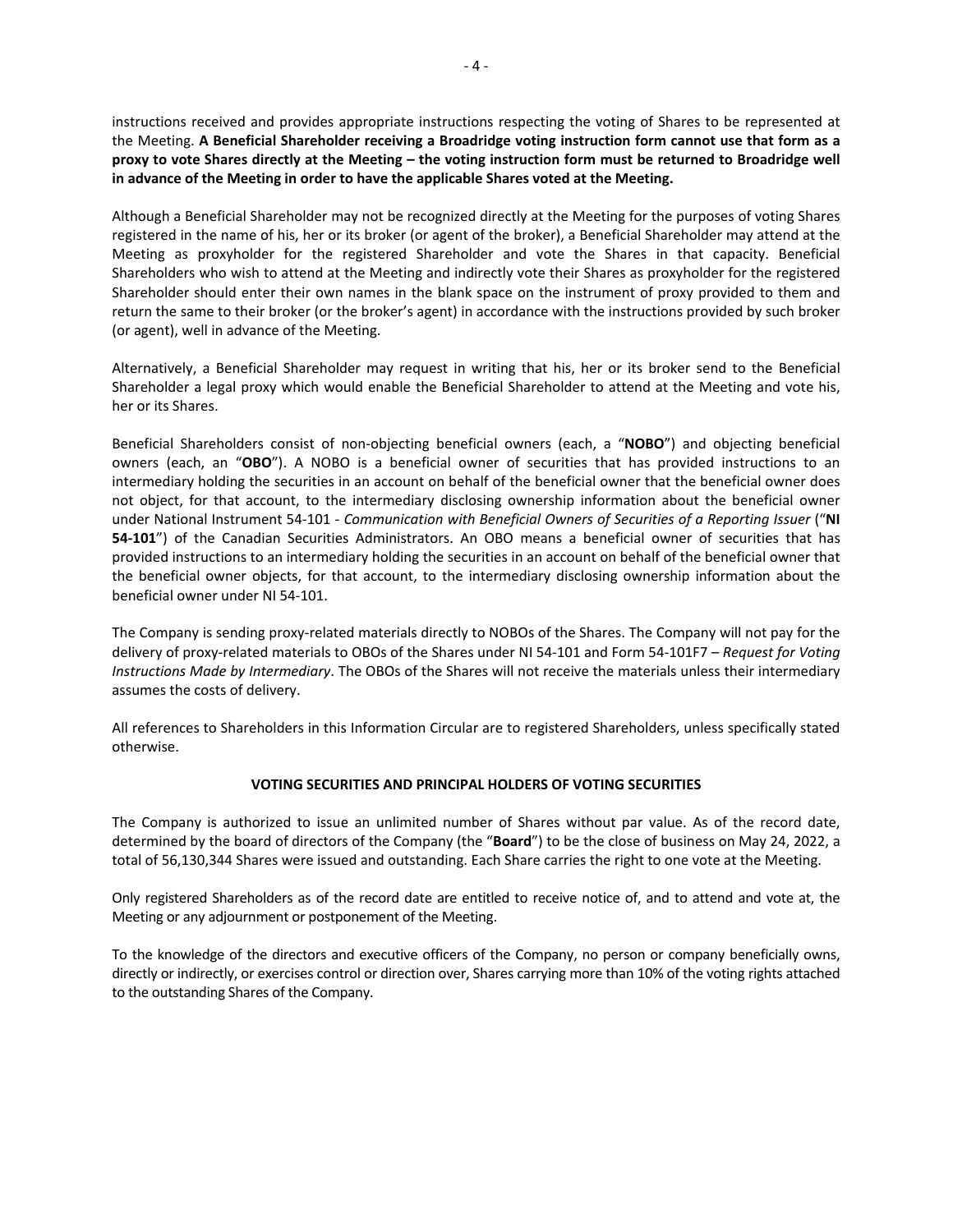#### **FINANCIAL STATEMENTS**

The audited financial statements of the Company for the year ended December 31, 2021 together with the auditor's report thereon, will be presented to the Shareholders at the Meeting. The Company's financial statements and management discussion and analysis are on available on SEDAR at www.sedar.com

#### **NUMBER OF DIRECTORS**

At the Meeting, Shareholders will be asked to pass an ordinary resolution to set the number of directors of the Company at four (4). An ordinary resolution needs to be passed by a simple majority of the votes cast by the Shareholders present in person or represented by proxy and entitled to vote at the Meeting.

# **Management recommends that Shareholders vote for the approval of setting the number of directors of the Company at four (4).**

# **ELECTION OF DIRECTORS**

At present, the directors of the Company are elected at each annual general meeting and hold office until the next annual general meeting, or until their successors are duly elected or appointed in accordance with the Company's Articles or until such director's earlier death, resignation or removal.

The Company's Articles contain an advance notice provision (the "**Advance Notice Provision**") of the nomination of directors in certain circumstances. To be timely, the advance notice by the nominating Shareholder (the **"Nominating Shareholder"**) must be made:

- (a) in the case of an annual meeting of Shareholders, not less than 30 and not more than 65 days prior to the date of the annual meeting of Shareholders; provided, however, that in the event that the annual meeting of Shareholders is to be held on a date that is less than 50 days after the date (the "Notice Date") on which the first public announcement of the date of the annual meeting was made, notice by the Nominating Shareholder is to be made not later than the close of business on the 10th day after the Notice Date in respect of such meeting; and
- (b) in the case of a special meeting (which is not also an annual meeting) of Shareholders called for the purpose of electing directors (whether or not called for other purposes), not later than the close of business on the 15th day following the day on which the first public announcement of the date of the special meeting of Shareholders was made.

No nominations of directors for the Meeting by the Nominating Shareholders were received in accordance with the provisions of the Advance Notice Provision.

Management of the Company proposes to nominate all of the current directors of the Company, as set out in the table below, for election by the Shareholders as directors of the Company. Information concerning such persons, as furnished by the individual nominees, is as follows: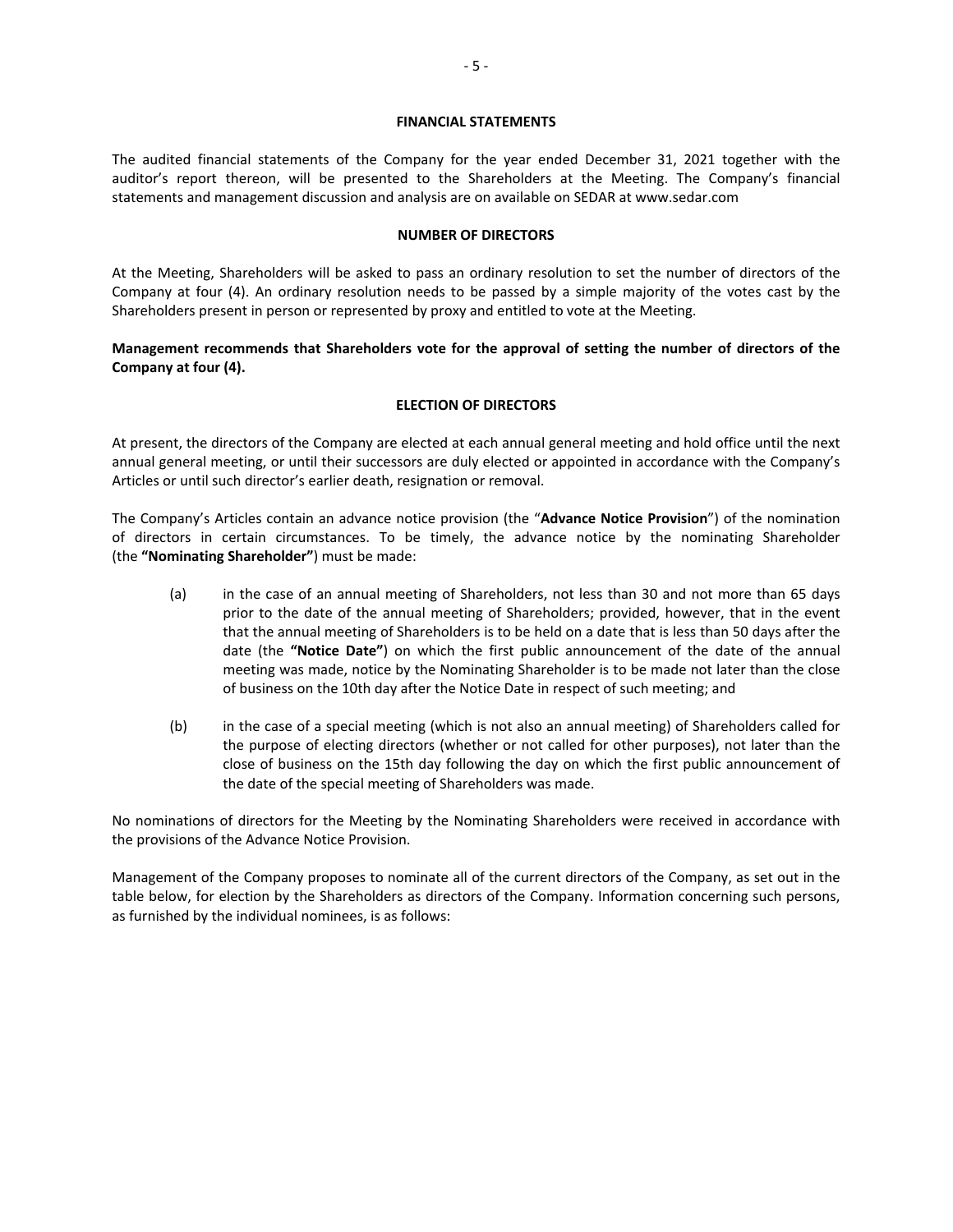| Name,<br><b>Place of Residence and</b><br>Position(s)<br>with the Company                                           | <b>Principal Occupation,</b><br><b>Business or Employment</b><br>for Last Five Years <sup>(1)</sup>                                                                                                                                                                                                                                                                                                                                                                                                                                                                                                                                                                                                                                                                                                                           | <b>Director</b><br><b>Since</b> | <b>Number of</b><br><b>Shares</b><br>Owned <sup>(1)</sup> |
|---------------------------------------------------------------------------------------------------------------------|-------------------------------------------------------------------------------------------------------------------------------------------------------------------------------------------------------------------------------------------------------------------------------------------------------------------------------------------------------------------------------------------------------------------------------------------------------------------------------------------------------------------------------------------------------------------------------------------------------------------------------------------------------------------------------------------------------------------------------------------------------------------------------------------------------------------------------|---------------------------------|-----------------------------------------------------------|
| Rudy Mazzocchi <sup>(2)</sup><br>Florida, USA<br><b>Executive Chair, Chief</b><br>Executive Officer and<br>Director | Mr. Mazzocchi is a med-tech and biotechnology entrepreneur, inventor,<br>angel investor, and former healthcare venture capitalist, and has started<br>over a dozen technology ventures throughout the U.S. and Europe. Mr.<br>Mazzocchi is author of approximately 100 patents and has been involved<br>with new companies involved in cardiology, oncology, orthopedics,<br>neurosurgery, ophthalmology,<br>and even embryonic<br>stem-cell<br>development. He has been a multiple recipient of the Ernst & Young<br>Entrepreneur of the Year Award, and concurrently serves on the board of<br>several public and private biotech and biopharma companies.                                                                                                                                                                  | November 9.<br>2021             | $2,000,000^{(4)}$                                         |
| Dr. Robert E.W. Hancock<br>British Columbia, Canada<br><b>Chief Operating Officer</b><br>and Director               | Dr. Robert E.W. Hancock, PhD, OC, OBC, has been a faculty member at<br>the University of British Columbia since 1978 and runs a large R&D<br>laboratory there. He is a co-founder of several companies, both private<br>and public, including Migenix Inc., Inimex Pharmaceuticals Inc., ABT<br>Innovations Inc., Sepset Biosciences Inc. and the Centre for Drug<br>Research and Development and is the Canada Research Chair (Tier 1) in<br>microbiology. He is also a director of Core One Labs Inc., a life sciences<br>biotechnology company listed on the Canadian Securities Exchange (the<br>"CSE") and the OTCQB and CEO of Vocan Biotechnologies Inc. He holds<br>72 patents and is an Officer of the Order of Canada.                                                                                              | November 9,<br>2021             | Nil <sup>(5)</sup>                                        |
| Derrold Norgaard <sup>(2)(3)</sup><br>British Columbia, Canada<br>Director                                          | Mr. Norgaard is a Fellow of the Chartered Professional Accountants of<br>British Columbia. Mr. Norgaard was formerly a tax partner with KPMG,<br>and held the dual role of Tax and Office Managing Partner at KPMG's<br>Victoria office until his departure. Mr. Norgaard's primary areas of<br>practice include personal tax planning, international tax and corporate<br>taxation. Mr. Norgaard is founder and principal of NKPG Services Ltd., an<br>accounting firm based in Victoria and Vancouver, British Columbia. He<br>has acted as an investor, director and board member of a number of<br>private and public companies.                                                                                                                                                                                          | November 9,<br>2021             | 443,732 <sup>(6)</sup>                                    |
| Timothy Murphy <sup>(2)</sup><br>British Columbia, Canada<br>Director                                               | Mr. Murphy is an experienced business executive and lawyer. Mr.<br>Murphy sits on numerous boards as both a Director and Advisory<br>Director and also has experience as a CEO. Since 2011, he has been the<br>Founding Partner of Murphy & Company LLP, a business law firm based<br>in Vancouver, British Columbia. From January 2018 to present, Mr.<br>Murphy has acted as a board member and officer with the Rival Group<br>Inc. From October 2018 to August 2019, Mr. Murphy acted as CEO of<br>Casting Workbook Global Ltd. From October 2019 to October 2020, Mr.<br>Murphy served as a Director with Geyser Brands Inc., a health and<br>wellness company listed on the NEX board of the TSX Venture Exchange<br>(the "Exchange"). Since August 2018, he has served as a Director with<br>the Angus Reid Institute. | November 9,<br>2021             | 55,746 <sup>(7)</sup>                                     |

 $(1)$  Information has been furnished by the respective nominees individually.

(2) Member of the Audit Committee.

(3) Chairman of the Audit Committee.

(4) Does not include 200,000 stock options exercisable within 60 days.

(5) Does not include 450,000 stock options exercisable within 60 days.

<sup>(6)</sup> 283,732 of these Shares are held indirectly by Mr. Norgaard through 0573750 B.C. Ltd., a company owned and controlled by Mr. Norgaard. Does not include 150,000 stock options exercisable within 60 days.

(7) These Shares are held indirectly by Mr. Murphy through Murphy Enterprises Inc., a company owned and controlled by Mr. Murphy. Does not include 150,000 stock options exercisable within 60 days.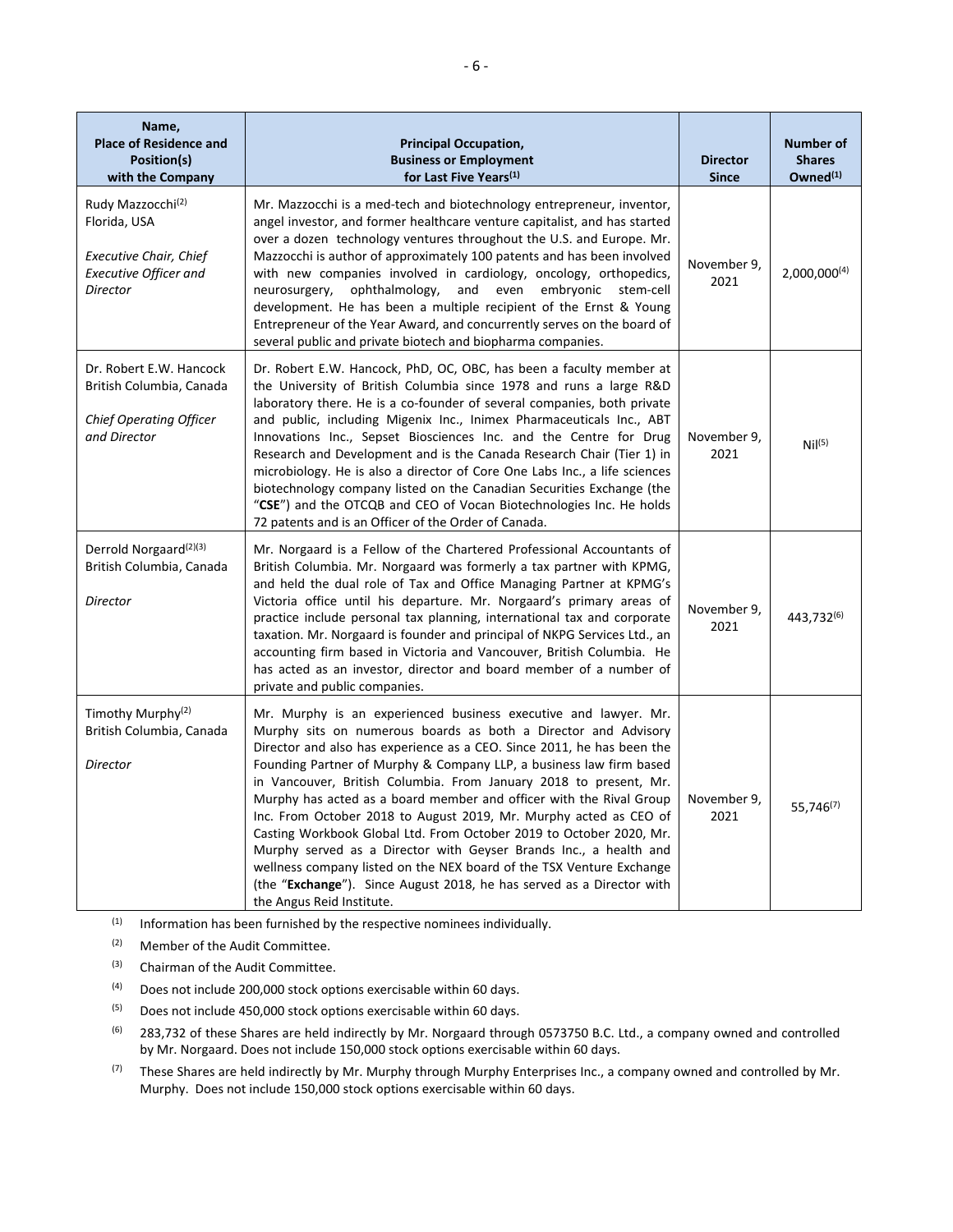Management does not contemplate that any of its nominees will be unable to serve as directors. If any vacancies occur in the slate of nominees listed above before the Meeting, then the Designated Persons intend to exercise discretionary authority to vote the Shares represented by proxies for the election of any other persons as directors.

# **Management recommends that Shareholders vote for the election of each of the nominees listed above as a director of the Company.**

## *Orders*

Other than disclosed below, to the best of management's knowledge, no proposed director of the Company is, or within the ten (10) years before the date of this Information Circular has been, a director, chief executive officer or chief financial officer of any company that:

- (a) was subject to a cease trade order, an order similar to a cease trade order, or an order that denied the relevant company access to any exemption under securities legislation, that was in effect for a period of more than 30 consecutive days that was issued while the proposed director was acting in the capacity as director, chief executive officer or chief financial officer; or
- (b) was subject to a cease trade order, an order similar to a cease trade order, or an order that denied the relevant company access to any exemption under securities legislation, that was in effect for a period of more than 30 consecutive days that was issued after the proposed director ceased to be a director, chief executive officer or chief financial officer and which resulted from an event that occurred while that person was acting in the capacity as director, chief executive officer or chief financial officer.

Dr. Robert E.W. Hancock is the Executive Chairman of Core One Labs Inc., a company trading on the CSE. On May 3, 2022, Core One Labs Inc. issued a news release stating that it anticipated a delay in filing its audited financial statements for the year ended December 31, 2021, and the related management's discussion and analysis. On April 25, 2022, Core One Labs Inc. applied to the BCSC for a Management Cease Trade Order. The Management Cease Trade Order was granted on May 3, 2022. The Management Cease Order is applicable to the CEO and CFO of Core One Labs Inc. On April 28, 2021, Core One Labs Inc. issued a news release stating that it anticipated a delay in filing its audited financial statements for the year ended December 31, 2020, and the related management's discussion and analysis. On April 28, 2021, Core One Labs Inc. applied to the BCSC for a Management Cease Trade Order. The Management Cease Trade Order was granted on May 4, 2021. The Management Cease Order is applicable to the CEO and CFO of Core One Labs Inc. The filings have since been filed and the Management Cease Trade Order was revoked on June 29, 2021.

Timothy Murphy served as a director of Geyser Brands Inc., a company trading on the Exchange, from October 2019 to October 2020. On September 17, 2020, Geyser Brands Inc. received a failure-to-file cease trade order ("**FFCTO**") from the BCSC for failure to file its annual financial statements for the year ended March 31, 2020, and the related management's discussion and analysis. The FFCTO was subsequently partially revoked by the BCSC on March 8, 2021. Timothy Murphy resigned as a director of Geyser Brands Inc. effective October 21, 2020.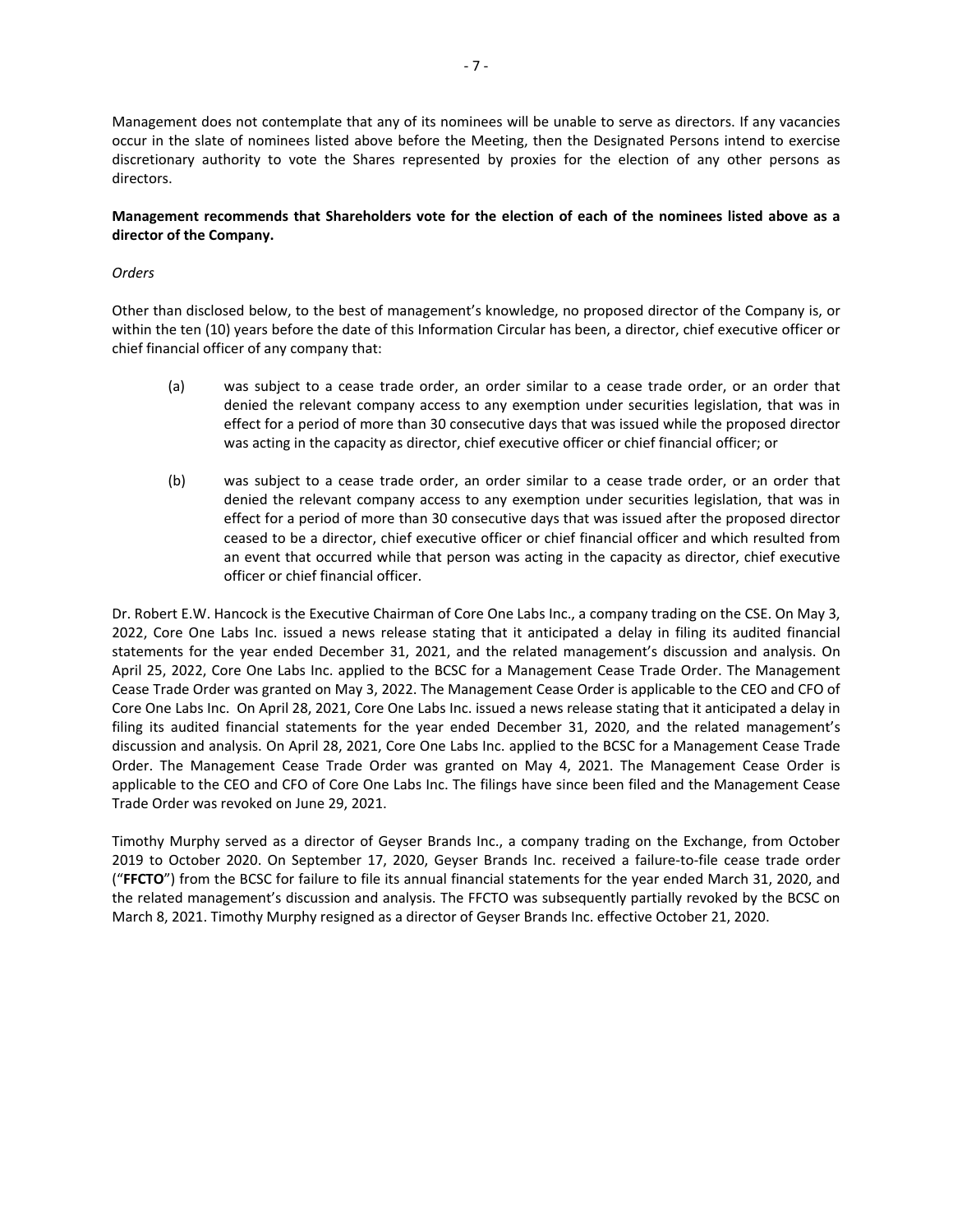#### *Bankruptcies*

To the best of management's knowledge, no proposed director of the Company is, or within ten (10) years before the date of this Information Circular, has been, a director or an executive officer of any company that, while the person was acting in that capacity, or within a year of that person ceasing to act in the capacity, became bankrupt, made a proposal under any legislation relating to bankruptcy or insolvency, or was subject to or instituted any proceedings, arrangement or compromise with creditors, or had a receiver, receiver manager or trustee appointed to hold its assets or made a proposal under any legislation relating to bankruptcies or insolvency.

#### *Penalties and Sanctions*

To the best of management's knowledge, no proposed director of the Company has been subject to: (a) any penalties or sanctions imposed by a court relating to securities legislation or by a securities regulatory authority or has entered into a settlement agreement with a securities regulatory authority; or (b) any other penalties or sanctions imposed by a court or regulatory body that would likely be considered important to a reasonable securityholder in deciding whether to vote for a proposed director.

#### **STATEMENT OF EXECUTIVE COMPENSATION**

#### **General**

For the purpose of this Statement of Executive Compensation:

"**compensation securities**" includes stock options, convertible securities, exchangeable securities and similar instruments including stock appreciation rights, deferred share units and restricted stock units granted or issued by the Company or one of its subsidiaries (if any) for services provided or to be provided, directly or indirectly to the Company or any of its subsidiaries (if any);

#### "**NEO**" or "**named executive officer**" means:

- (a) each individual who served as chief executive officer ("**CEO**") of the Company, or who performed functions similar to a CEO, during any part of the most recently completed financial year,
- (b) each individual who served as chief financial officer ("**CFO**") of the Company, or who performed functions similar to a CFO, during any part of the most recently completed financial year,
- (c) the most highly compensated executive officer of the Company or any of its subsidiaries (if any) other than individuals identified in paragraphs (a) and (b) at the end of the most recently completed financial year whose total compensation was more than \$150,000, as determined in accordance with subsection 1.3(5) of Form 51‐102F6V, for that financial year, and
- (d) each individual who would be a NEO under paragraph (c) but for the fact that the individual was neither an executive officer of the Company or its subsidiaries (if any), nor acting in a similar capacity, at the end of that financial year;

"**plan**" includes any plan, contract, authorization or arrangement, whether or not set out in any formal document, where cash, compensation securities or any other property may be received, whether for one or more persons; and

"**underlying securities**" means any securities issuable on conversion, exchange or exercise of compensation securities.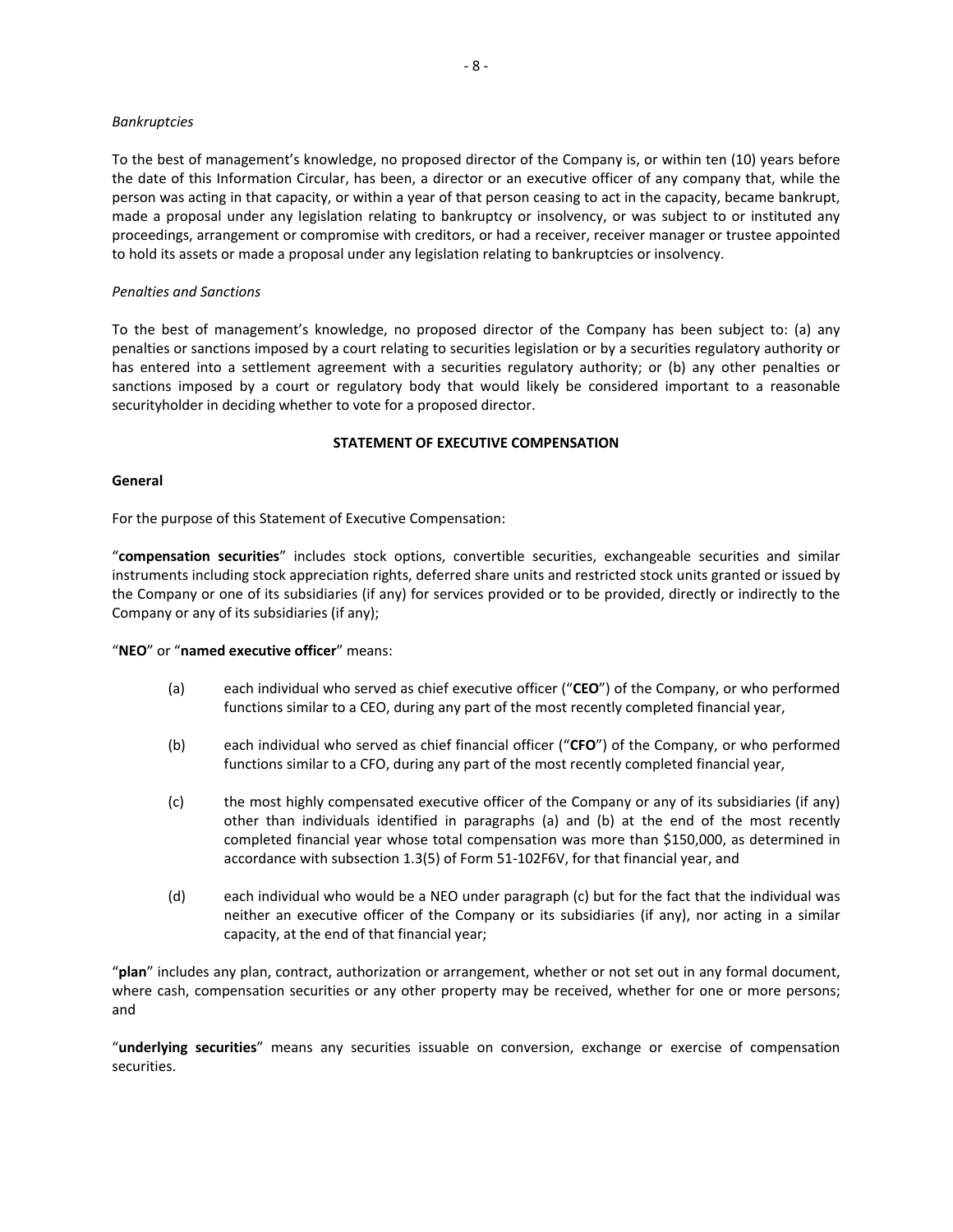The following table sets forth all direct and indirect compensation paid, payable, awarded, granted, given or otherwise provided, directly or indirectly, by the Company or any subsidiary thereof to each NEO and each director of the Company, in any capacity, including, for greater certainty, all plan and non‐plan compensation, direct and indirect pay, remuneration, economic or financial award, reward, benefit, gift or perquisite paid, payable, awarded, granted, given or otherwise provided to the NEO or director for services provided and for services to be provided, directly or indirectly, to the Company or any subsidiary thereof for each of the two most recently completed financial years, other than stock options and other compensation securities:

| <b>Name</b><br>and<br><b>Position</b>                                                          | $Year^{(1)}$ | Salary,<br><b>Consulting</b><br>Fee,<br><b>Retainer or</b><br>Commission (\$) | <b>Bonus</b><br>(5) | <b>Committee</b><br>or Meeting<br><b>Fees</b><br>(5) | Value of<br>Perquisites <sup>(2)</sup><br>(5) | <b>Value of All</b><br><b>Other</b><br>Compensation<br>(5) | <b>Total</b><br>Compensation<br>(\$) |
|------------------------------------------------------------------------------------------------|--------------|-------------------------------------------------------------------------------|---------------------|------------------------------------------------------|-----------------------------------------------|------------------------------------------------------------|--------------------------------------|
| Rudy Mazzocchi <sup>(3)</sup><br>Executive Chair,<br>CEO and Director                          | 2021         | 20,000                                                                        | Nil                 | Nil                                                  | Nil                                           | Nil                                                        | 20,000                               |
| Jennifer<br>Gretchen <sup>(4)</sup><br>CFO and Corporate<br>Secretary                          | 2021         | 25,000                                                                        | Nil                 | Nil                                                  | Nil                                           | Nil                                                        | 25,000                               |
| Dr. Robert E.W.<br>Hancock <sup>(5)</sup><br><b>Chief Operating</b><br>Officer and<br>Director | 2021         | Nil                                                                           | Nil                 | Nil                                                  | Nil                                           | Nil                                                        | Nil                                  |
| Dr. Fadia Saad <sup>(6)</sup><br><b>Chief Business</b><br>Development<br>Officer               | 2021         | 30,000                                                                        | Nil                 | Nil                                                  | Nil                                           | Nil                                                        | 30,000                               |
| Dr. Evan Haney <sup>(7)</sup><br>Chief Science<br>Officer                                      | 2021         | 11,667                                                                        | Nil                 | Nil                                                  | Nil                                           | Nil                                                        | 11,667                               |
| Derrold<br>Norgaard <sup>(8)</sup><br>Director                                                 | 2021         | Nil                                                                           | Nil                 | Nil                                                  | Nil                                           | Nil                                                        | Nil                                  |
| Timothy Murphy <sup>(8)</sup><br>Director                                                      | 2021         | Nil                                                                           | Nil                 | Nil                                                  | Nil                                           | Nil                                                        | Nil                                  |

 $(1)$  The Company was incorporated on January 20, 2021.

 $(2)$  "Perquisites" include perquisites provided to a NEO or director that are not generally available to all employees and that, in aggregate, are: (a) \$15,000, if the NEO or director's total salary for the financial year is \$150,000 or less, (b) 10% of the NEO or director's salary for the financial year if the NEO or director's total salary for the financial year is greater than \$150,000 but less than \$500,000, or (c) \$50,000 if the NEO or director's total salary for the financial year is \$500,000 or greater.

 $(3)$  Rudy Mazzocchi has been the Executive Chairman, CEO and a director of the Company since November 9, 2021. Pursuant to the RAM Consulting Agreement (as defined below), Mr. Mazzocchi indirectly receives a consulting fee of \$20,000 per month.

<sup>(4)</sup> Jennifer Gretchen has been the CFO and Corporate Secretary of the Company since November 9, 2021. Pursuant to the Gretchen Agreement (as defined below), Ms. Gretchen receives an annual fee of \$150,000.

<sup>(5)</sup> Dr. Robert E.W. Hancock has been the Chief Operating Officer and a director of the Company since November 9, 2021.

<sup>(6)</sup> Dr. Fadia Saad has been the Chief Business Development Officer of the Company since November 9, 2021. Pursuant to the Saad Employment Agreement (as defined below), Ms. Saad receives an annual fee of \$180,000.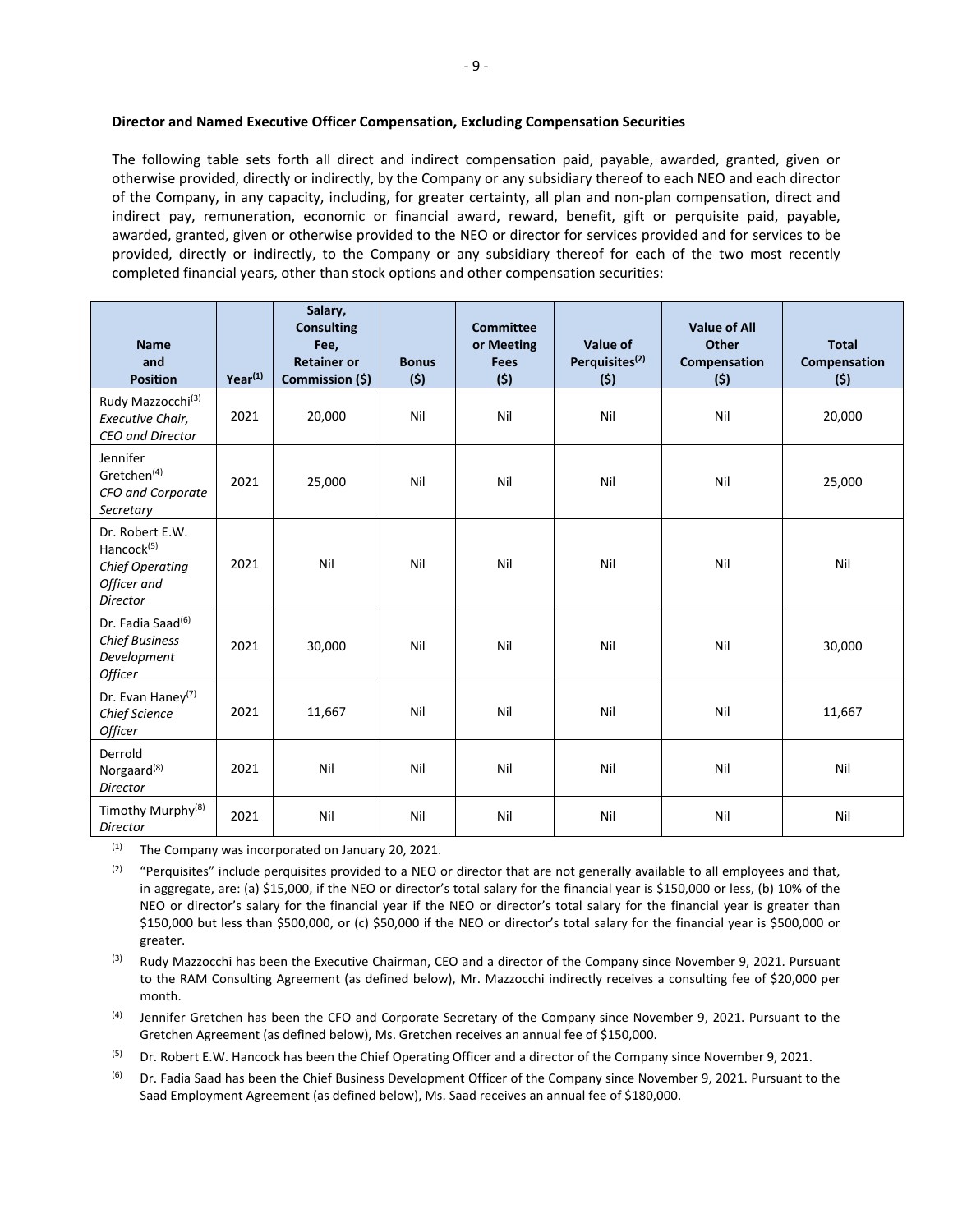- $(7)$  Dr. Evan Haney has been the Chief Science Officer of the Company since November 9, 2021.
- <sup>(8)</sup> Messrs. Norgaard and Murphy have been directors of the Company since November 9, 2021.

# **Stock Options and Other Compensation Securities**

The following table sets out all compensation securities granted or issued to each director and NEO by the Company or any subsidiary thereof in the year ended December 31, 2021 for services provided, or to be provided, directly or indirectly, to the Company or any subsidiary thereof:

| <b>Compensation Securities</b>                                              |                                            |                                                                                                                             |                                     |                                                               |                                                                                                                 |                                                                                                     |                      |
|-----------------------------------------------------------------------------|--------------------------------------------|-----------------------------------------------------------------------------------------------------------------------------|-------------------------------------|---------------------------------------------------------------|-----------------------------------------------------------------------------------------------------------------|-----------------------------------------------------------------------------------------------------|----------------------|
| <b>Name and</b><br><b>Position</b>                                          | Type of<br>Compensation<br><b>Security</b> | <b>Number of</b><br>Compensation<br><b>Securities, Number of</b><br><b>Underlying Securities</b><br>and Percentage of Class | Date of<br><b>Issue or</b><br>Grant | Issue,<br><b>Conversion or</b><br><b>Exercise Price</b><br>\$ | <b>Closing Price</b><br>of Security or<br><b>Underlying</b><br><b>Security on</b><br><b>Date of Grant</b><br>\$ | <b>Closing Price</b><br>of Security or<br><b>Underlying</b><br>Security at<br><b>Year End</b><br>\$ | <b>Expiry Date</b>   |
| Rudy<br>Mazzocchi<br>Executive<br>Chair, CEO and<br><b>Director</b>         | <b>Stock Options</b>                       | 400,000/400,000/<br>8.81%                                                                                                   | November<br>18, 2021                | 0.50                                                          | (1)                                                                                                             | 0.50                                                                                                | November<br>18, 2031 |
| Jennifer<br>Gretchen<br>CFO and<br>Corporate<br>Secretary                   | <b>Stock Options</b>                       | 400,000/400,000/<br>8.81%                                                                                                   | November<br>18, 2021                | 0.50                                                          | (1)                                                                                                             | 0.50                                                                                                | November<br>18, 2031 |
| Dr. Robert<br>E.W. Hancock<br>Chief<br>Operating<br>Officer and<br>Director | <b>Stock Options</b>                       | 900,000/900,000/<br>19.82%                                                                                                  | November<br>18, 2021                | 0.50                                                          | (1)                                                                                                             | 0.50                                                                                                | November<br>18, 2031 |
| Dr. Fadia Saad<br><b>Chief Business</b><br>Development<br><b>Officer</b>    | <b>Stock Options</b>                       | 400,000/400,000/<br>8.81%                                                                                                   | November<br>18, 2021                | 0.50                                                          | (1)                                                                                                             | 0.50                                                                                                | November<br>18, 2031 |
| Dr. Evan<br>Haney<br><b>Chief Science</b><br>Officer                        | <b>Stock Options</b>                       | 300,000/300,000/<br>6.61%                                                                                                   | November<br>18, 2021                | 0.50                                                          | (1)                                                                                                             | 0.50                                                                                                | November<br>18, 2031 |
| Derrold<br>Norgaard<br>Director                                             | <b>Stock Options</b>                       | 300,000/300,000/<br>6.61%                                                                                                   | November<br>18, 2021                | 0.50                                                          | (1)                                                                                                             | 0.50                                                                                                | November<br>18, 2031 |
| Timothy<br>Murphy<br>Director                                               | <b>Stock Options</b>                       | 300,000/300,000/<br>6.61%                                                                                                   | November<br>18, 2021                | 0.50                                                          | (1)                                                                                                             | 0.50                                                                                                | November<br>18, 2031 |

(1) The Shares commenced trading on the CSE on November 22, 2022.

As at December 31, 2021: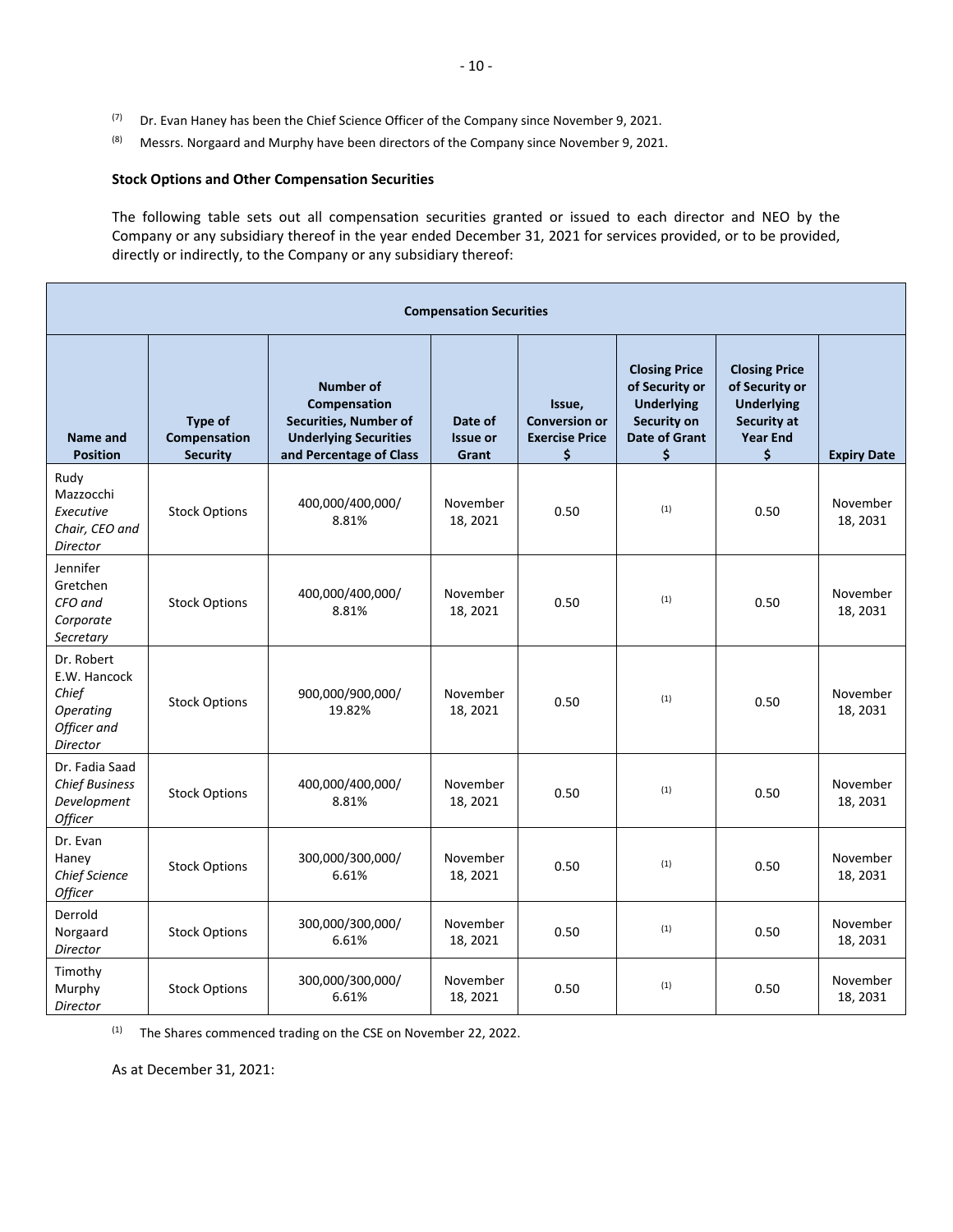- (a) Rudy Mazzocchi, the Executive Chairman, CEO and a director of the Company, owned an aggregate of 400,000 compensation securities, comprised solely of stock options, each of which is exercisable into one Share at a price of \$0.50 per Share until November 18, 2031;
- (b) Jennifer Gretchen, the CFO and Corporate Secretary of the Company, owned an aggregate of 400,000 compensation securities, comprised solely of stock options, each of which is exercisable into one Share at a price of \$0.50 per Share until November 18, 2031;
- (c) Dr. Robert E.W. Hancock, the Chief Operating Officer and a director of the Company, owned an aggregate of 900,000 compensation securities, comprised solely of stock options, each of which is exercisable into one Share at a price of \$0.50 per Share until November 18, 2031;
- (d) Dr. Fadia Saad, the Chief Business Development Officer of the Company, owned an aggregate of 400,000 compensation securities, comprised solely of stock options, each of which is exercisable into one Share at a price of \$0.50 per Share until November 18, 2031;
- (e) Dr. Evan Haney, the Chief Science Officer of the Company, owned an aggregate of 300,000 compensation securities, comprised solely of stock options, each of which is exercisable into one Share at a price of \$0.50 per Share until November 18, 2031;
- (f) Derrold Norgaard, a director of the Company, owned an aggregate of 300,000 compensation securities, comprised solely of stock options, each of which is exercisable into one Share at a price of \$0.50 per Share until November 18, 2031; and
- (g) Timothy Murphy, a director of the Company, owned an aggregate of 300,000 compensation securities, comprised solely of stock options, each of which is exercisable into one Share at a price of \$0.50 per Share until November 18, 2031.

The options granted to Rudy Mazzocchi, Dr. Robert E.W. Hancock, Derrold Norgaard and Timothy Murphy vest quarterly over a 12 month period.

The options granted to Jennifer Gretchen, Dr. Fadia Saad and Dr. Evan Haney vest quarterly over a 24 month period.

#### **Exercise of Compensation Securities by Directors and NEOs**

No stock options were exercised by directors and NEOs during the year ended December 31, 2021.

#### **Stock Option Plans and Other Incentive Plans**

The Board adopted a stock option plan (the "**Plan**") on July 21, 2021. The purpose of the Plan is to attract and retain directors, officers, employees and consultants of the Company and to motivate them to advance the interest of the Company by affording them with the opportunity to acquire an equity interest in the Company through the grant of stock options under the Plan. The Plan provides that the number of Shares available for issuance is subject to the restrictions imposed under applicable securities laws or CSE policies and, in any case, shall not exceed 10% of the total number of issued Shares (calculated on a non‐diluted basis) at the time any stock option is granted.

The Plan will be administered by the Board, which will have full and final authority with respect to the granting of all options thereunder.

Stock Options may be granted under the Plan to such directors, officers, employees, or consultants of the Company and its affiliates, if any, as the Board may from time to time designate. The exercise price of option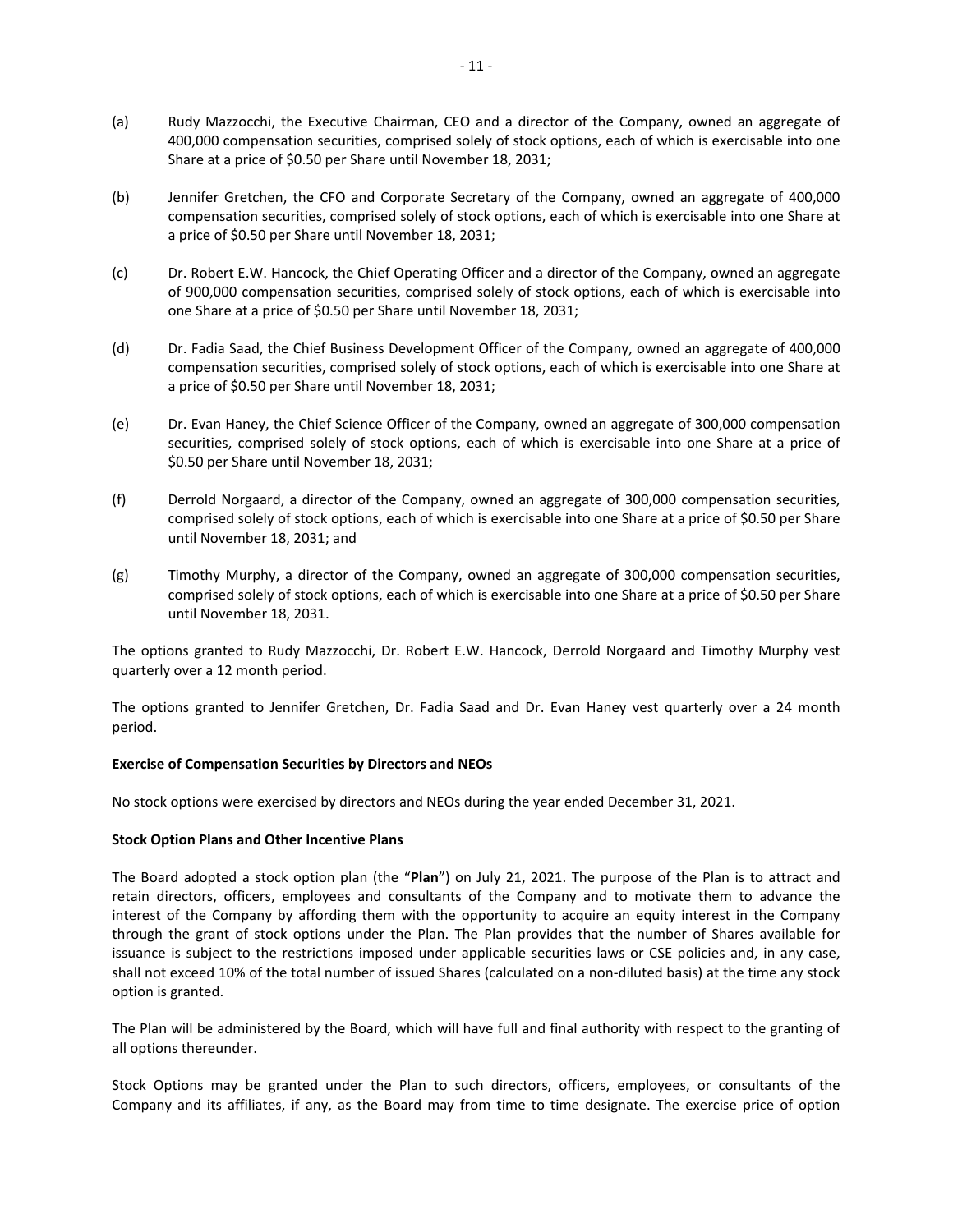grants will be determined by the Board, but after listing on the CSE will not be less than the greater of the closing market prices of the underlying Shares on (i) the trading day prior to the date of grant of the stock options and (ii) the date of grant of the stock options. All options granted under the Plan will expire not later than the date that is ten years from the date that such options are granted. Stock Options terminate earlier as follows: (i) immediately in the event of dismissal with cause; (ii) one month from date of termination other than for cause, or as set forth in each particular stock option agreement; (iii) three months from the date of disability; or (iv) twelve months from the date of death. Stock Options granted under the Plan are not transferable or assignable other than by will or other testamentary instrument or pursuant to the laws of succession.

As at May 24, 2022, there were 4,540,000 options outstanding under the Plan.

## **Employment, Consulting and Management Agreements**

Other than disclosed below, the Company has not entered into written employment or consulting agreements with any of its executive officers.

## *Employment Agreement with Dr. Fadia Saad*

On March 1, 2021, ASEP Medical Inc. ("**ASEP**"), the Company's subsidiary, entered into an employment agreement with Dr. Fadia Saad (the "**Saad Employment Agreement**"), pursuant to which Dr. Saad agreed to provide certain management services to ASEP, including but not limited to acting as Chief Business Development Officer of ASEP. As consideration for the services to be provided by Dr. Saad, ASEP agreed to pay a monthly fee of \$15,000, less statutory deductions. Dr. Saad is also eligible for an annual performance bonus up to 20% of base salary determinable at the absolute discretion of the ASEP Board.

The Saad Employment Agreement may be terminated: (a) at any time by Dr. Saad by giving a minimum of thirty (30) days written notice to ASEP; (b) without notice or payment in lieu of notice, for sufficient cause by ASEP at any time; or (c) at any time by ASEP without the requirement to show cause, provided ASEP pays Dr. Saad an amount equal to six (6) months' salary in the event of termination before the end of a 3‐year period. Thereafter, severance will be additional to six (6) month's salary and commensurate to years of service and consistent with legislation as may be in effect at the time of termination.

#### *Employment Agreement with Jennifer Gretchen*

On March 1, 2021, ASEP entered into an employment agreement (the "**Gretchen Agreement**") with Jennifer Gretchen, pursuant to which Ms. Gretchen agreed to provide certain management services to ASEP, including but not limited to acting as CFO of ASEP. As consideration for the services to be provided by Ms. Gretchen, ASEP agreed to pay a monthly fee of \$12,500. Ms. Gretchen is also eligible for an annual performance bonus up to 25% of base salary determinable at the absolute discretion of the ASEP Board.

The Gretchen Employment Agreement may be terminated: (a) at any time by Ms. Gretchen by giving a minimum of thirty (30) days written notice to ASEP; (b) without notice or payment in lieu of notice, for sufficient cause by ASEP at any time; or (c) at any time by ASEP without the requirement to show cause, provided ASEP pays Ms. Gretchen an amount equal to  $\sin(6)$  months' salary in the event of termination before the end of a 3-year period. Thereafter, severance will be additional to six (6) month's salary and commensurate to years of service and consistent with legislation as may be in effect at the time of termination.

#### *Consulting Agreement with RAM Advisors, Inc.*

On March 1, 2021, ASEP entered into a consulting agreement with RAM Advisors, Inc. (the "**RAM Consulting Agreement**"), pursuant to which RAM Advisors, Inc. agreed to provide, through its principal Rudy Mazzocchi, certain management services to ASEP, including but not limited to acting as CEO and Executive Chairman of ASEP. As consideration for the services to be provided by RAM Advisors, Inc., ASEP agreed to pay a monthly fee of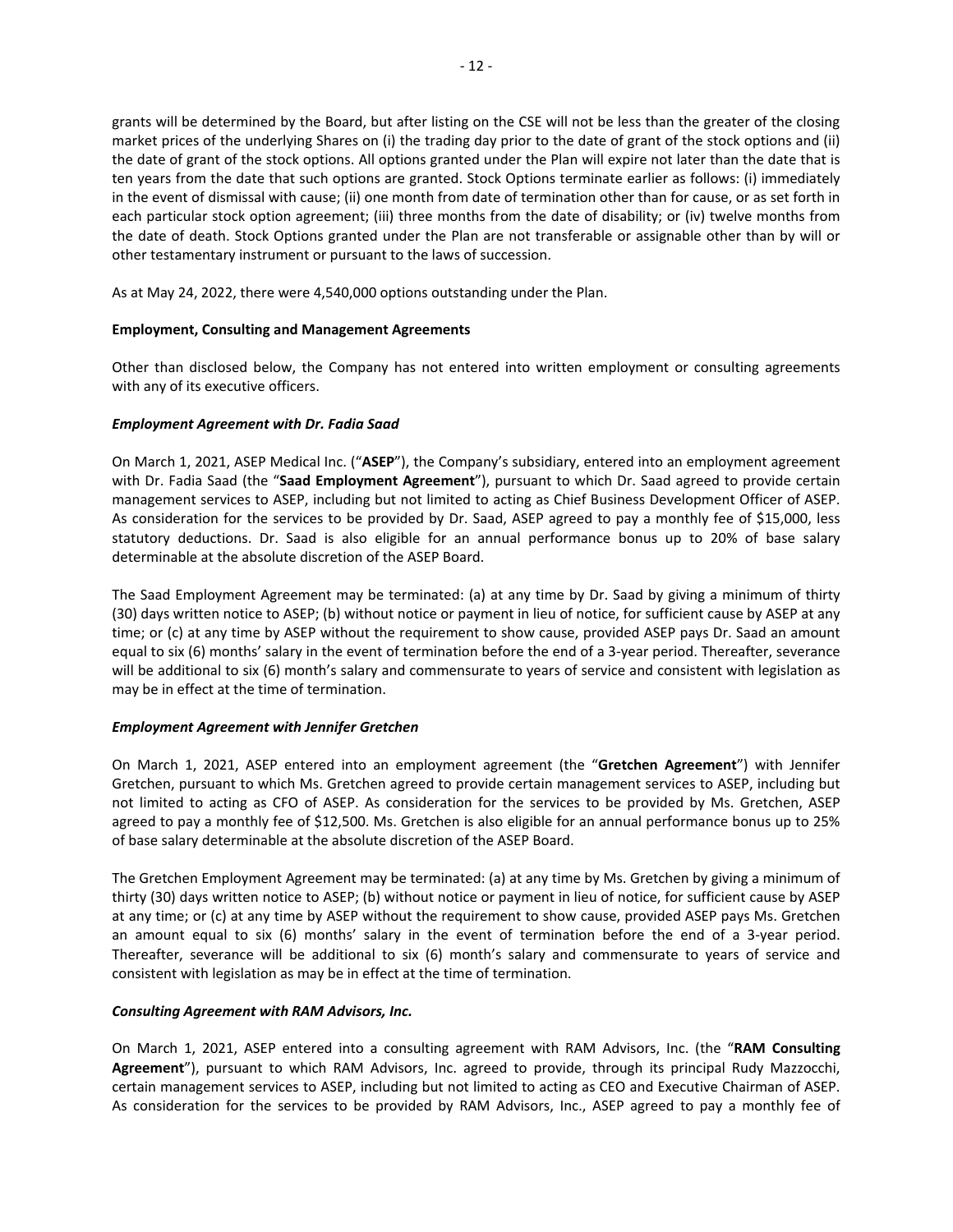\$20,000. RAM Advisors, Inc. is also eligible for an annual performance bonus up to 25% of base salary determinable at the absolute discretion of the ASEP Board.

The RAM Consulting Agreement may be terminated: (a) at any time by RAM Advisors, Inc. by giving a minimum of thirty (30) days written notice to ASEP; or (b)at any time by ASEP by giving a minimum of six (6) months written notice to RAM Advisors, Inc.

#### *Consulting Agreement with Burton Financial Inc.*

On April 1, 2021, ASEP entered into a consulting agreement (the "**Burton Consulting Agreement**") with Burton Financial Inc. ("**Burton**"), pursuant to which Burton agreed to provide certain management services to ASEP, including but not limited to financial and operational expertise. The Burton Consulting Agreement had a threemonth term commencing April 1, 2021 and ending June 30, 2021. As consideration for the services provided by Burton, ASEP agreed to pay a monthly fee of \$25,000. In addition, ASEP paid Burton a success fee of \$150,000 in cash in relation to the transaction with ASEP and Sepset Biosciences Inc.

#### **Oversight and Description of Director and NEO Compensation**

The Board will be responsible for setting the overall compensation strategy of the Company and administering the Company's executive compensation program with input from the CEO of the Company in respect of all executive officers other than the CEO. As part of its mandate, the Board will approve the remuneration of the Company's executive officers, including any NEOs of the Company. The Board will also be responsible for reviewing the Company's compensation policies and guidelines generally.

The objective of the Company's executive compensation program will be to motivate, reward, and retain management talent that is needed to achieve the Company's business objectives. The compensation program is designed to ensure that compensation is competitive with other companies of similar size and is commensurate with the experience, performance, and contribution of the individuals involved and the overall performance of the Company. In evaluating performance, consideration is given to the Company's long‐term interests and quantitative financial objectives, as well to the qualitative aspects of the individual's performance and achievements. Compensation for directors of the Company, if any, will also be determined by the Board on an annual basis.

#### *Compensation Objectives and Principles*

The compensation program for the senior management of the Company will be designed to ensure that the level and form of compensation achieves certain objectives, including:

- (a) attracting and retaining qualified executives;
- (b) motivating the short and long‐term performance of these executives; and
- (c) better aligning their interests with those of the Company's shareholders.

In compensating its senior management, the Company will employ a combination of base salary, bonus compensation and equity participation through its Plan. The Company will not provide any retirement benefits for its directors or officers.

#### *Elements of Compensation*

The executive compensation program is comprised of three principal components: (i) base salaries; (ii) bonuses, and (iii) an option plan which will be designed to provide a combination of cash and equity‐based compensation to effectively retain and motivate the executive officers to achieve the Company's goals and objectives. Each component of the executive compensation program is described below.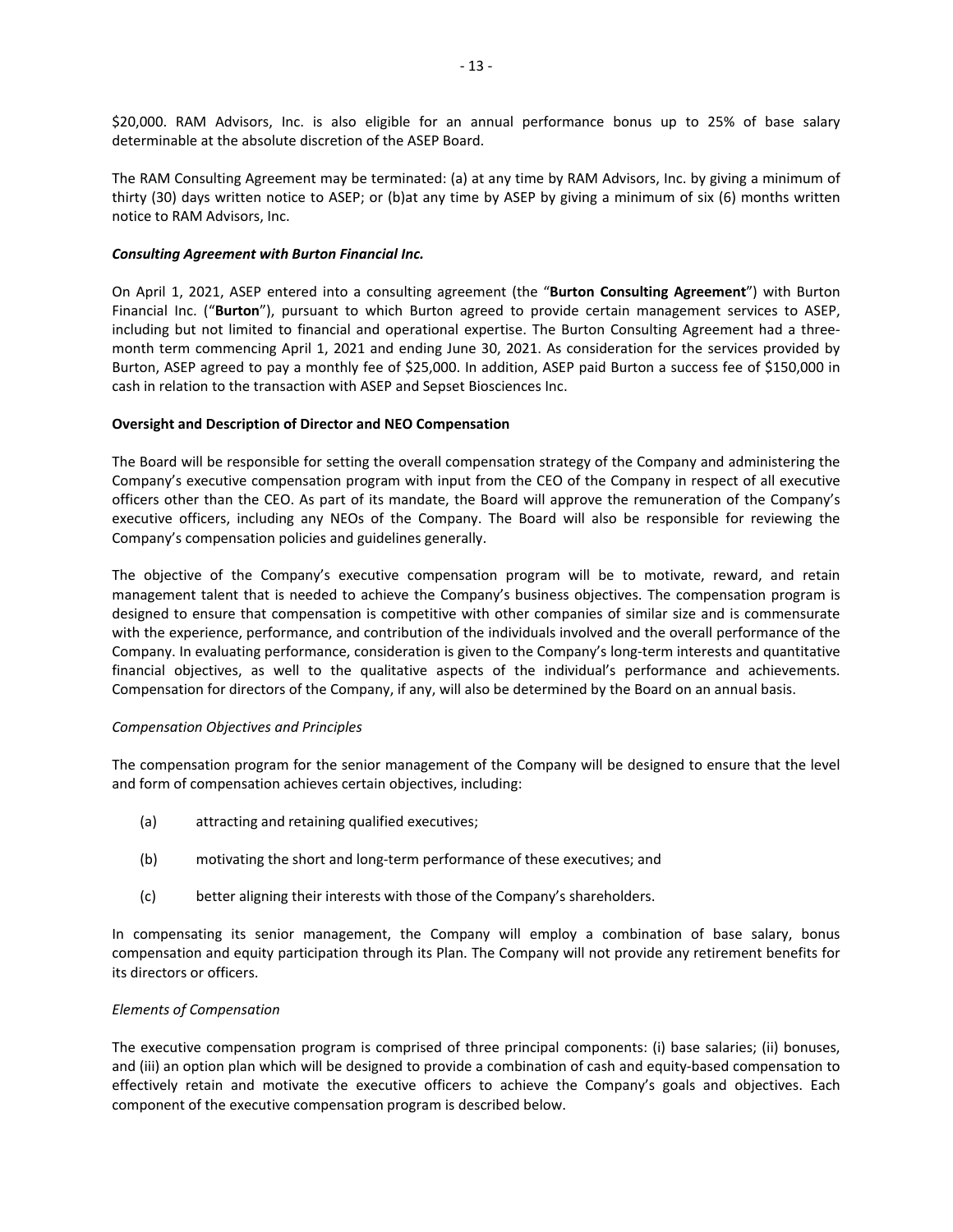#### *Base Salary*

Executive officers are paid a base salary to compensate them for providing the leadership and specific skills needed to fulfill their responsibilities. The payment of base salaries is an important component of the intended compensation program and serves to attract and retain qualified individuals. The base salaries for the executive officers will be reviewed annually by the Board and will be determined by considering the contributions made by the executive officers, how their compensation levels related to compensation packages that would be achievable by such officers from other opportunities, and publicly available salary data. Salaries of the executive officers will not be determined based on benchmarks or a specific formula.

#### *Bonus Incentive Compensation*

The Board may from time to time approve bonus payments to reward executive officers for their contribution to the achievement of annual corporate goals and objectives. Bonuses will also serve as a retention incentive for executive officers so that they remain in the employ of the Company. The payment of bonuses is consistent with the intended overall objective of the Company to reward performance.

#### *Equity Participation*

Equity participation will be accomplished through the Plan. Stock Options may be granted to executives and employees considering a number of factors, including the amount and term of options previously granted, base salary and bonuses and competitive factors. The amounts and terms of options granted are determined by the Board.

#### **Compensation Process**

The Company does not have a compensation committee or a formal compensation policy. The Company will rely solely on the directors to determine the compensation of any NEOs. In determining compensation, the directors will consider industry standards and the Company's financial situation, but the Company will not have any formal objectives or criteria. The performance of each executive officer will be informally monitored by the directors, having in mind the business strengths of the individual and the purpose of originally appointing the individual as an officer.

In establishing compensation for executive officers, the Board as a whole seeks to accomplish the following goals:

- to recruit and subsequently retain highly qualified executive officers by competitive offering overall compensation;
- to motivate executives to achieve important corporate and personal performance objectives and reward them when such objectives are met; and
- to align the interests of executive officers with the long-term interests of Shareholders through participation in the Plan.

When considering the appropriate executive compensation to be paid to our officers, the Board will have regard to a number of factors including: (i) recruiting and retaining executives critical to the success of the Company and the enhancement of shareholder value; (ii) providing fair and competitive compensation; (iii) balancing the interests of management and the Shareholders; (iv) rewarding performance, both on an individual basis and with respect to operations generally; and (v) available financial resources.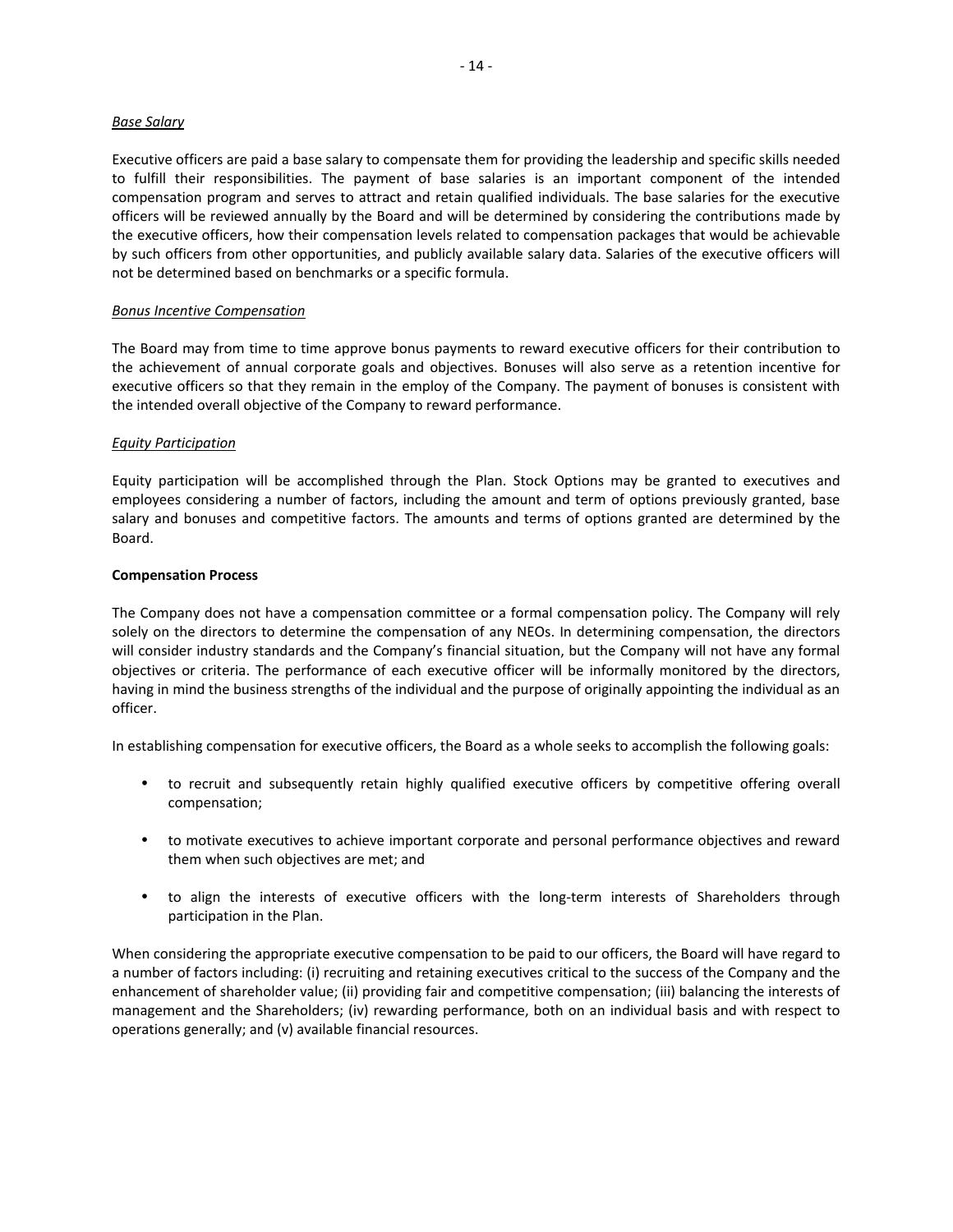#### *Option‐Based Awards*

Longo-term incentives in the form of stock Options are intended to align the interests of the Company's directors and executive officers with those of the Shareholders and to provide a long-term incentive to reward those individuals for their contribution to the generation of shareholder value, while reducing the burden of cash compensation that would otherwise be payable by the Company.

The Plan is administered by the Board. In determining the number of incentive stock options to be granted to the NEOs, the Board will have regard to several considerations including previous grants of stock options and the overall number of outstanding stock options relative to the number of outstanding Shares, as well as the degree of effort, time, responsibility, ability, experience and level of commitment of the executive officer. For a detailed discussion of the Plan, please see "*Stock Option Plans and Other Incentive Plans*" above.

## **Pension Plan Benefits**

The Company does not have any pension, defined benefit, defined contribution or deferred compensation plans in place.

#### **SECURITIES AUTHORIZED FOR ISSUANCE UNDER EQUITY COMPENSATION PLANS**

The following table sets forth details of the Plan, being the Company's only equity compensation plan, as of December 31, 2021.

| <b>Plan Category</b>                                      | Number of shares to be<br>issued upon exercise of<br>outstanding options <sup>(1)</sup> | Weighted-average<br>exercise price of<br>outstanding options | Number of securities remaining available<br>for future issuance under equity<br>compensation plans (excluding securities<br>reflected in column (a)) |
|-----------------------------------------------------------|-----------------------------------------------------------------------------------------|--------------------------------------------------------------|------------------------------------------------------------------------------------------------------------------------------------------------------|
| Equity compensation plans<br>approved by Shareholders     | Nil                                                                                     | N/A                                                          | Nil                                                                                                                                                  |
| Equity compensation plans not<br>approved by Shareholders | 4.540.000                                                                               | \$0.50                                                       | 1,073,034                                                                                                                                            |
| Total                                                     | 4,540,000                                                                               | \$0.50                                                       | 1,073,034                                                                                                                                            |

(1) The Company does not have any warrants or rights outstanding under any equity compensation plans.

#### **APPOINTMENT OF AUDITOR**

At the Meeting, Shareholders will be asked to pass an ordinary resolution to appoint Manning Elliott LLP, Chartered Professional Accountants as auditors of the Company for the fiscal year ending December 31, 2022, and to authorize the directors of the Company to fix the remuneration to be to be paid to the auditors for the fiscal year ending December 31, 2022. An ordinary resolution needs to be passed by a simple majority of the votes cast by the Shareholders present in person or represented by proxy and entitled to vote at the Meeting. Manning Elliott LLP, Chartered Professional Accountants, were appointed as the auditors of the Company in 2021.

**Management recommends that Shareholders vote for the appointment of Manning Elliott LLP, Chartered Professional Accountants as the Company's auditors for the Company's fiscal year ending December 31, 2022 and the authorization of the directors of the Company to fix the remuneration to be paid to the auditors for the fiscal year ending December 31, 2022.**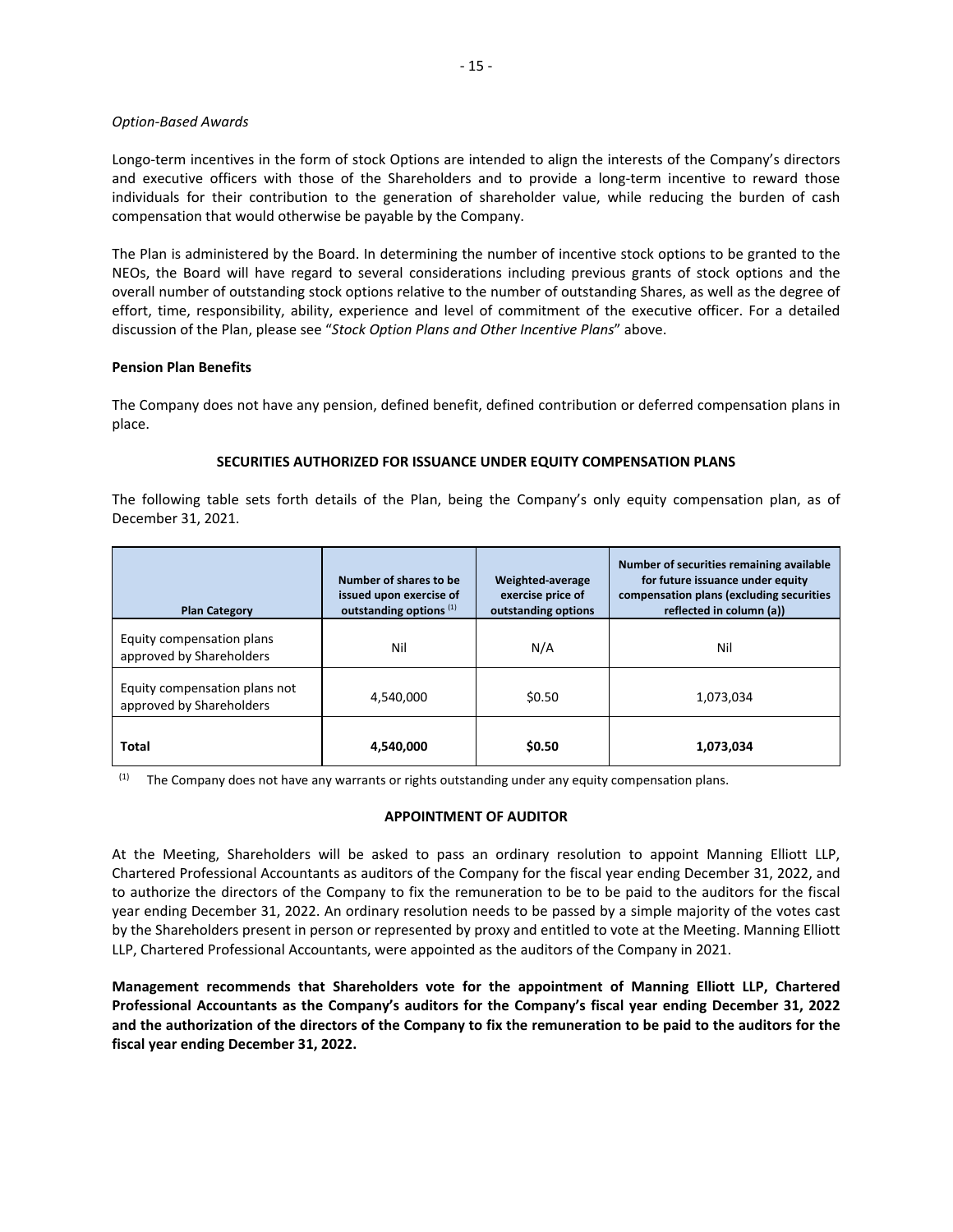#### **AUDIT COMMITTEE DISCLOSURE**

Under National Instrument 52-110 – Audit Committees ("NI 52-110"), a reporting issuer is required to provide disclosure annually with respect to its audit committee, including the text of its audit committee charter, information regarding composition of the audit committee, and information regarding fees paid to its external auditor. The Company provides the following disclosure with respect to its audit committee (the "**Audit Committee**"):

#### **The Audit Committee Charter**

The full text of the Company's audit committee charter (the "**Audit Committee Charter**") is attached as Schedule "A" to this Information Circular.

#### **Composition of the Audit Committee**

The following are the members of the Audit Committee as at the date hereof:

| <b>Audit Committee Members</b> |                                             |                                     |
|--------------------------------|---------------------------------------------|-------------------------------------|
| Derrold Norgaard (Chairman)    | Independent $(1)$                           | Financially Literate <sup>(2)</sup> |
| Timothy Murphy                 | Independent $(1)$                           | Financially Literate <sup>(2)</sup> |
| Rudy Mazzocchi                 | Not Independent <sup><math>(1)</math></sup> | Financially Literate <sup>(2)</sup> |

A member of an audit committee is independent if the member has no direct or indirect material relationship with the Company, which could, in the view of the Board, reasonably interfere with the exercise of a member's independent judgment. Under NI 52-110, an individual who is, or has been within the last three years, an employee or executive officer of the issuer, is considered to have a material relationship with the issuer.

An individual is financially literate if he has the ability to read and understand a set of financial statements that present a breadth of complexity of accounting issues that are generally comparable to the breadth and complexity of the issues that can reasonably be expected to be raised by the Company's financial statements.

The Audit Committee is responsible for review of both interim and annual financial statements for the Company. For the purposes of performing their duties, the members of the Audit Committee have the right, at all times, to inspect all the books and financial records of the Company and any subsidiaries and to discuss with management and the external auditors of the Company any accounts, records and matters relating to the financial statements of the Company. The Audit Committee members meet periodically with management and annually with the external auditors.

#### **Relevant Education and Experience**

The following sets out the education and experience of each Audit Committee member that is relevant to the performance of their responsibilities as an Audit Committee member and that provides each member with: (i) an understanding of the accounting principles used by the Company to prepare its financial statements; (ii) the ability to assess the general application of such accounting principles in connection with the accounting for estimates, accruals and provisions, (iii) experience preparing, auditing, analyzing or evaluating financial statements that present a breadth and level of complexity of accounting issues that are generally comparable to the breadth and complexity of issues that can reasonably be expected to be raised by the Company's financial statements, or experience actively supervising one or more individuals engaged in such activities; and (iv) an understanding of internal controls and procedures for financial reporting:

#### **Derrold Norgaard ‐** *Chairman*

Mr. Norgaard is an experience business executive and a Fellow of the Chartered Professional Accountants of British Columbia. Mr. Norgaard sits on numerous boards as either a Director and also has experience as a CFO. Mr.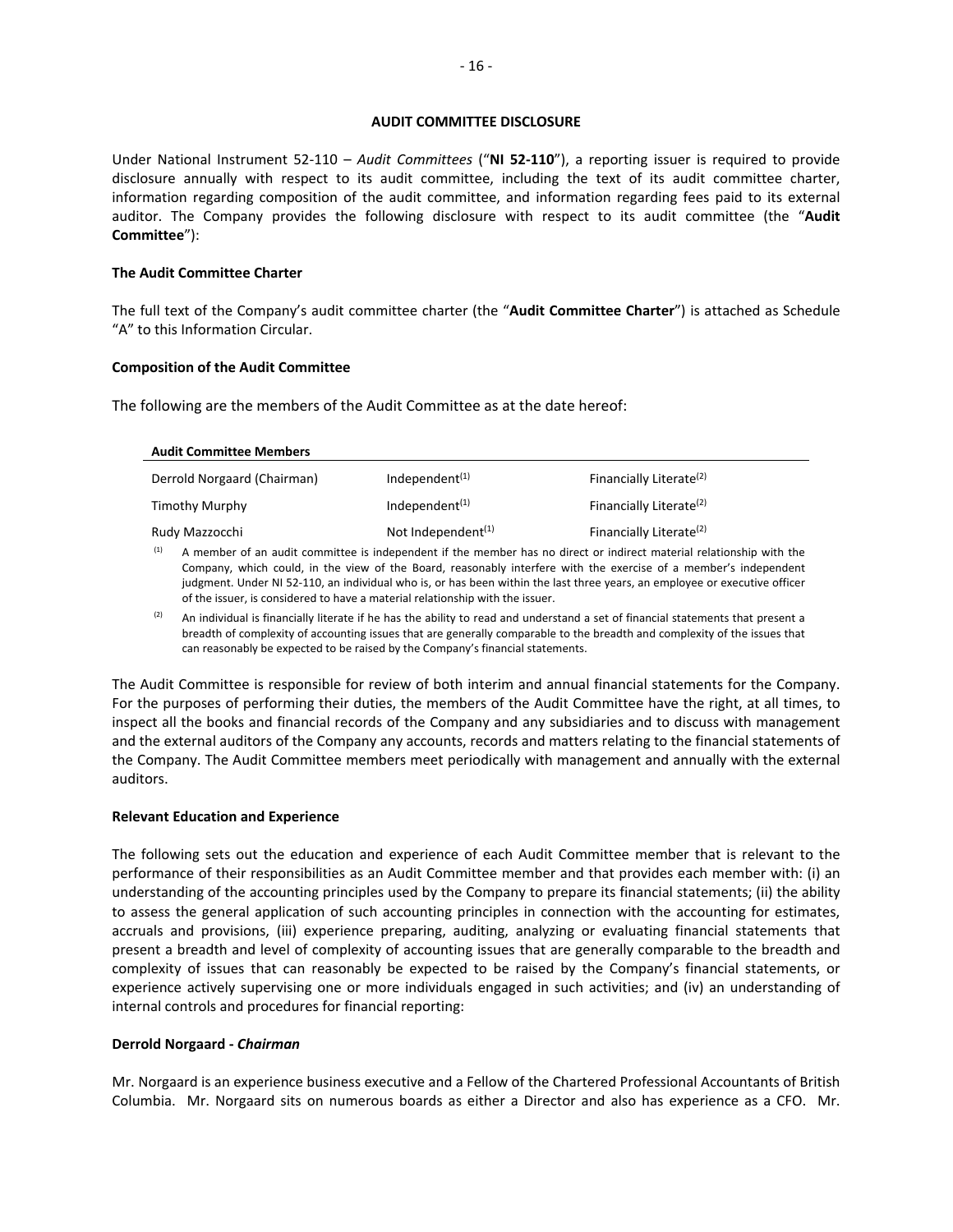Norgaard was formerly a tax partner with KPMG, and held the dual role of Tax and Office Managing Partner at KPMG's Victoria office until his departure in 2008. Mr. Norgaard's primary areas of practice include personal tax planning, international tax and financial reporting. Mr. Norgaard is founder and principal of NKPG Services Ltd, an accounting firm based in Victoria and Vancouver, British Columbia. Mr. Norgaard has also served on a number of private, public and not for profit boards, including as past director with the Victoria and Esquimalt Police Board, and currently with the Canadian Heritage Arts Society.

# **Timothy Murphy**

Mr. Murphy is an experienced business executive and lawyer. Mr. Murphy sits on numerous boards as both a Director and Advisory Director and also has experience as a CEO. Since 2011, he has been the Founding Partner of Murphy & Company LLP, a business law firm based in Vancouver, British Columbia. From January 2018 to present, Mr. Murphy has acted as a board member and officer with the Rival Group Inc. From October 2018 to August 2019, Mr. Murphy acted as CEO of Casting Workbook Global Ltd. From October 2019 to October 2020, Mr. Murphy served as a Director with Geyser Brands Inc. Since August 2018, he has served as a Director with the Angus Reid Institute.

#### **Rudy Mazzocchi**

Mr. Mazzocchi is a med-tech and biotechnology entrepreneur, inventor, angel investor, and former healthcare venture capitalist, and has started more than a dozen new technology ventures throughout the U.S. and Europe. Mr. Mazzocchi is author of approximately 100 patents and has been involved with new companies involved in cardiology, oncology, orthopedics, neurosurgery, ophthalmology and even embryonic stem‐cell development.

Each member of the Audit Committee has:

- an understanding of the accounting principles used by the Company to prepare its financial statements, and the ability to assess the general application of those principles in connection with estimates, accruals and reserves;
- experience with analyzing or evaluating financial statements that present a breadth and level of complexity of accounting issues that are generally comparable to the breadth and complexity of issues that can reasonably be expected to be raised by the Company's financial statements, or experience actively supervising individuals engaged in such activities; and
- an understanding of internal controls and procedures for financial reporting.

#### **Audit Committee Oversight**

Since the commencement of the Company's most recently completed financial year, the Board has not failed to adopt a recommendation of the Audit Committee to nominate or compensate an external auditor.

#### **Reliance on Certain Exemptions**

Since the commencement of the Company's most recently completed financial year, the Company has not relied on the exemptions in sections 2.4, 6.1.1(4), 6.1.1(5), 6.1.1(6) or Part 8 of NI 52‐110. Section 2.4 *(De Minimis Non‐ Audit Services)* provides an exemption from the requirement that the Audit Committee must pre‐approve all non‐ audit services to be provided by the auditor, where the total amount of fees related to the non‐audit services are not expected to exceed 5% of the total fees payable to the auditor in the financial year in which the non-audit services were provided. Sections 6.1.1(4) (*Circumstance Affecting the Business or Operations of the Venture Issuer*), 6.1.1(5) (*Events Outside Control of Member*) and 6.1.1(6) (*Death, Incapacity or Resignation*) provide exemptions from the requirement that a majority of the members of the Company's Audit Committee must not be executive officers, employees or control persons of the Company or of an affiliate of the Company. Part 8 *(Exemptions)*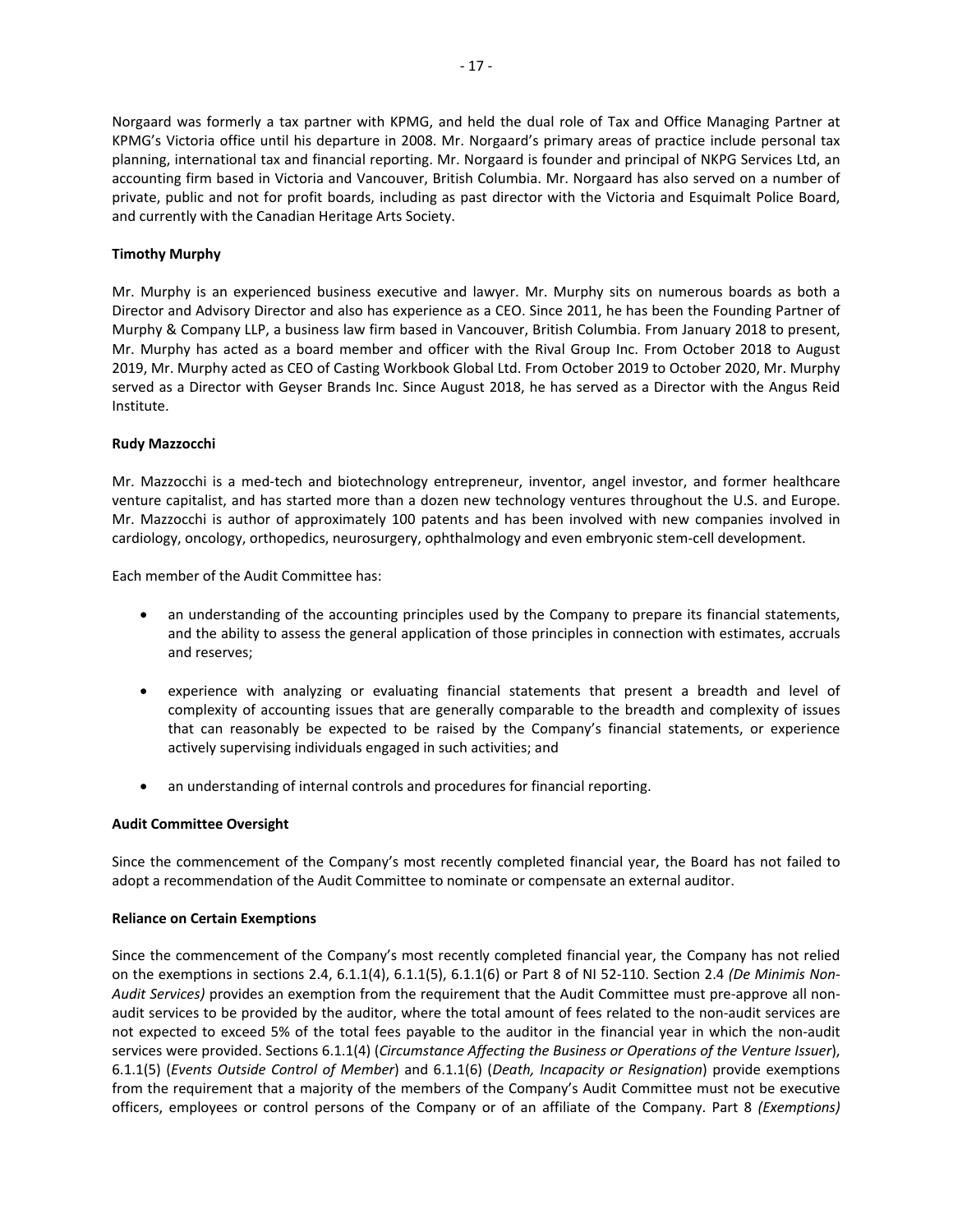permits a company to apply to a securities regulatory authority or regulator for an exemption from the requirements of NI 52‐110 in whole or in part.

#### **Pre‐Approval Policies and Procedures**

Formal policies and procedures for the engagement of non-audit services have yet to be formulated and adopted. Subject to the requirements of NI 52-110, the engagement of non-audit services is considered by, as applicable, the Board and the Audit Committee, on a case‐by‐case basis.

#### **External Auditor Service Fees**

The aggregate fees billed by the Company's external auditor in the last fiscal year, by category, are as follows:

|          | All Other Fees <sup>(5)</sup><br>Tax Fees <sup>(4)</sup>                  |
|----------|---------------------------------------------------------------------------|
| N/A      | \$4.500                                                                   |
| \$23.500 | Audit Fees <sup>(2)</sup><br>Audit Related Fees <sup>(3)</sup><br>\$4.500 |

(1) The Company was incorporated on January 20, 2021.

<sup>(2)</sup> "Audit Fees" include fees necessary to perform the annual audit and quarterly reviews of our financial statements. Audit Fees include fees for review of tax provisions and for accounting consultations on matters reflected in the financial statements. Audit Fees also include audit or other attest services required by legislation or regulation, such as comfort letters, consents, reviews of securities filings and statutory audits.

<sup>(3)</sup> "Audit-Related Fees" for assurance and related services that are reasonably related to the performance of the audit or review of the Company's financial statements and are not reported as audit fees. The services provided in this category include due diligence assistance, accounting consultations on proposed transactions, and consultation on International Financial Reporting Standards conversion.

<sup>(4)</sup> "Tax Fees" include fees for all tax services other than those included in "Audit Fees" and "Audit-Related Fees". This category includes fees for tax compliance, tax planning and tax advice.

(5) "**All Other Fees**" includes all fees other than those reported as Audit Fees, Audit‐Related Fees or Tax Fees.

#### **Exemption**

The Company is relying on the exemption provided by section 6.1 of NI 52-110 which provides that the Company, as a venture issuer, is not required to comply with Part 3 (*Composition of the Audit Committee*) and Part 5 (*Reporting Obligations*) of NI 52‐110.

### **INDEBTEDNESS OF DIRECTORS AND EXECUTIVE OFFICERS**

No current or former director, executive officer, proposed nominee for election to the Board, or associate of such persons is, or at any time since the beginning of the Company's most recently completed financial year has been, indebted to the Company or any of its subsidiaries.

No indebtedness of current or former director, executive officer, proposed nominee for election to the Board, or associate of such person is, or at any time since the beginning of the most recently completed financial year has been, the subject of a guarantee, support agreement, letter of credit or other similar arrangement or understanding provided by the Company or any of its subsidiaries.

#### **INTEREST OF INFORMED PERSONS IN MATERIAL TRANSACTIONS**

Except as otherwise disclosed herein, no: (a) director, proposed director or executive officer of the Company; (b) person or company who beneficially owns, directly or indirectly, Shares or who exercises control or direction of Shares, or a combination of both, carrying more than ten percent of the voting rights attached to the Shares outstanding (each, an "**Insider**"); (c) director or executive officer of an Insider; or (d) associate or affiliate of any of the directors, executive officers or Insiders, has had any material interest, direct or indirect, in any transaction since the commencement of the Company's most recently completed financial year or in any proposed transaction which has materially affected or would materially affect the Company, except with an interest arising from the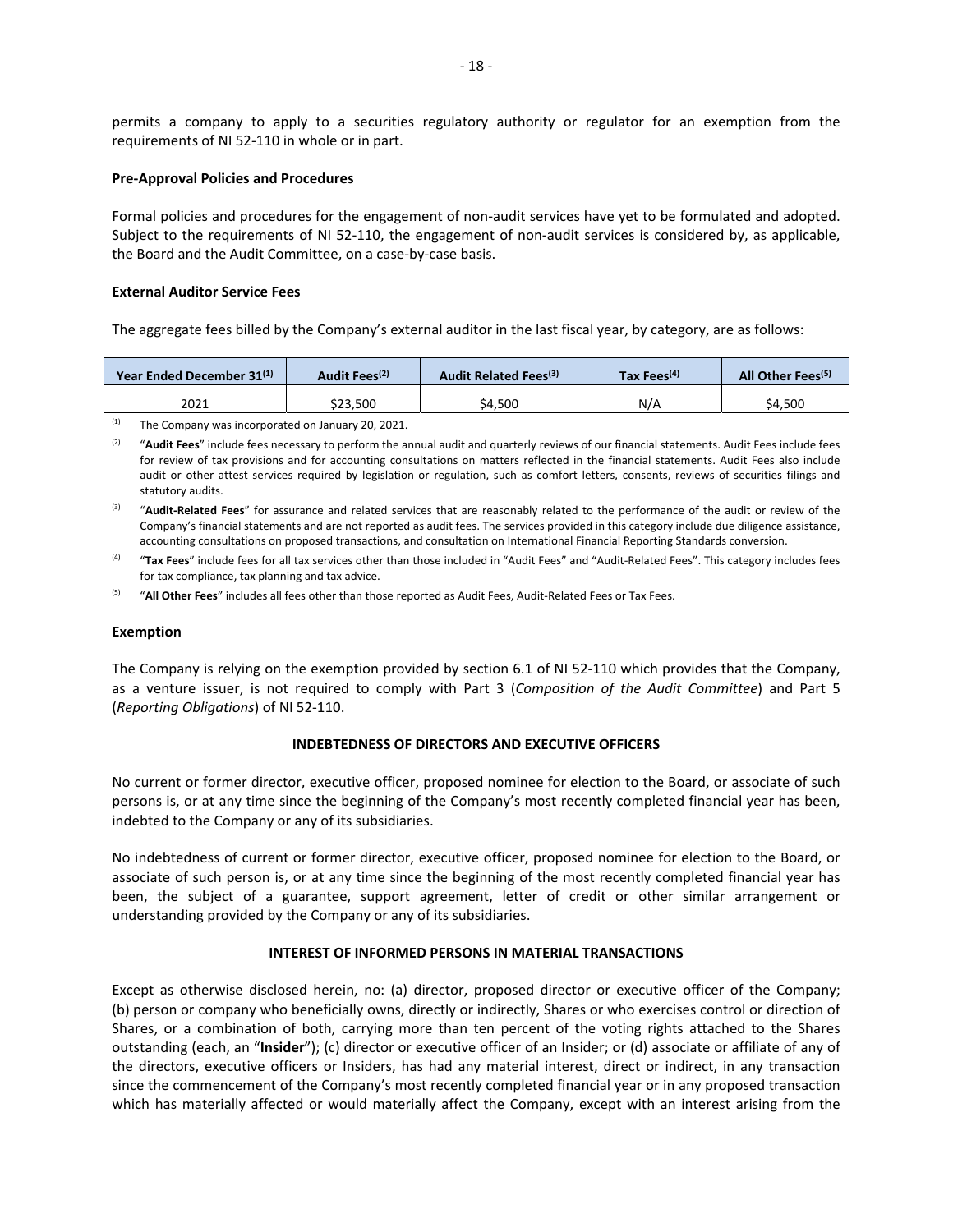ownership of Shares where such person or company will receive no extra or special benefit or advantage not shared on a pro rata basis by all holders of the same class of Shares.

#### **MANAGEMENT CONTRACTS**

There were no management functions of the Company, which were, to any substantial degree, performed by a person other than the directors or executive officers of the Company, except as otherwise described in this Information Circular.

# **CORPORATE GOVERNANCE**

Pursuant to National Instrument 58‐101 – *Disclosure of Corporate Governance Practices*, the Company is required to disclose its corporate governance practices as follows:

#### **Board of Directors**

The Board facilitates its exercise of independent supervision over the Company's management through frequent meetings of the Board.

Messrs. Norgaard and Murphy are "independent" in that each are independent and free from any interest and any business or other relationship which could, or could reasonably be perceived to, materially interfere with the director's ability to act with the best interests of the Company, other than the interests and relationships arising from being shareholders of the Company. Rudy Mazzocchi is the CEO and Executive Chairman of the Company and Dr. Robert E.W. Hancock is the Chief Operating Officer of the Company, and each are considered not to be "independent" as a result.

#### **Board Mandate**

The Board will facilitate independent supervision of management through meetings of the Board and through frequent informal discussions among independent members of the Board and management. In addition, the Board will have access to the Company's external auditors, legal counsel and to any of the Company's officers.

The Board has a stewardship responsibility to supervise the management of and oversee the conduct of the business of the relevant company, provide leadership and direction to management, evaluate management, set policies appropriate for the business of the Company and approve corporate strategies and goals.

The day-to-day management of the business and affairs of the Company will be delegated by the Board to the senior officers of the Company. The Board will give direction and guidance through the CEO to management and will keep management informed of its evaluation of the senior officers in achieving and complying with goals and policies established by the Board.

#### **Directorships**

Certain directors of the Company are currently also directors of other reporting issuers, as described in the table below:

| Name of Director of the Company | <b>Names of Other Reporting Issuers</b> |  |  |
|---------------------------------|-----------------------------------------|--|--|
| Dr. Robert E.W. Hancock         | Core One Labs Inc. - CSE                |  |  |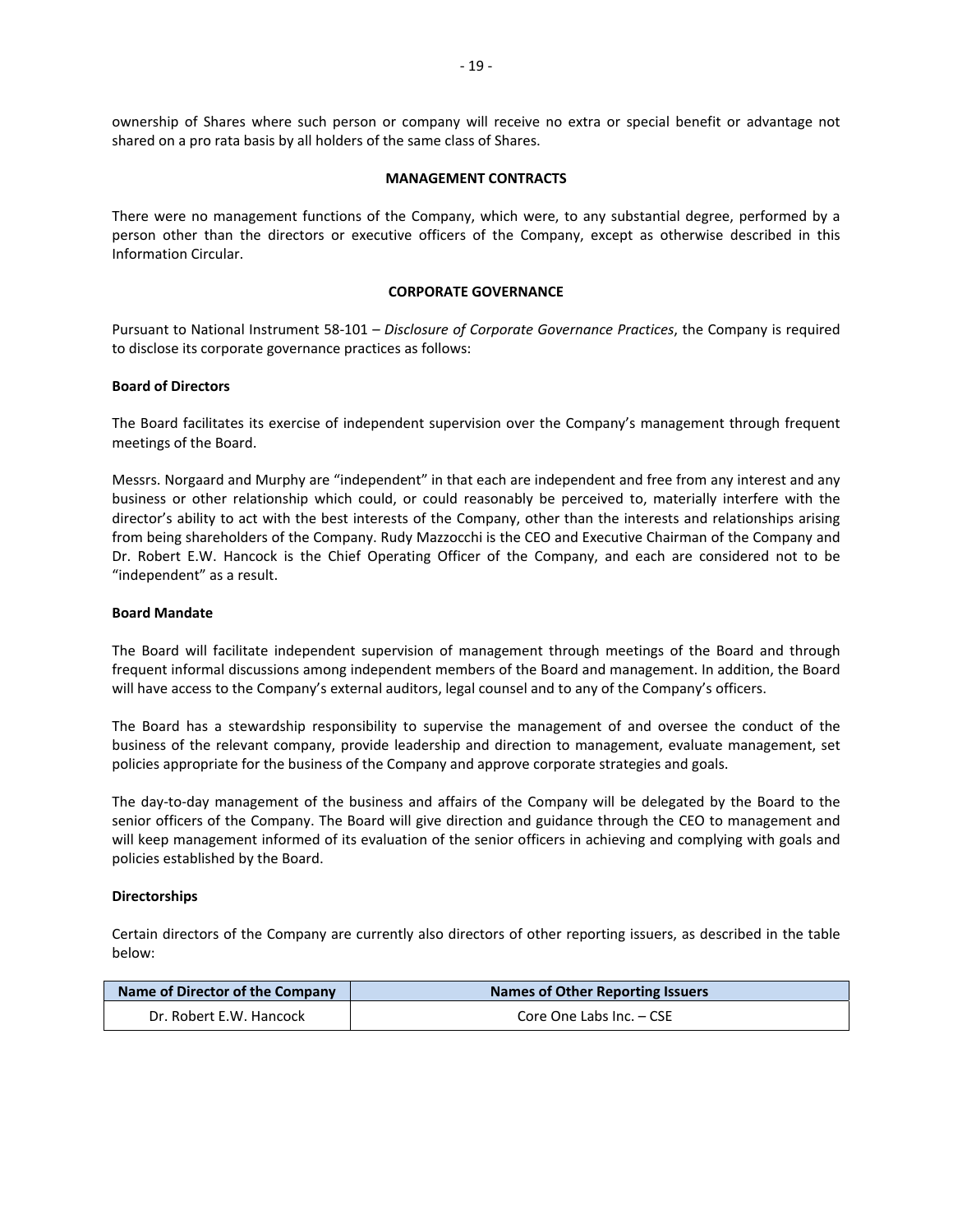#### **Orientation and Continuing Education**

It is the intention that the Board will consider and determine an orientation process for new members of the Board and continuing education and development for incumbent members of the Board, including specific education for members of each committee, if necessary. In addition, the Board will oversee the arrangement for its members to annually participate in a continuing education event addressing current developments and best practices in corporate governance, if deemed to be appropriate and beneficial.

#### **Ethical Business Conduct**

The Board may choose to adopt a written Code of Conduct, which will apply to all employees, officers, directors and advisors of the Company and its affiliates. The purpose of such Code of Business Conduct and Ethics will be to create a culture in the Company and its affiliates that values high ethical standards, honesty and compliance with laws, rules and regulations. Such Code of Conduct will contain prohibitions on discrimination and harassment as well as provisions that require the directors, officers and other employees of the Company and its affiliates to avoid situations where their personal interests conflict, or appear to conflict, with the interests of the Resulting Issuer and/or its affiliates).

## **Nomination of Directors**

The Board as a whole will be responsible for annually identifying and recommending to the Board an annual slate of nominees for membership on the Board. In recommending the annual slate of nominees, the Board will identify and screen individuals to determine potential candidates, taking into account the number of directors required to carry out the Board's duties effectively and to maintain a diversity of views and experience.

#### **Compensation**

The Board reviews the compensation of its directors and executive officers annually. For information regarding the steps taken to determine compensation for the directors and the executive officers, see "*Executive Compensation*" herein.

#### **Other Board Committees**

The Company does not have any other committees other than the Audit Committee.

#### **Assessments**

The Board will monitor the adequacy of information given to directors, communication between the Board and management and the strategic direction and process of the Board and the Audit Committee. During the year‐end audit, both the Board and the Audit Committee will review the information contained within the financial statements, express any opinions which they may have and make self‐assessments regarding whether the information is accurate and representative of clear communications between the Board and management of the Company.

#### **INTEREST OF CERTAIN PERSONS OR COMPANIES IN MATTERS TO BE ACTED UPON**

Except as disclosed elsewhere in this Information Circular, no director or executive officer of the Company who was a director or executive officer since the beginning of the Company's last financial year, no proposed nominee for election as a director of the Company, nor any associate or affiliates of any such directors, officers or nominees, has any material interest, direct or indirect, by way of beneficial ownership of Shares or other securities in the Company or otherwise, in any matter to be acted upon at the Meeting, other than the election of directors, the grant of stock options which may be granted to such persons under the Plan, as further discussed below.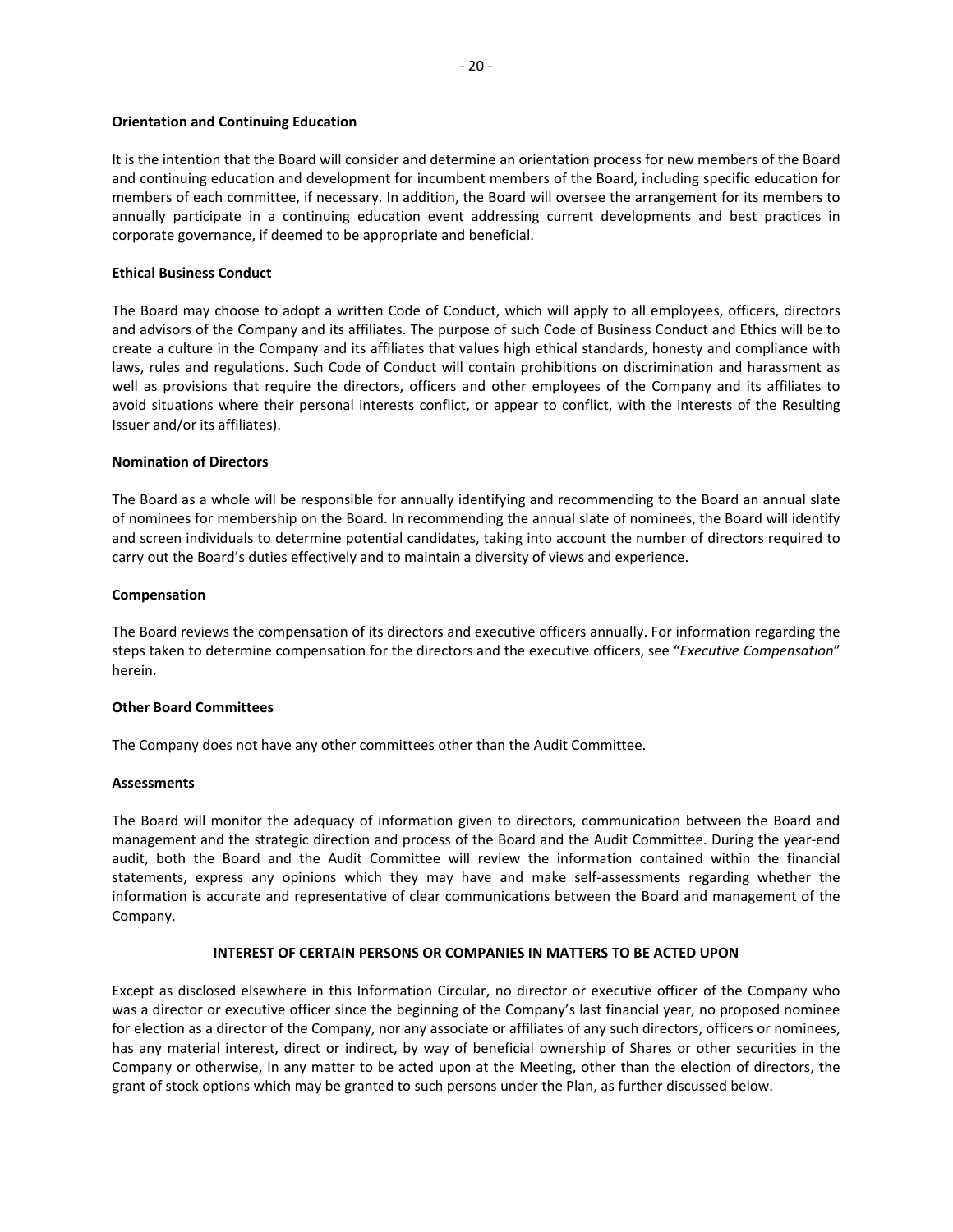Directors, executive officers, proposed nominees for election as director of the Company may be interested in the approval of the Plan, pursuant to which they may be options. See "Particulars of Matters to be Acted Upon – *Approval of Stock Option Plan*", below, for more information.

## **PARTICULARS OF MATTERS TO BE ACTED UPON**

# **Approval of Stock Option Plan**

The Company is seeking Shareholder approval of the Plan at the Meeting. Although Shareholder approval of the Plan is not required pursuant to the policies of the Exchange, the Board wishes to obtain maximum flexibility with respect to the granting of stock options under the Plan.

National Instrument 45‐106 *Prospectus Exemptions* ("**NI 45‐106**") provides exemptions from the requirement to prepare and file a prospectus in connection with a distribution of securities. As the Company is listed on the Exchange, the Company is classified as an "unlisted reporting issuer" for purposes of the exemption provided in Section 2.24 of NI 45-106 for distributions of securities to employees, executive officers, directors and consultants of the Company (the "Exemption"). NI 45-106 restricts the use of the Exemption by "unlisted reporting issuers" such as the Company unless the Company obtains Shareholder approval. Specifically, NI 45-106 provides that the Exemption does not apply to a distribution to an employee or consultant of the "unlisted reporting issuer" who is an investor relations person of the issuer, an associated consultant of the issuer, an executive officer of the issuer, a director of the issuer, or a permitted assign of those persons if, after the distribution,

- (a) the number of securities, calculated on a fully diluted basis, reserved for issuance under options granted to
	- (i) related persons, exceeds 10% of the outstanding securities of the issuer, or
	- (ii) a related person, exceeds 5% of the outstanding securities of the issuer, or
- (b) the number of securities, calculated on a fully diluted basis, issued within 12 months to
	- (i) related persons, exceeds 10% of the outstanding securities of the issuer, or
	- (ii) a related person and the associates of the related person, exceeds 5% of the outstanding securities of the issuer.

The term "related person" is defined in NI 45-106 and generally refers to a director or executive officer of the issuer or of a related entity of the issuer, an associate of a director or executive officer of the issuer or of a related entity of the issuer, or a permitted assign of a director or executive officer of the issuer or of a related entity of the issuer. The term "permitted assign" includes a spouse of the person.

In accordance with the requirements of NI 45-106, the Board wishes to provide the following information with respect to the Plan so that the Shareholders may form a reasoned judgment concerning the Plan.

The purpose of the Plan is to attract and retain directors, officers, employees and consultants of the Company and to motivate them to advance the interest of the Company by affording them with the opportunity to acquire an equity interest in the Company through the grant of stock options under the Plan.

The Plan provides that the number of Shares available for issuance is subject to the restrictions imposed under applicable securities laws or CSE policies and, in any case, shall not exceed 10% of the total number of issued Shares (calculated on a non‐diluted basis) at the time any stock option is granted.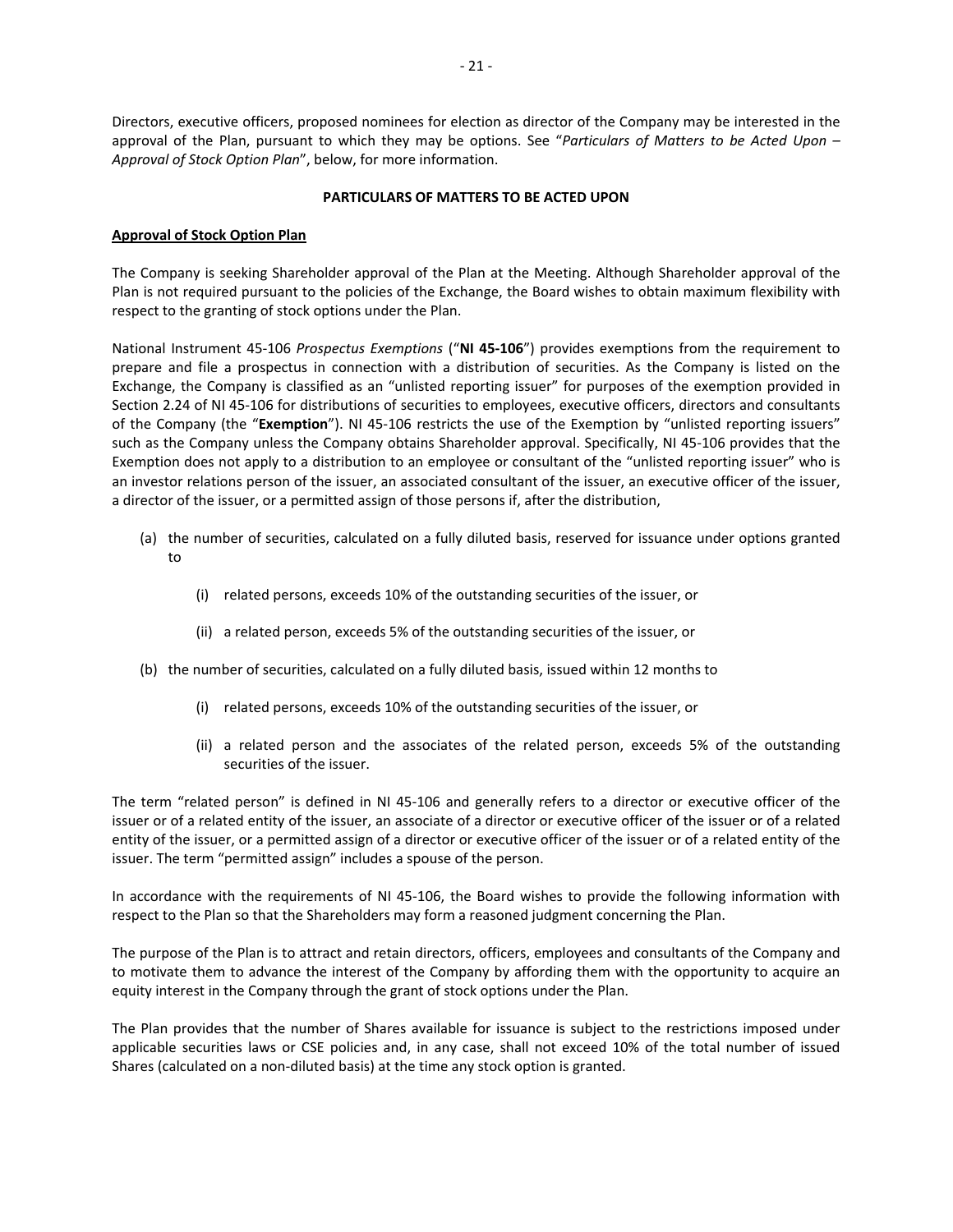The Stock Option Plan will be administered by the Board, which will have full and final authority with respect to the granting of all options thereunder.

Stock Options may be granted under the Plan to such directors, officers, employees, or consultants of the Company and its affiliates, if any, as the Board may from time to time designate. The exercise price of option grants will be determined by the Board, but will not be less than the greater of the closing market prices of the underlying Shares on (i) the trading day prior to the date of grant of the stock options and (ii) the date of grant of the stock options. All options granted under the Plan will expire not later than the date that is ten years from the date that such options are granted. Stock Options terminate earlier as follows: (i) immediately in the event of dismissal with cause; (ii) one month from date of termination other than for cause, or as set forth in each particular stock option agreement; (iii) three months from the date of disability; or (iv) twelve months from the date of death. Stock Options granted under the Plan are not transferable or assignable other than by will or other testamentary instrument or pursuant to the laws of succession.

The Company must obtain approval of the Shareholders other than votes attaching to securities beneficially owned by related persons to whom securities may be issued as compensation or under that plan,

As of the date of this Information Circular, to the Company's knowledge, a total of 3,129,552 Shares are held by officers and directors of the Company and will not be included for the purpose of determining whether Shareholder approval of the Plan has been obtained.

A copy of the Plan is attached as Schedule "B" to this Information Circular. A copy of the Plan is also available free of charge at the office of the Company, 420 – 730 View Street, Victoria, British Columbia V8W 3Y7, during normal business hours up to and including the date of the Meeting.

#### *Approval of Plan*

The Board is requesting that Shareholders affirm, ratify and approve the Plan. Accordingly, at the Meeting, disinterested Shareholders will be asked to approve the following ordinary resolution (the "**Plan Resolution**"), which must be approved by at least a majority of the votes cast by disinterested Shareholders represented in person or by proxy at the Meeting who vote in respect of the Plan Resolution:

"BE IT RESOLVED, AS AN ORDINARY RESOLUTION OF DISINTERSTED SHAREHOLDERS THAT:

- 1. the Company's Stock Option Plan (the "**Plan**") in the form attached as Schedule "B" to the management information circular of the Company dated as of May 31, 2022, be and is hereby affirmed, ratified and approved;
- 2. the board of directors of the Company be authorized in its absolute discretion to administer the Plan and amend or modify the Plan in accordance with its terms and conditions and with the policies of the Exchange; and
- 3. any one director or officer of the Company be and is hereby authorized and directed to do all such acts and things and to execute and deliver, under the corporate seal of the Company or otherwise, all such deeds, documents, instruments and assurances as in his or her opinion may be necessary or desirable to give effect to this resolution, including making any amendments to the Plan as may be required by regulatory authorities, without further approval of the shareholders of the Company."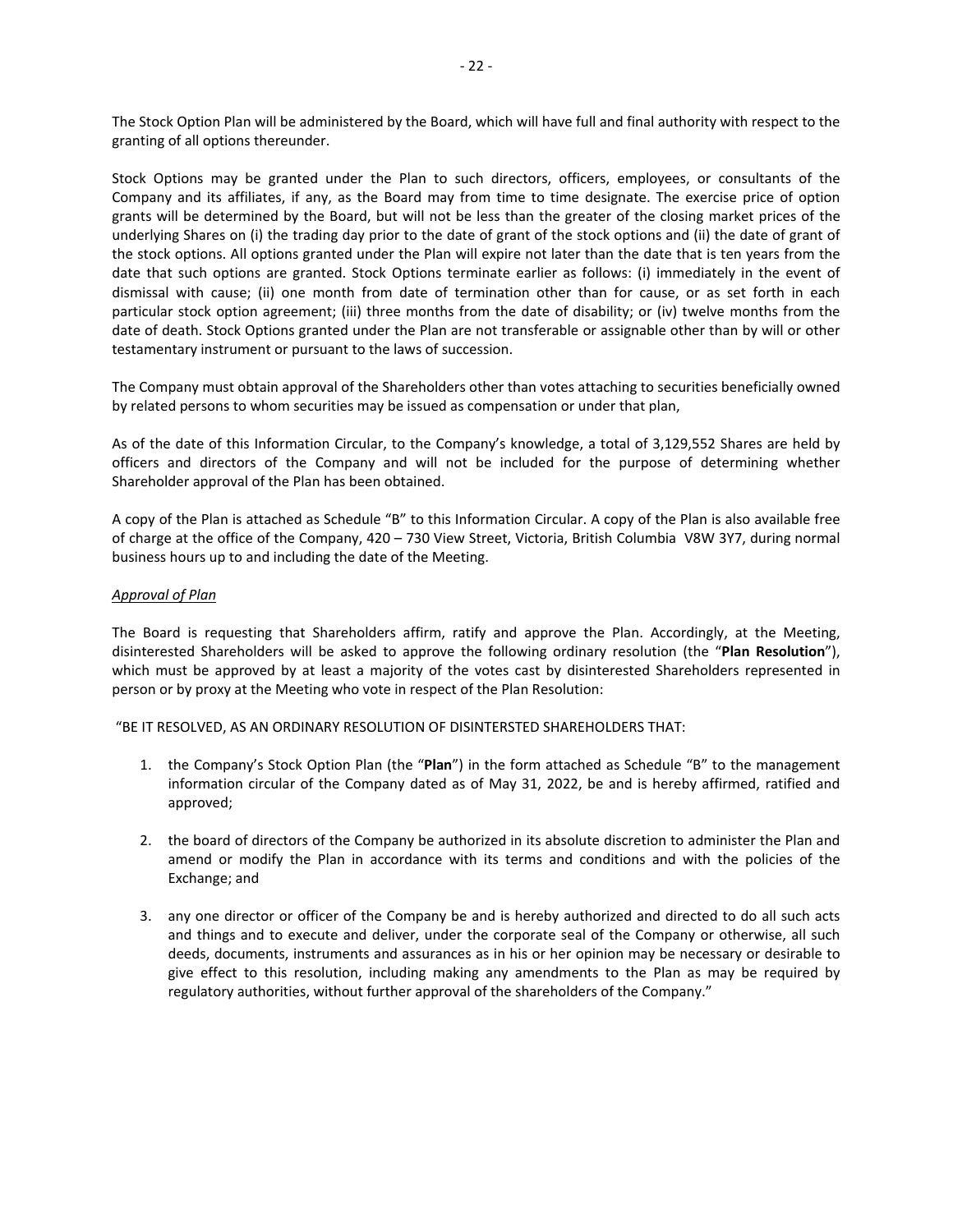The form of the Plan Resolution set forth above is subject to such amendments as management may propose at the Meeting, but which do not materially affect the substance of the Plan Resolution.

**Management of the Company recommends that disinterested Shareholders vote in favour of the Plan Resolution at the Meeting. It is the intention of the Designated Persons named in the enclosed form of proxy, if not expressly directed otherwise in such form of proxy, to vote such proxy FOR the Plan Resolution.** 

## **ADDITIONAL INFORMATION**

Shareholders may contact the Company at its office by mail 420 – 730 View Street, Victoria, British Columbia V8W 3Y7, to request copies of the Company's financial statements and related Management's Discussion and Analysis (the "**MD&A**"). Financial information is provided in the Company's audited financial statements and MD&A for the most recently completed financial year and in the financial statements and MD&A for subsequent financial periods, which are available on SEDAR.

## **OTHER MATTERS**

Other than the above, management of the Company know of no other matters to come before the Meeting other than those referred to in the Notice. If any other matters that are not currently known to management should properly come before the Meeting, the accompanying form of proxy confers discretionary authority upon the Designated Persons named therein to vote on such matters in accordance with their best judgment.

# **APPROVAL OF THE BOARD OF DIRECTORS**

The contents of this Information Circular have been approved, and the delivery of it to each shareholder of the Company entitled thereto and to the appropriate regulatory agencies has been authorized, by the Board.

Dated at Vancouver, British Columbia this 31<sup>st</sup> day of May, 2022.

#### **ON BEHALF OF THE BOARD OF DIRECTORS OF**

#### **ASEP MEDICAL HOLDINGS INC.**

*"Rudy Mazzocchi"*  Rudy Mazzocchi Executive Chairman, Chief Executive Officer and Director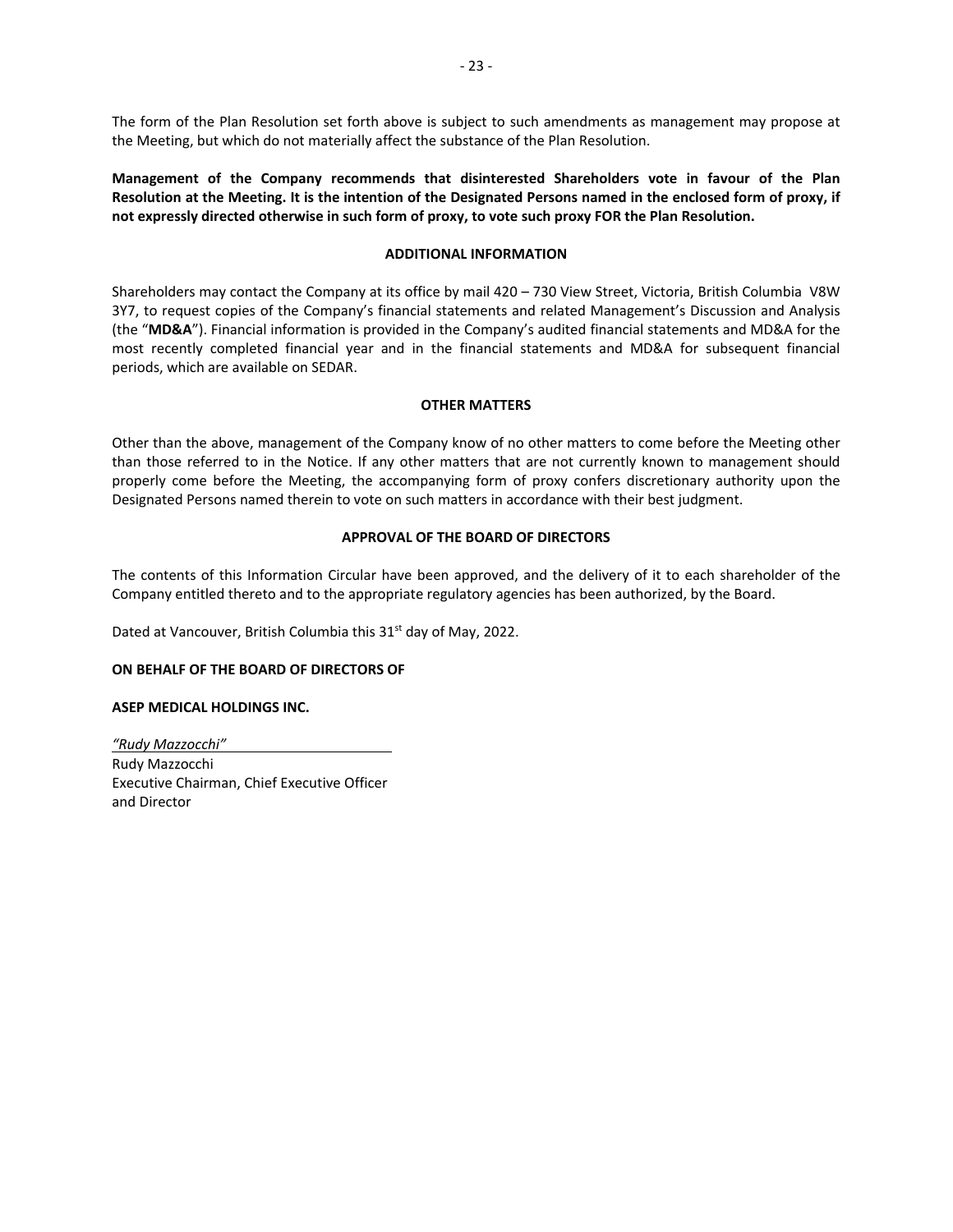#### **SCHEDULE A**

### **AUDIT COMMITTEE CHARTER**

## **ASEP MEDICAL HOLDINGS INC. (the "Company")**

#### **Audit Committee Charter**

This Charter establishes the composition, the authority, roles and responsibilities and the general objectives of the Company's audit committee (the "**Audit Committee**"), or its Board of Directors (the "**Board**") in lieu thereof. The roles and responsibilities described in this Charter must at all times be exercised in compliance with the legislation and regulations governing the Company and any subsidiaries.

#### **1. Composition**

- (a) *Number of Members*. The Audit Committee must be comprised of a minimum of three directors of the Company, a majority of whom will be independent. Independence of the board members will be as defined by applicable legislation.
- (b) *Chair*. If there is more than one member of the Audit Committee, members will appoint a chair of the Audit Committee (the "**Chair**") to serve for a term of one (1) year on an annual basis. The Chair may serve as the chair of the Audit Committee for any number of consecutive terms.
- (c) *Financially Literacy*. All members of the audit committee will be financially literate as defined by applicable legislation. If upon appointment a member of the Audit Committee is not financially literate as required, the person will be provided with a period of three months to acquire the required level of financial literacy.

#### **2. Meetings**

- (a) *Quorum*. The quorum required to constitute a meeting of the Audit Committee is set at a majority of members.
- (b) *Agenda*. The Chair will set the agenda for each meeting, after consulting with management and the external auditor. Agenda materials such as draft financial statements must be circulated to all Audit Committee members for members to have a reasonable amount of time to review the materials prior to the meeting.
- (c) *Notice to Auditors*. The Company's auditors (the "**Auditors**") will be provided with notice as necessary of any Audit Committee meeting, will be invited to attend each such meeting and will receive an opportunity to be heard at those meetings on matters related to the Auditor's duties.
- (d) *Minutes*. Minutes of the Audit Committee meetings will be accurately recorded, with such minutes recording the decisions reached by the committee.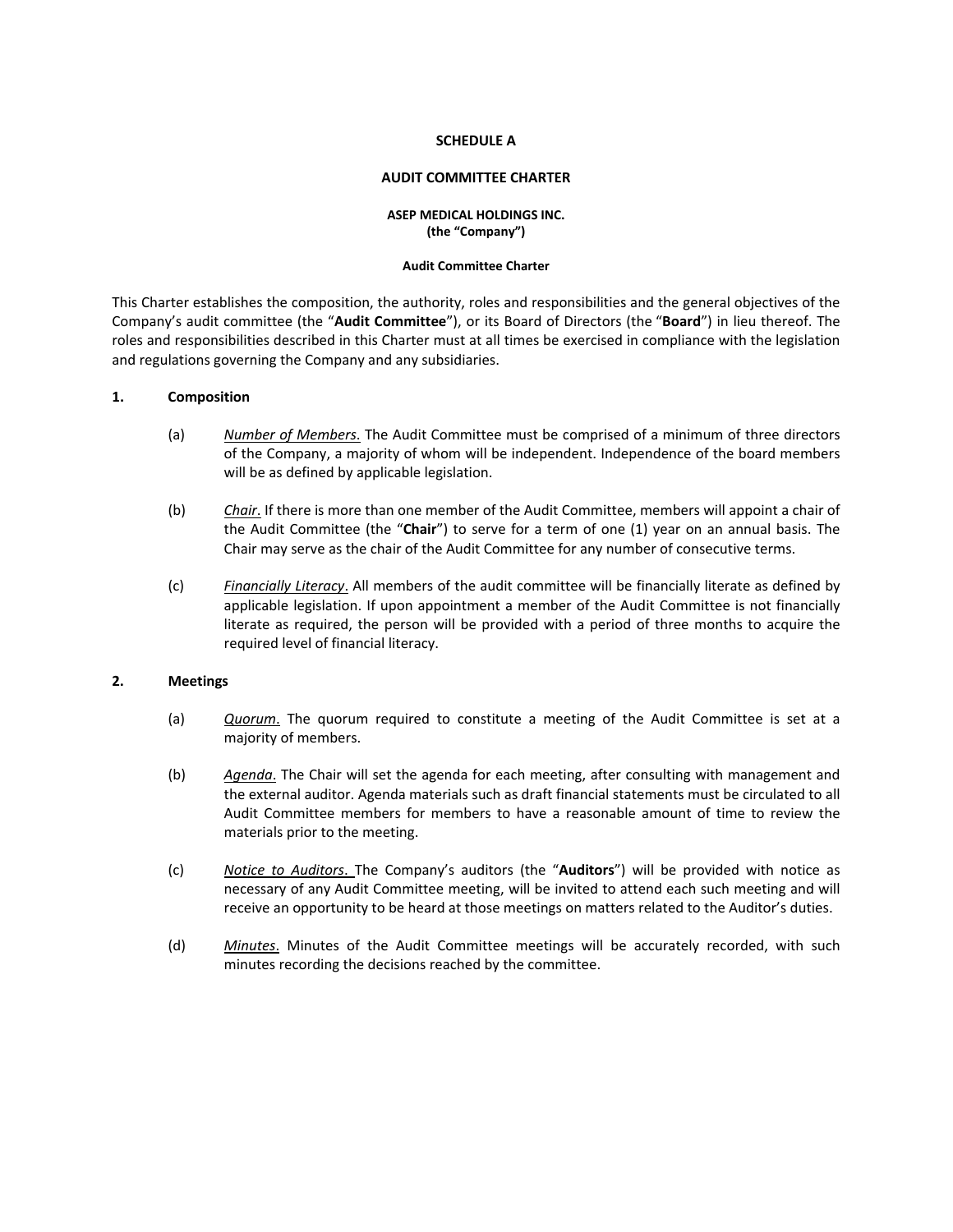## **3. Roles and Responsibilities**

The roles and responsibilities of the Audit Committee include the following:

## External Auditor

The Audit Committee will:

- (a) *Selection of the external auditor*. Select, evaluate and recommend to the Board, for shareholder approval, the Auditor to examine the Company's accounts, controls and financial statements.
- (b) *Scope of Work*. Evaluate, prior to the annual audit by the Auditors, the scope and general extent of the Auditor's review, including the Auditor's engagement letter.
- (c) *Compensation*. Recommend to the Board the compensation to be paid to the external auditors.
- (d) *Replacement of Auditor*. If necessary, recommend the replacement of the Auditor to the Board of Directors.
- (e) *Approve Non‐Audit Related Services*. Pre‐approve all non‐audit services to be provided by the Auditor to the Company or its subsidiaries.
- (f) *Direct Responsibility for Overseeing Work of Auditors*. Must directly oversee the work of the Auditor. The Auditor must report directly to the Audit Committee.
- (g) *Resolution of Disputes*. Assist with resolving any disputes between the Company's management and the Auditors regarding financial reporting.

#### Consolidated Financial Statements and Financial Information

The Audit Committee will:

- (h) *Review Audited Financial Statements*. Review the audited consolidated financial statements of the Company, discuss those statements with management and with the Auditor, and recommend their approval to the Board.
- (i) *Review of Interim Financial Statements*. Review and discuss with management the quarterly consolidated financial statements, and if appropriate, recommend their approval by the Board.
- (j) *MD&A, Annual and Interim Earnings Press Releases, Audit Committee Reports*. Review the Company's management discussion and analysis, interim and annual press releases, and audit committee reports before the Company publicly discloses this information.
- (k) *Auditor Reports and Recommendations*. Review and consider any significant reports and recommendations issued by the Auditor, together with management's response, and the extent to which recommendations made by the Auditor have been implemented.

#### Risk Management, Internal Controls and Information Systems

The Audit Committee will:

(l) *Internal Control.* Review with the Auditors and with management, the general policies and procedures used by the Company with respect to internal accounting and financial controls.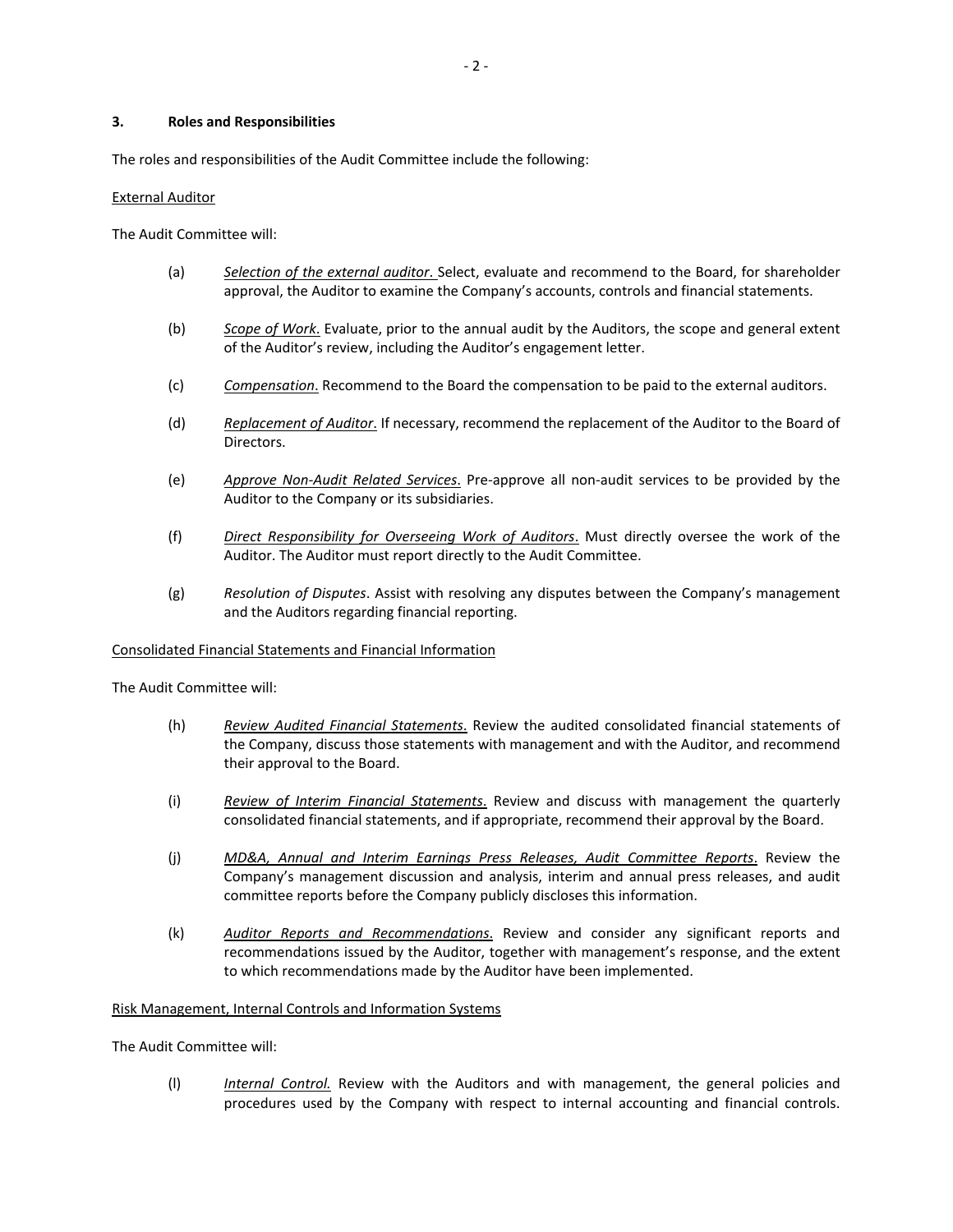Remain informed, through communications with the Auditor, of any weaknesses in internal control that could cause errors or deficiencies in financial reporting or deviations from the accounting policies of the Company or from applicable laws or regulations.

- (m) *Financial Management*. Periodically review the team in place to carry out financial reporting functions, circumstances surrounding the departure of any officers in charge of financial reporting, and the appointment of individuals in these functions.
- (n) *Accounting Policies and Practices*. Review management plans regarding any changes in accounting practices or policies and the financial impact thereof.
- (o) *Litigation*. Review with the Auditors and legal counsel any litigation, claim or contingency, including tax assessments, that could have a material effect upon the financial position of the Company and the manner in which these matters are being disclosed in the consolidated financial statements.
- (p) *Other*. Discuss with management and the Auditors correspondence with regulators, employee complaints, or published reports that raise material issues regarding the Company's financial statements or disclosure.

#### **Complaints**

- (q) *Accounting, Auditing and Internal Control Complaints.* The Audit Committee must establish a procedure for the receipt, retention and treatment of complaints received by the Company regarding accounting, internal controls or auditing matters.
- (r) *Employee Complaints*. The Audit Committee must establish a procedure for the confidential transmittal on condition of anonymity by the Company's employees of concerns regarding questionable accounting or auditing matters.

#### **4. Authority**

- (a) *Auditor*. The Auditor, and any internal auditors hired by the company, will report directly to the Audit Committee.
- (b) *To Retain Independent Advisors*. The Audit Committee may, at the Company's expense and without the approval of management, retain the services of independent legal counsels and any other advisors it deems necessary to carry out its duties and set and pay the monetary compensation of these individuals.

#### **5. Reporting**

The Audit Committee will report to the Board on:

- (a) the Auditor's independence;
- (b) the performance of the Auditor and any recommendations of the Audit Committee in relation thereto;
- (c) the reappointment and termination of the Auditor;
- (d) the adequacy of the Company's internal controls and disclosure controls;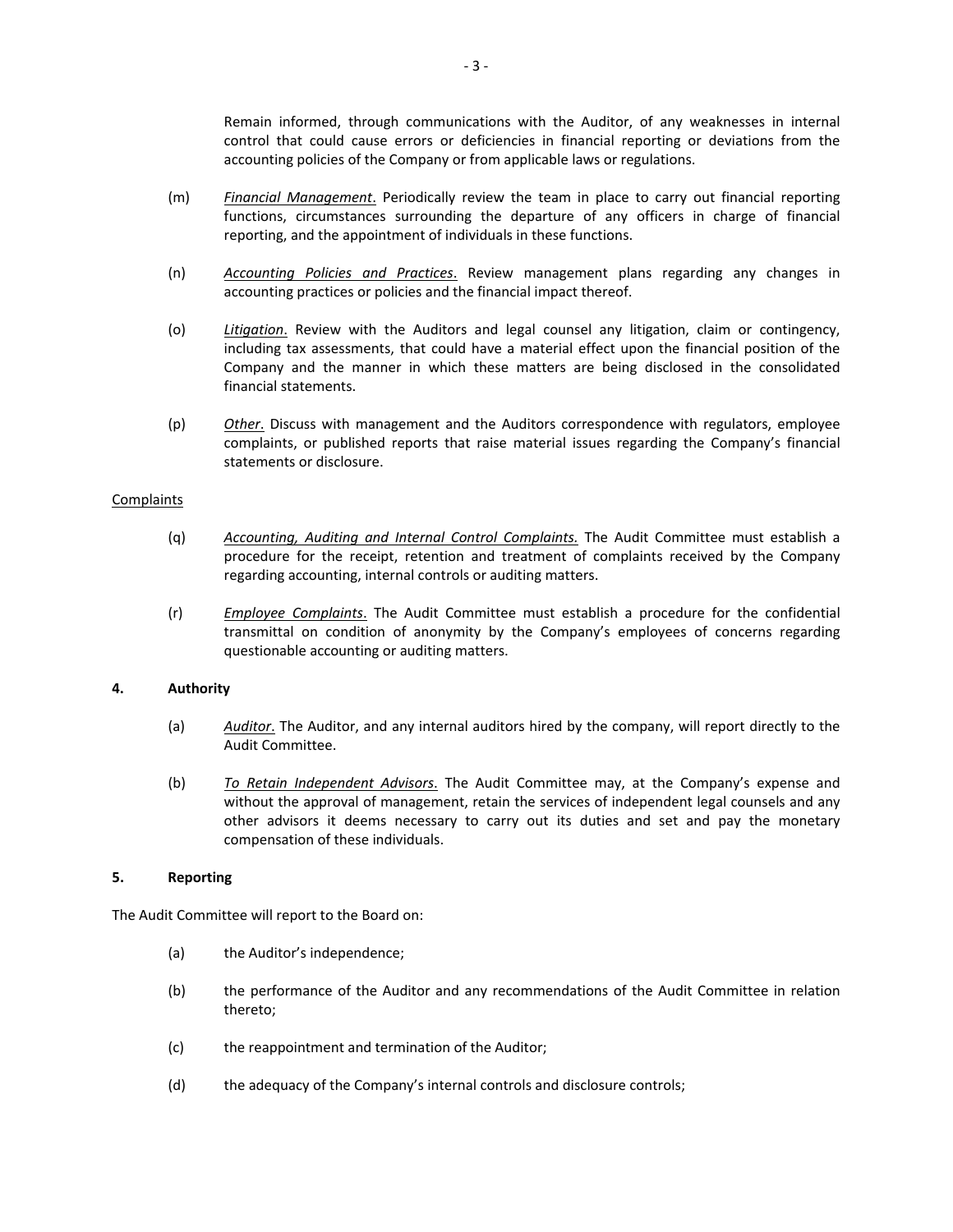- (e) the Audit Committee's review of the annual and interim consolidated financial statements;
- (f) the Audit Committee's review of the annual and interim management discussion and analysis;
- (g) the Company's compliance with legal and regulatory matters to the extent they affect the financial statements of the Company; and
- (h) all other material matters dealt with by the Audit Committee.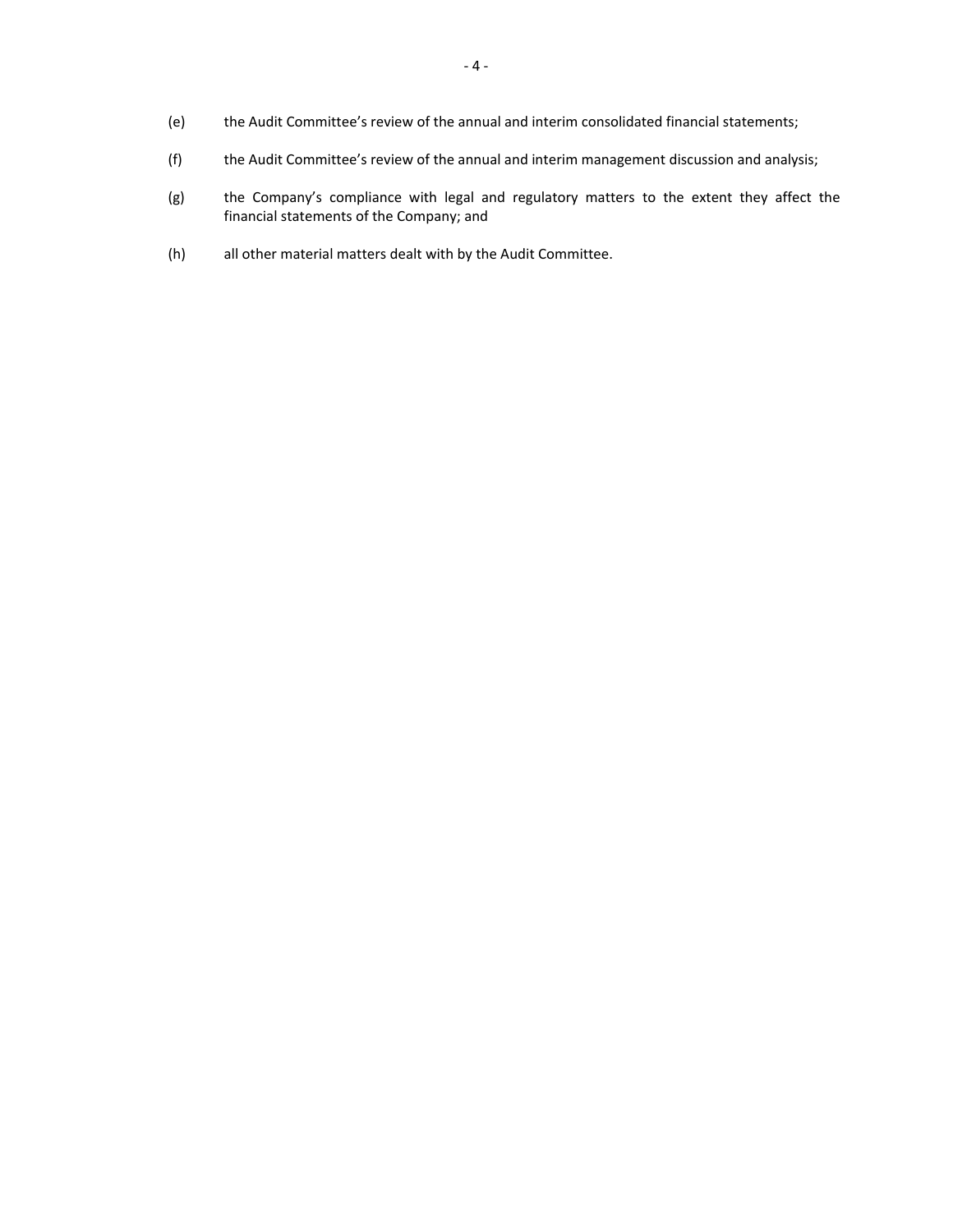# **SCHEDULE B**

# **STOCK OPTION PLAN**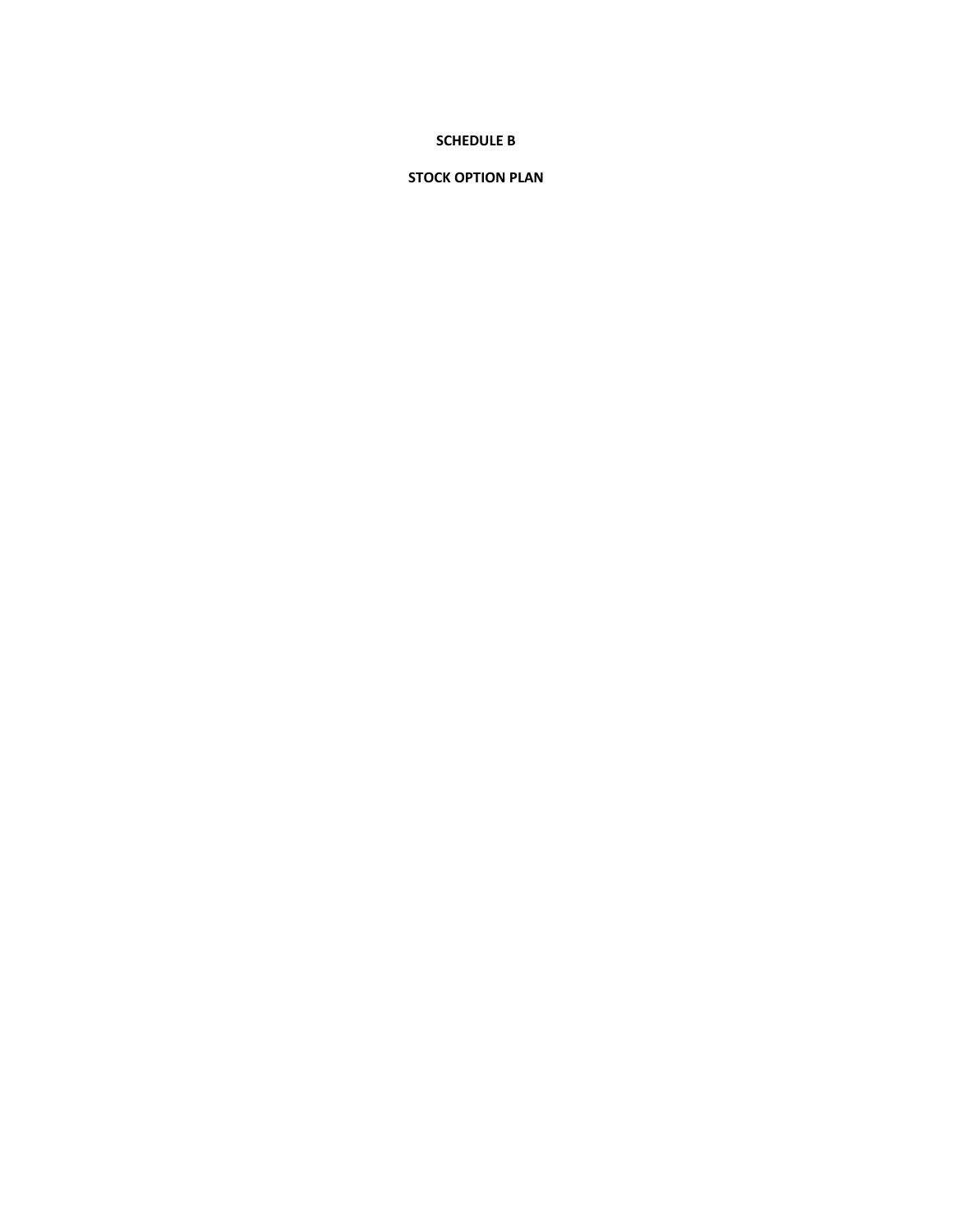# **TRENCHANT LIFE SCIENCES INVESTMENT CORP. (TO BE RENAMED ASEP MEDICAL HOLDINGS INC.)**

# **INCENTIVE STOCK OPTION PLAN**

# **PART 1 INTERPRETATION**

- 1.1 Definitions. In this Plan, the following words and phrases shall have the following meanings:
	- (a) "**Affiliate**" means a company that is a parent or Subsidiary of the Company, or that is controlled by the same person as the Company;
	- (b) "**Board**" means the board of directors of the Company or any committee thereof duly empowered and authorized to grant Options under this Plan;
	- (c) "**Change of Control**" means the occurrence of any one of the following events:
		- (i) there is a report filed with any securities commission or securities regulatory authority in Canada, disclosing that any offeror (as the term "offeror" is defined in Section 1.1 of Multilateral Instrument 62‐104 – *Take‐Over Bids and Issuer Bids*) has acquired beneficial ownership of, or the power to exercise control or direction over, or securities convertible into, any shares of capital stock of any class of the Company carrying voting rights under all circumstances (the "**Voting Shares**"), that, together with the offeror's securities would constitute Voting Shares of the Company representing more than 50% of the total voting power attached to all Voting Shares of the Company then outstanding,
		- (ii) there is consummated any amalgamation, consolidation, statutory arrangement, merger, business combination or other similar transaction involving the Company: (1) in which the Company is not the continuing or surviving corporation, or (2) pursuant to which any Voting Shares of the Company would be reclassified, changed or converted into or exchanged for cash, securities or other property, other than (in each case) an amalgamation, consolidation, statutory arrangement, merger, business combination or other similar transaction involving the Company in which the holders of the Voting Shares of the Company immediately prior to such amalgamation, consolidation, statutory arrangement, merger, business combination or other similar transaction have, directly or indirectly, more than 50% of the Voting Shares of the continuing or surviving corporation immediately after such transaction,
		- (iii) any person or group of persons shall succeed in having a sufficient number of its nominees elected as directors of the Company such that such nominees, when added to any existing directors of the Company, will constitute a majority of the directors of the Company, or
		- (iv) there is consummated a sale, transfer or disposition by the Company of all or substantially all of the assets of the Company,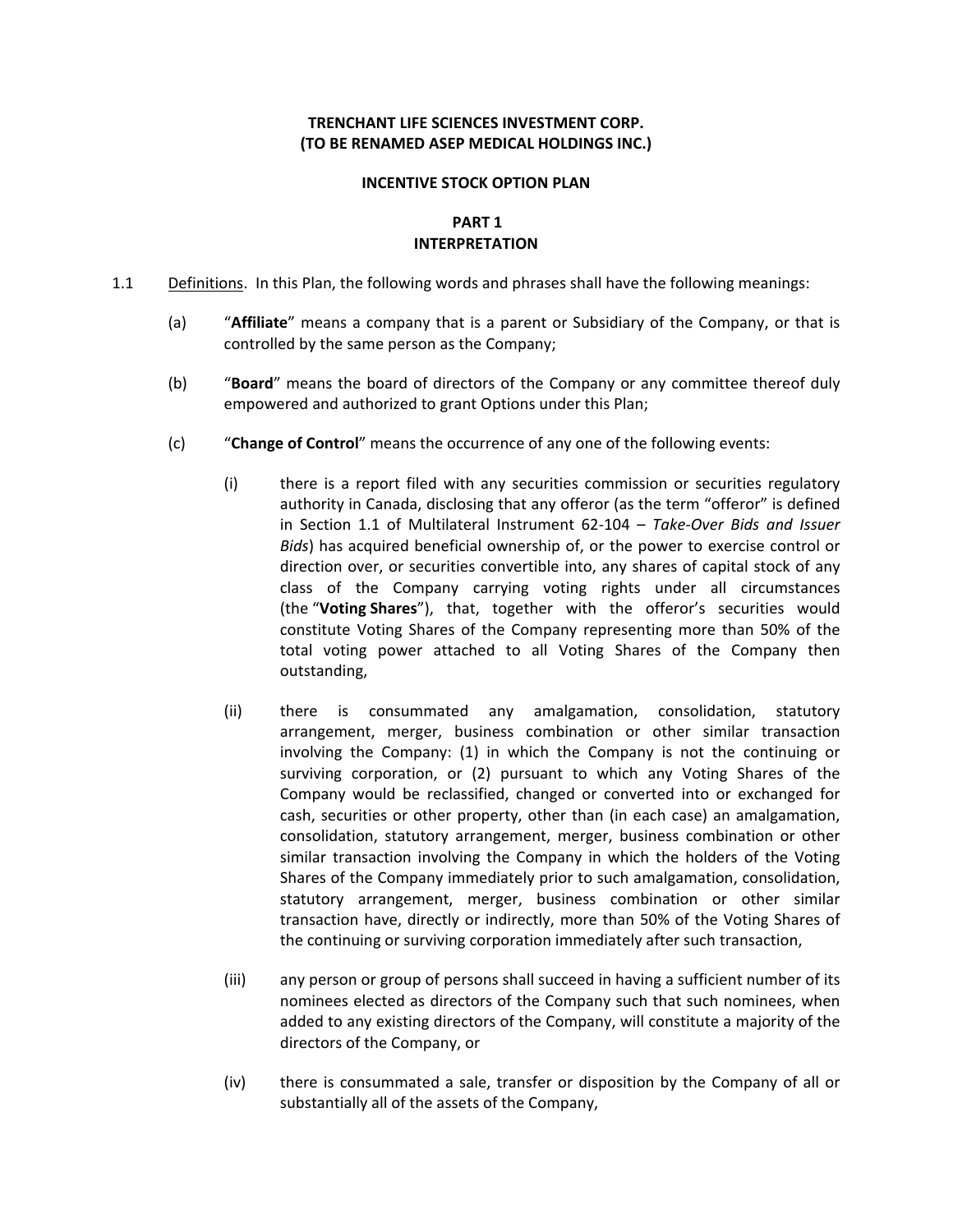provided that an event shall not constitute a Change of Control if its sole purpose is to change the jurisdiction of the Company's organization or to create a holding company, partnership or trust that will be owned in substantially the same proportions by the persons who held the Company's securities immediately before such event;

- (d) "**Company**" means Trenchant Life Sciences Investment Corp. (to be renamed ASEP Medical Holdings Inc.);
- (e) "**Consultant**" means an individual or Consultant Company, other than an Employee, Director or Officer, that:
	- (i) is engaged to provide on an ongoing bona fide basis, consulting, technical, management or other services to the Company or to an Affiliate, other than services provided in relation to a distribution of securities,
	- (ii) provides such services under a written contract between the Company or an Affiliate,
	- (iii) in the reasonable opinion of the Company, spends or will spend a significant amount of time and attention on the affairs and business of the Company or an Affiliate, and
	- (iv) has a relationship with the Company or an Affiliate that enables the individual to be knowledgeable about the business and affairs of the Company;
- (f) "**Consultant Company**" means for an individual Consultant, a company or partnership of which the individual is an employee, shareholder or partner;
- (g) "**CSE**" means the Canadian Securities Exchange;
- (h) "**Director**" means a director of the Company or a Subsidiary;
- (i) "**Disability**" means any disability with respect to an Optionee which the Board, in its sole and unfettered discretion, considers likely to prevent the Optionee from permanently:
	- (i) being employed or engaged by the Company, an Affiliate or another employer, in a position the same as or similar to that in which he was last employed or engaged by the Company or an Affiliate, or
	- (ii) acting as a director or officer of the Company or an Affiliate,

and "**Date of Disability**" means the effective date of the Disability as determined by the Board in its sole and unfettered discretion;

- (j) "**Eligible Person**" means a bona fide Director, Officer, Employee or Consultant, or a corporation wholly owned by such Director, Officer, Employee or Consultant;
- (k) "**Employee**" means: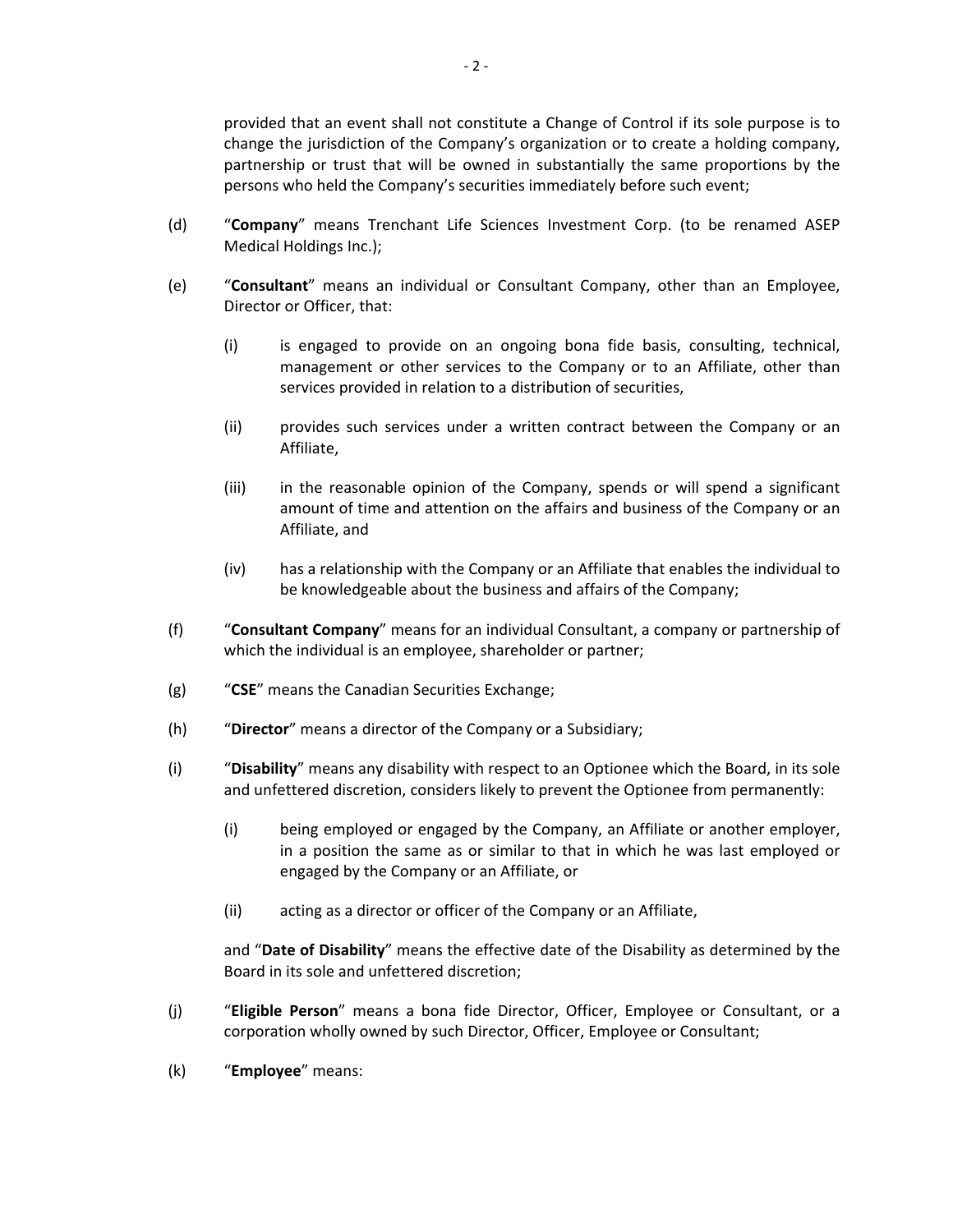- (i) an individual who is considered an employee of the Company or an Affiliate under the Income Tax Act (and for whom income tax, employment insurance and CPP deductions must be made at source);
- (ii) an individual who works full‐time for the Company or an Affiliate providing services normally provided by an employee and who is subject to the same control and direction by the Company over the details and methods of work as an employee of the Company, but for whom income tax deductions are not made at source; or
- (iii) an individual who works for the Company or an Affiliate on a continuing and regular basis for a minimum amount of time per week providing services normally provided by an employee and who is subject to the same control and direction by the Company over the details and methods of work as an employee of the Company, but for whom income tax deductions need not be made at source;
- (l) "**Exchange**" means the CSE or any other stock exchange on which the Shares are listed for trading;
- (m) "**Exchange Policies**" means the policies, bylaws, rules and regulations of the Exchange governing the granting of options by the Company, as amended from time to time;
- (n) "**Exercise Price**" means the amount payable per Share on the exercise of an Option, as determined in accordance with the terms hereof;
- (o) "**Expiry Date**" means 5:00 p.m. (Vancouver time) on the day on which an Option expires as specified in the Option Agreement therefor or in accordance with the terms of this Plan;
- (p) "**Grant Date**" for an Option means the date of grant thereof by the Board;
- (q) "**Income Tax Act**" means the *Income Tax Act* (Canada), as amended from time to time;
- (r) "**Insider**" has the meaning ascribed thereto in the Securities Act;
- (s) "**Investor Relations Activities**" means any activities or communications, by or on behalf of the Company or a shareholder of the Company, that promote or reasonably could be expected to promote the purchase or sale of securities of the Company, but does not include:
	- (i) the dissemination of information or preparation of records in the ordinary course of business of the Company:
		- (A) to promote the sale of products or services of the Company, or
		- (B) to raise public awareness of the Company,

that cannot reasonably be considered to promote the purchase or sale of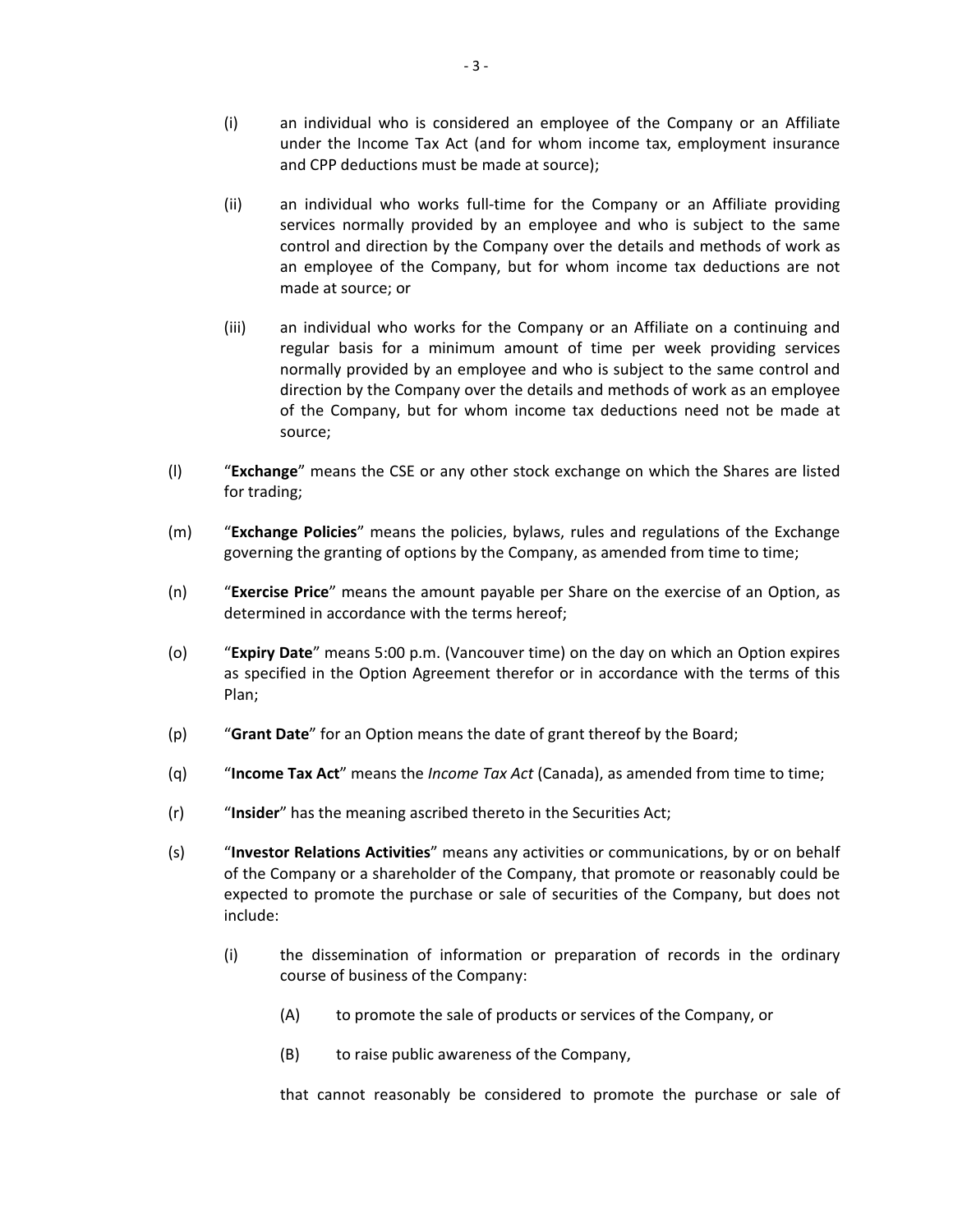securities of the Company,

- (ii) activities or communications necessary to comply with the requirements of:
	- (A) applicable Securities Laws,
	- (B) the Exchange, or
	- (C) the bylaws, rules or other regulatory instruments of any self‐regulatory body or exchange having jurisdiction over the Company; or
- (iii) activities or communications that may be otherwise specified by the Exchange;
- (t) "**Option**" means the right to purchase Shares granted hereunder to an Eligible Person;
- (u) "**Option Agreement**" means the stock option agreement between the Company and an Eligible Person whereby the Company provides notice of grant of an Option to such Eligible Person;
- (v) "**Optioned Shares**" means Shares that may be issued in the future to an Eligible Person upon the exercise of an Option;
- (w) "**Optionee**" means the recipient of an Option hereunder, their heirs, executors and administrators;
- (x) "**Officer**" means any senior officer of the Company or an Affiliate;
- (y) "**Plan**" means this incentive stock option plan, as amended from time to time;
- (z) "**Securities Act**" means the *Securities Act* (British Columbia), as amended from time to time;
- (aa) "**Securities Laws**" means the applicable acts, policies, bylaws, rules and regulations of the securities commissions governing the granting of Options by the Company, as amended from time to time;
- (bb) "**Shares**" means the common shares in the capital of the Company, provided that, in the event of any adjustment pursuant to Section 4.7, "Shares" shall thereafter mean the shares or other property resulting from the events giving rise to the adjustment; and
- (cc) "**Subsidiary**" has the meaning ascribed thereto in the Securities Act.
- 1.2 Gender. Throughout this Plan, whenever the singular or masculine or neuter is used, the same shall be construed as meaning the plural or feminine or body politic or corporate, and *vice‐versa* as the context or reference may require.
- 1.3 Currency. Unless otherwise indicated, all dollar amounts referred to in this Plan are in Canadian funds.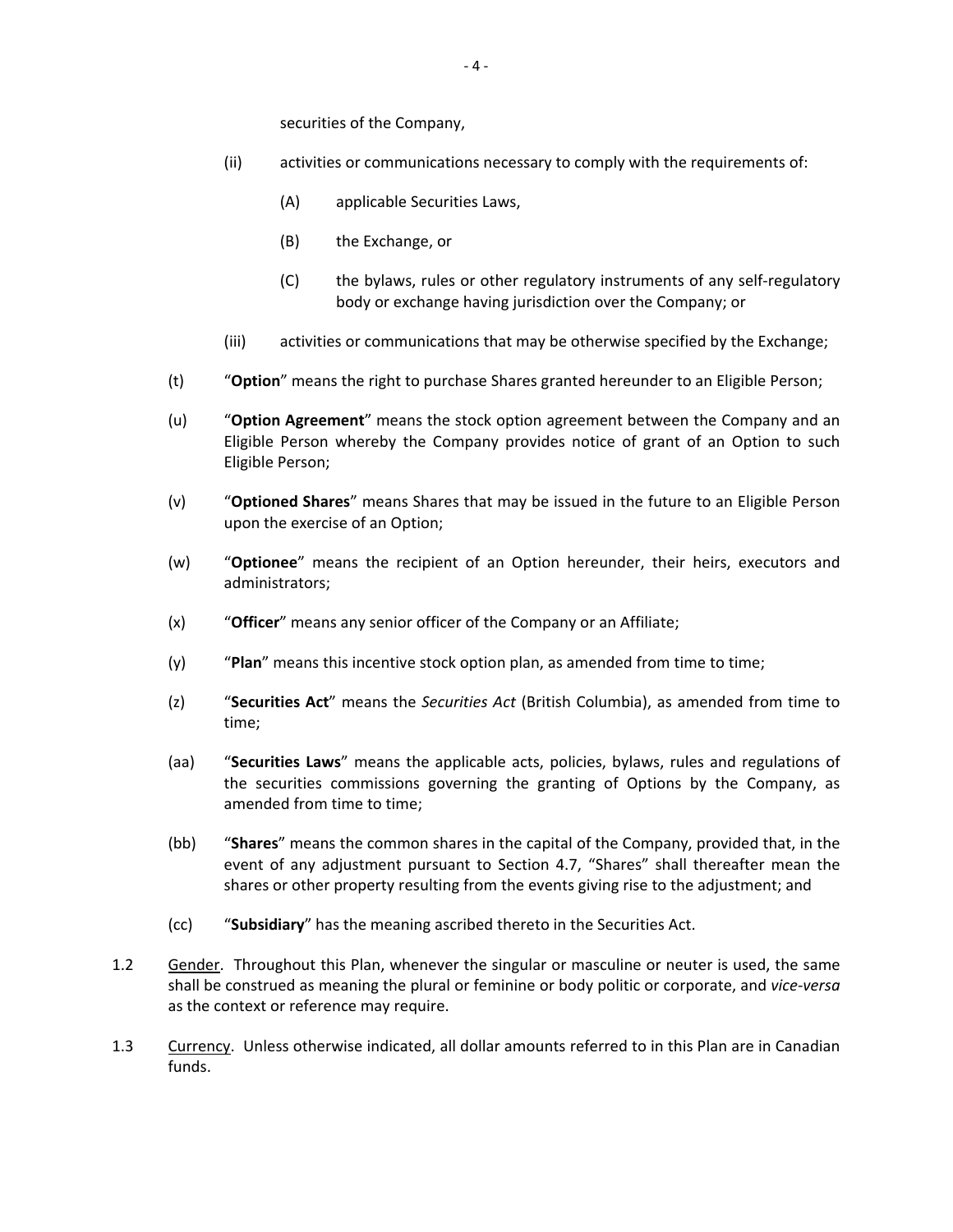1.4 Interpretation. This Plan will be governed by and construed in accordance with the laws of the Province of British Columbia without giving effect to any choice or conflict of law provision or rule that would cause the application of the domestic substantive laws of any other jurisdiction.

# **PART 2 PURPOSE**

2.1 Purpose. The purpose of this Plan is to attract and retain Directors, Officers, Employees and Consultants and to motivate them to advance the interests of the Company by affording them with the opportunity to acquire an equity interest in the Company through Options granted under this Plan.

# **PART 3 GRANTING OF OPTIONS**

- 3.1 Establishment of Plan. This Plan is hereby established to recognize contributions made by Eligible Persons and to create an incentive for their continuing assistance to the Company and its Affiliates.
- 3.2 Eligibility. Options to purchase Shares may be granted hereunder to Eligible Persons from time to time by the Board.
- 3.3 Options Granted Under the Plan. All Options granted under the Plan will be evidenced by an Option Agreement in such form determined by the Board setting forth the number of Optioned Shares, the term of the Option, the vesting terms, if any, the Exercise Price and such other terms as determined by the Board.
- 3.4 Terms Incorporated. Subject to specific variations approved by the Board, all terms and conditions set out herein will be deemed to be incorporated into and form part of an Option Agreement made hereunder. In the event of any discrepancy between this Plan and an Option Agreement, the provisions of this Plan shall govern.
- 3.5 Limitations on Shares Available for Issuance. Unless authorized by the shareholders of the Company in accordance with applicable Securities Laws, the number of Shares reserved for issuance under this Plan, together with all of the Company's other previously established or proposed stock options, stock option plans, employee stock purchase plans or any other compensation or incentive mechanisms involving the issuance or potential issuance of Shares, as applicable, shall not exceed 10% of the total number of issued Shares of the Company (calculated on a non‐diluted basis) at the time an Option is granted.
- 3.6 Options Not Exercised. In the event an Option granted under the Plan expires unexercised, is terminated or is otherwise lawfully cancelled prior to exercise of the Option, the Optioned Shares that were issuable thereunder will be returned to the Plan and will be available again for an grant under this Plan.
- 3.7 Acceleration of Unvested Options. If there is a Change of Control, then all outstanding Options, whether fully vested and exercisable or remaining subject to vesting provisions or other limitations on exercise, shall be exercisable in full.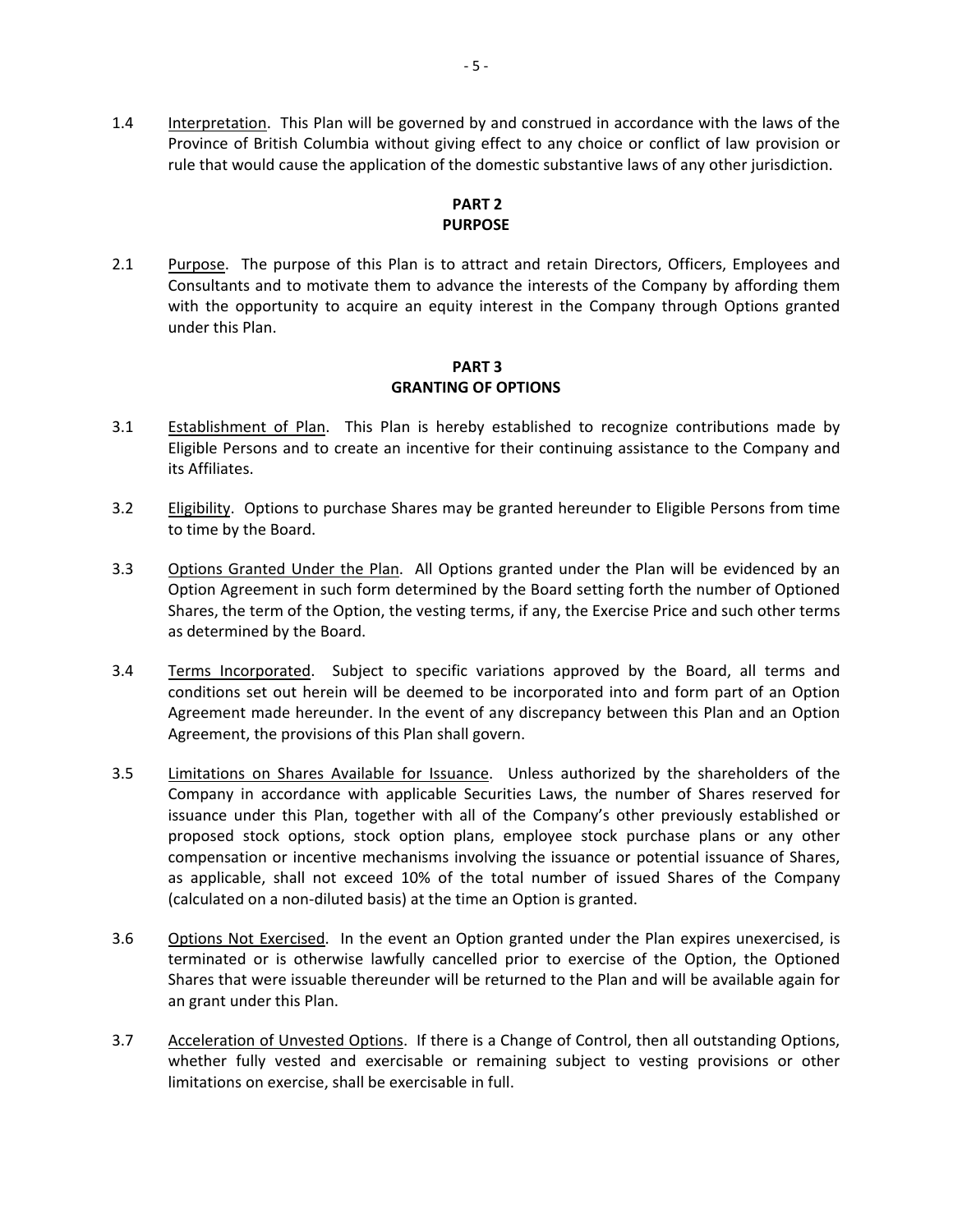- (a) allot Shares for issuance in connection with the exercise of Options;
- (b) grant Options hereunder;
- (c) subject to appropriate shareholder and regulatory approval, amend, suspend, terminate or discontinue the Plan, or revoke or alter any action taken in connection therewith, except that no general amendment or suspension of the Plan will, without the written consent of all applicable Optionees, alter or impair any Option previously granted under the Plan;
- (d) delegate all or such portion of its powers hereunder as it may determine to one or more committees of the Board, either indefinitely or for such period of time as it may specify, and thereafter each such committee may exercise the powers and discharge the duties of the Board in respect of the Plan so delegated to the same extent as the Board is hereby authorized so to do; and
- (e) may in its sole discretion amend this Plan (except for previously granted and outstanding Options) to reduce the benefits that may be granted to Eligible Persons (before a particular Option is granted) subject to the other terms hereof.

# **PART 4 TERMS AND CONDITIONS OF OPTIONS**

- 4.1 Exercise Price. The Board shall establish the Exercise Price at the time each Option is granted, subject to the following conditions:
	- (a) if the Shares are listed on an Exchange, then the Exercise Price for the Options granted will not be less than the minimum prevailing price permitted by the Exchange;
	- (b) if the Shares are not listed, posted and trading on any stock exchange or quoted on any quotation system, then the Exercise Price for the Options granted will be determined by the Board at the time of granting; and
	- (c) in all other cases, the Exercise Price shall be determined in accordance with the applicable Securities Laws and Exchange Policies.
- 4.2 Term of Option. The Board shall establish the Expiry Date for each Option at the time such Option is granted, subject to the following conditions:
	- (a) the Option will expire upon the occurrence of any event set out in Section 4.6 and at the time period set out therein; and
	- (b) the Expiry Date cannot be longer than the maximum exercise period as determined by the applicable Securities Laws and Exchange Policies.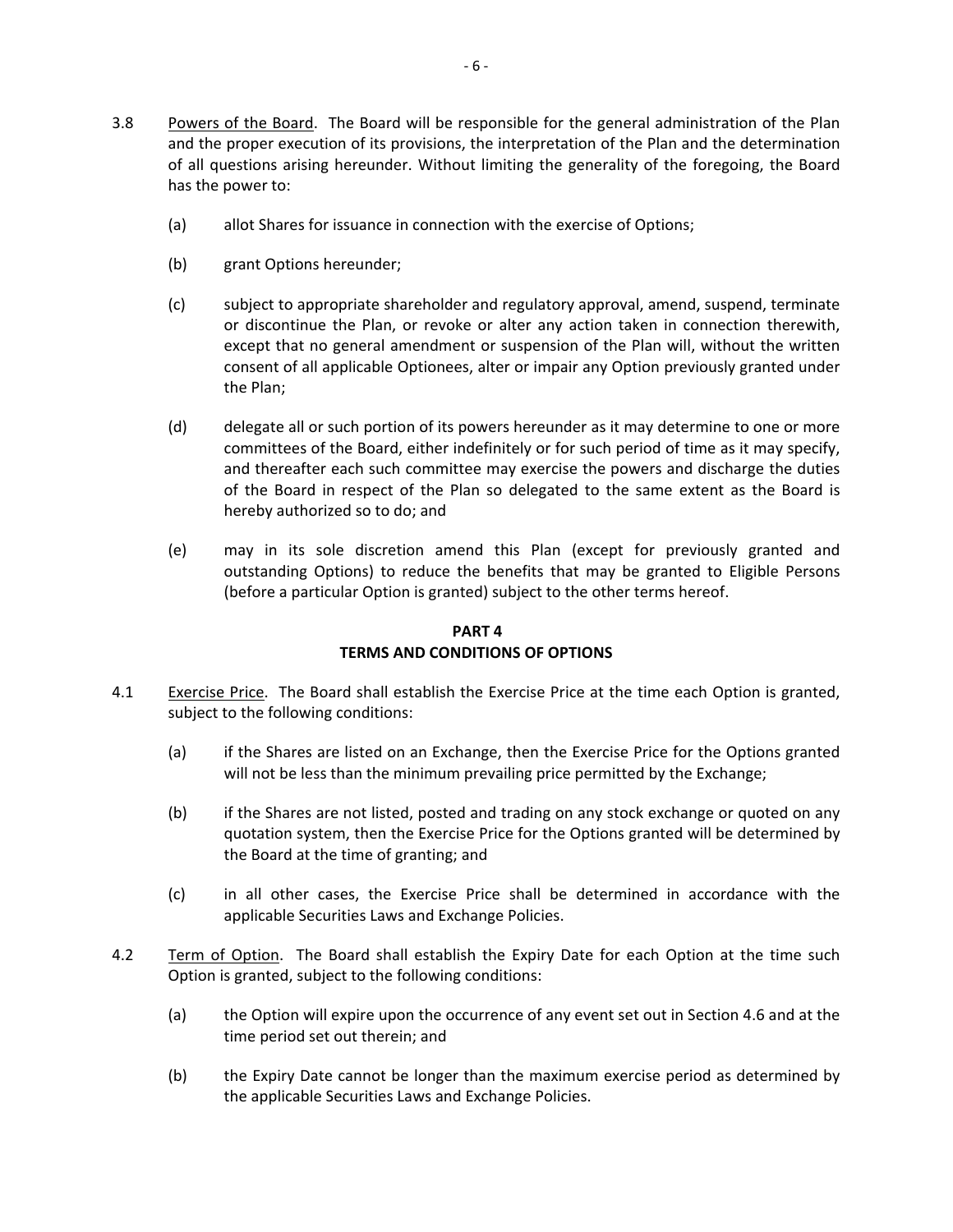- 4.3 Automatic Extension of Term of Option. The Expiry Date will be automatically extended if the Expiry Date falls within a blackout period during which the Company prohibits Optionees from exercising their Options, provided that:
	- (a) the blackout period has been formally imposed by the Company pursuant to its internal trading policies as a result of the bona fide existence of undisclosed material information (as defined in applicable Securities Laws and Exchange Policies);
	- (b) the blackout period expires upon the general disclosure of the undisclosed material information and the expiry date of the affected Options is extended to no later than ten (10) business days after the expiry of the blackout period; and
	- (c) the automatic extension will not be permitted where the Optionee or the Company is subject to a cease trade order (or similar order under applicable securities laws) in respect of the Company's securities.
- 4.4 Vesting of Options.
	- (a) No Option shall be exercisable until it has vested. The Board shall establish a vesting period or periods at the time each Option is granted to an Eligible Person, subject to the compliance with applicable Securities Laws and Exchange Policies.
	- (b) If no vesting schedule is specified at the time of grant and the Optionee is not performing Investor Relations Activities, the Option shall vest immediately.
- 4.5 Non Assignable. Subject to Section 4.6, all Options will be exercisable only by the Optionee to whom they are granted and will not be assignable or transferable.
- 4.6 Termination of Option. Unless the Board determines otherwise, the Options will terminate in the following circumstances:
	- (a) Termination of Services For Cause. If the engagement of the Optionee as a Director, Officer, Employee or Consultant is terminated for cause (as determined by common law), any Option granted hereunder to such Optionee shall terminate and cease to be exercisable immediately upon the Optionee ceasing to be a Director, Officer, Employee or Consultant by reason of termination for cause;
	- (b) Termination of Services Without Cause or Upon by Resignation. If the engagement of the Optionee as a Director, Officer, Employee or Consultant of the Company is terminated for any reason other than cause (as determined by common law), disability or death, or if such Director, Officer, Employee, or Consultant resigns, as the case may be, the Optionee may exercise any Option granted hereunder to the extent that such Option was exercisable and had vested on the date of termination until the date that is the earlier of (i) the Expiry Date, and (ii) the date that is 30 days after the effective date of the Optionee ceasing to be a Director, Officer, Employee or Consultant for such reason or because of such resignation;
	- (c) Death. If the Optionee dies, the Optionee's lawful personal representatives, heirs or executors may exercise any Option granted hereunder to the Optionee to the extent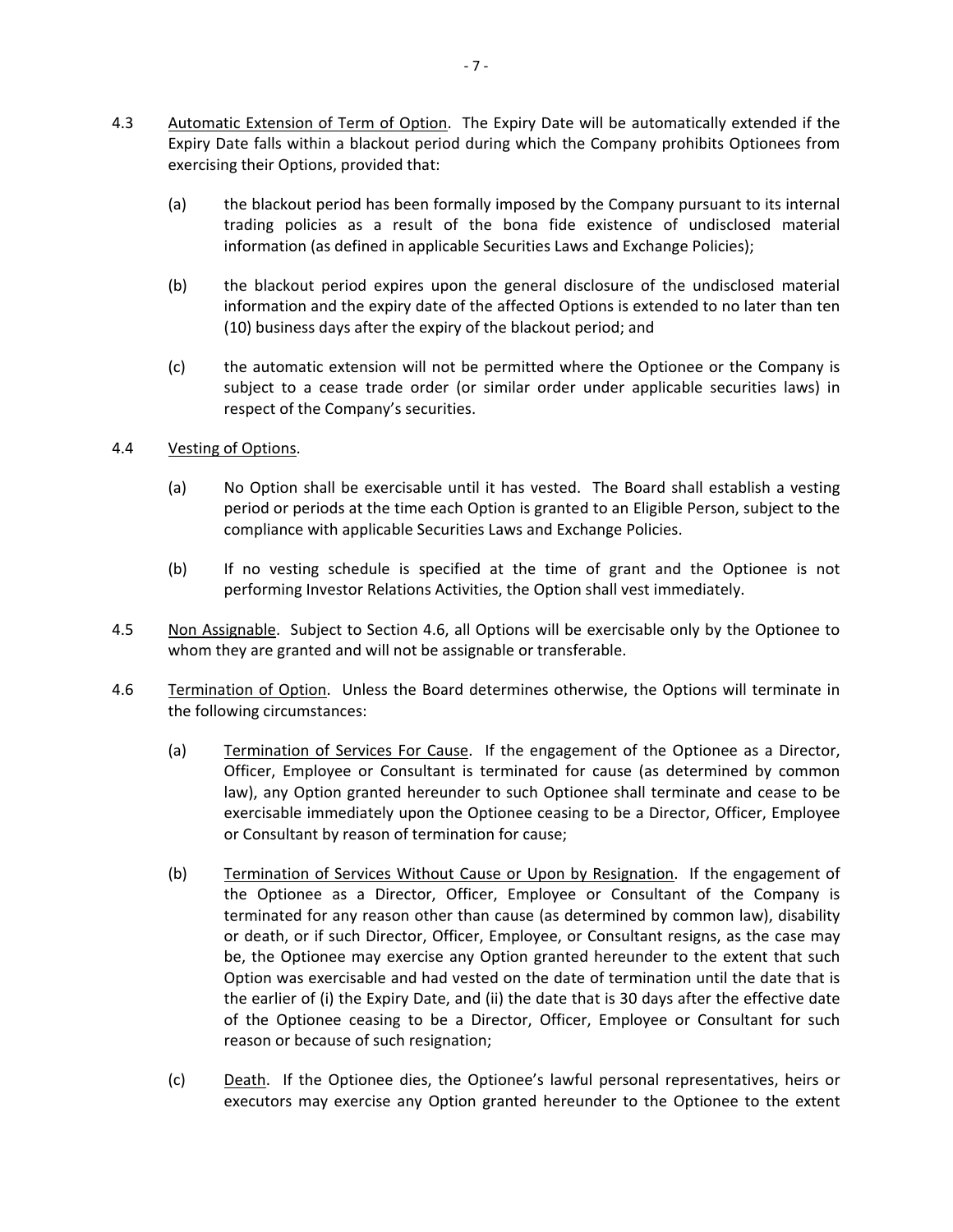such Option was exercisable and had vested on the date of death until the earlier of (i) the Expiry Date, and (ii) one year after the date of death of such Optionee;

- (d) Disability. If the Optionee ceases to be an Eligible Person due to his Disability, or, in the case of an Optionee that is a company, the Disability of the person who provides management or consulting services to the Company or to an Affiliate, the Optionee may exercise any Option granted hereunder to the extent that such Option was exercisable and had vested on the Date of Disability until the earlier of (i) the Expiry Date, and (ii) the date that is one year after the Date of Disability; and
- (e) Changes in Status of Eligible Person. If the Optionee ceases to be one type of Eligible Person but concurrently is or becomes one or more other type of Eligible Person, the Option will not terminate but will continue in full force and effect and the Optionee may exercise the Option until the earlier of (i) the Expiry Date, and (ii) the applicable date set forth in Sections 4.6(a) to 4.6(d) above where the Optionee ceases to be any type of Eligible Person. If the Optionee is an Employee, the Option will not be affected by any change of the Optionee's employment where the Optionee continues to be employed by the Company or an Affiliate.
- 4.7 Adjustment of the Number of Optioned Shares. The number of Optioned Shares subject to an Option will be subject to adjustment in the events and in the manner following:
	- (a) Following the date an Option is granted, the exercise price for and the number of Optioned Shares which are subject to an Option will be adjusted, with respect to the then unexercised portion thereof, in the events and in accordance with the provisions and rules set out in this Section 4.7, with the intent that the rights of Optionees under their Options are, to the extent possible, preserved and maintained notwithstanding the occurrence of such events. Any dispute that arises at any time with respect to any adjustment pursuant to such provisions and rules will be conclusively determined by the Board, and any such determination will be binding on the Company, the Optionee and all other affected parties.
	- (b) If there is a change in the outstanding Shares by reason of any share consolidation or split, reclassification or other capital reorganization, or a stock dividend, arrangement, amalgamation, merger or combination, or any other change to, event affecting, exchange of or corporate change or transaction affecting the Shares, the Board shall make, as it shall deem advisable and subject to the requisite approval of the relevant regulatory authorities, appropriate substitution and/or adjustment in:
		- (i) the number and kind of shares or other securities or property reserved or to be allotted for issuance pursuant to this Plan;
		- (ii) the number and kind of shares or other securities or property reserved or to be allotted for issuance pursuant to any outstanding unexercised Options, and in the exercise price for such shares or other securities or property; and
		- (iii) the vesting of any Options, including the accelerated vesting thereof on conditions the Board deems advisable, and if the Company undertakes an arrangement or is amalgamated, merged or combined with another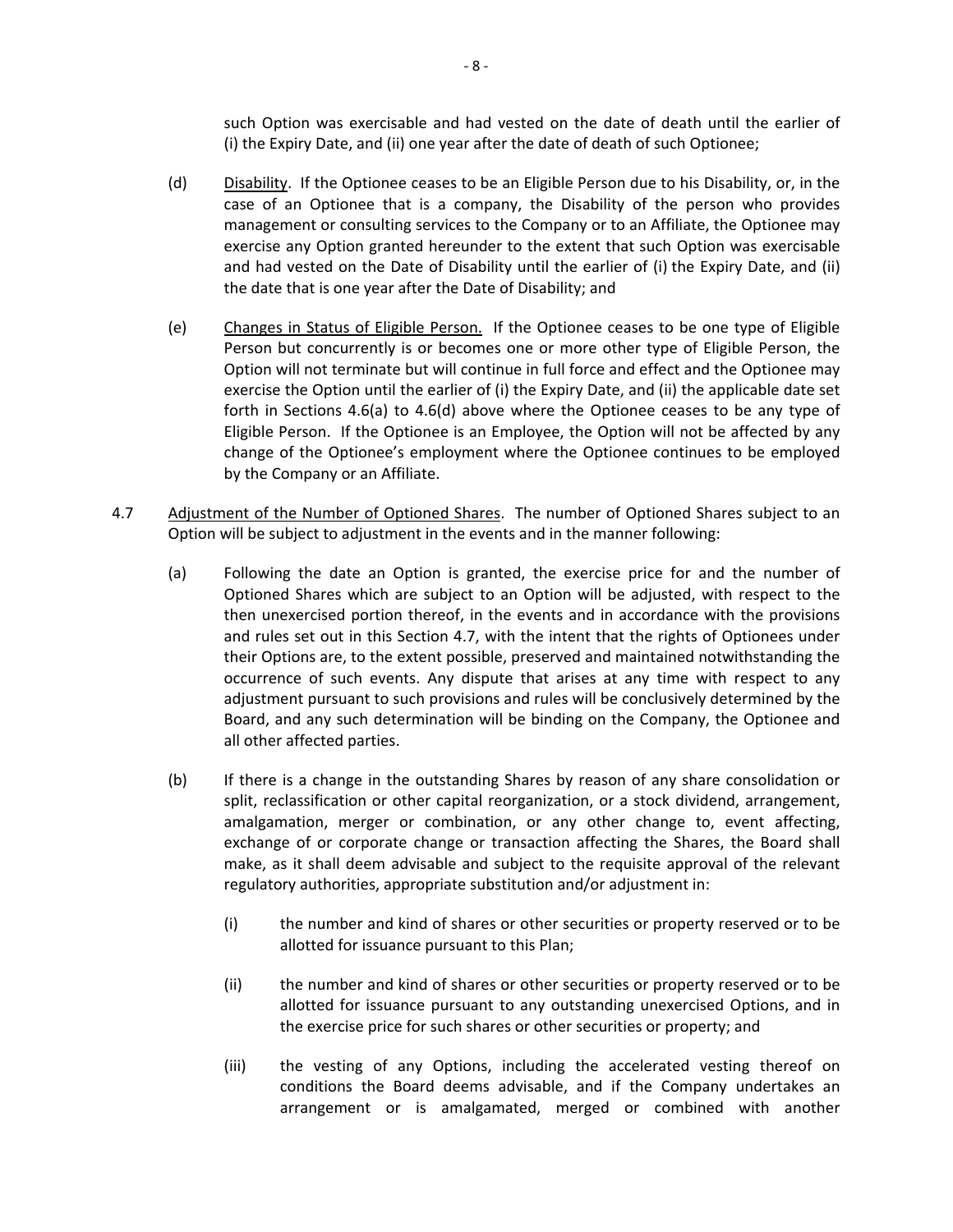corporation, the Board shall make such provision for the protection of the rights of Optionees as it shall deem advisable.

- (c) If the outstanding Shares are changed into or exchanged for a different number of shares or into or for other securities of the Company or securities of another company or entity, in a manner other than as specified in Section  $4.6(b)$ , then the Board, in its sole discretion, may make such adjustment to the securities to be issued pursuant to any exercise of the Option and the exercise price to be paid for each such security following such event as the Board in its sole and absolute discretion determines to be equitable to give effect to the principle described in Section 4.7, and such adjustments shall be effective and binding upon the Company and the Optionee for all purposes.
- (d) No adjustment provided in this Section 4.7 shall require the Company to issue a fractional share and the total adjustment with respect to each Option shall be limited accordingly.
- (e) The grant or existence of an Option shall not in any way limit or restrict the right or power of the Company to effect adjustments, reclassifications, reorganizations, arrangements or changes of its capital or business structure, or to amalgamate, merge, consolidate, dissolve or liquidate, or to sell or transfer all or any part of its business or assets.

# **PART 5 COMMITMENT AND EXERCISE PROCEDURES**

- 5.1 Option Agreement. Upon grant of an Option hereunder, an authorized director, officer or agent of the Company will deliver to the Optionee an Option Agreement detailing the terms of such Options and upon such delivery the Optionee will be subject to the Plan and have the right to purchase the Optioned Shares at the Exercise Price set out therein subject to the terms and conditions hereof.
- 5.2 Manner of Exercise. An Optionee who wishes to exercise his Option, in its entirety or any portion thereof, may do so by delivering:
	- (a) a notice of exercise to the Company specifying the number of Optioned Shares being acquired pursuant to the Option; and
	- (b) cash, a certified cheque or a bank draft payable to the Company for the aggregate Exercise Price for the Optioned Shares being acquired.
- 5.3 Subsequent Exercises. If an Optionee exercises only a portion of the total number of his Options, then the Optionee may, from time to time, subsequently exercise all or part of the remaining Options until the Expiry Date.
- 5.4 Delivery of Certificate and Hold Periods. As soon as practicable after receipt of the Notice of Exercise described in Section 5.2 and payment in full for the Optioned Shares being received by the Company, the Company will or will direct its transfer agent to issue a certificate to the Optionee for the appropriate number of Optioned Shares. Such certificate issued may bear a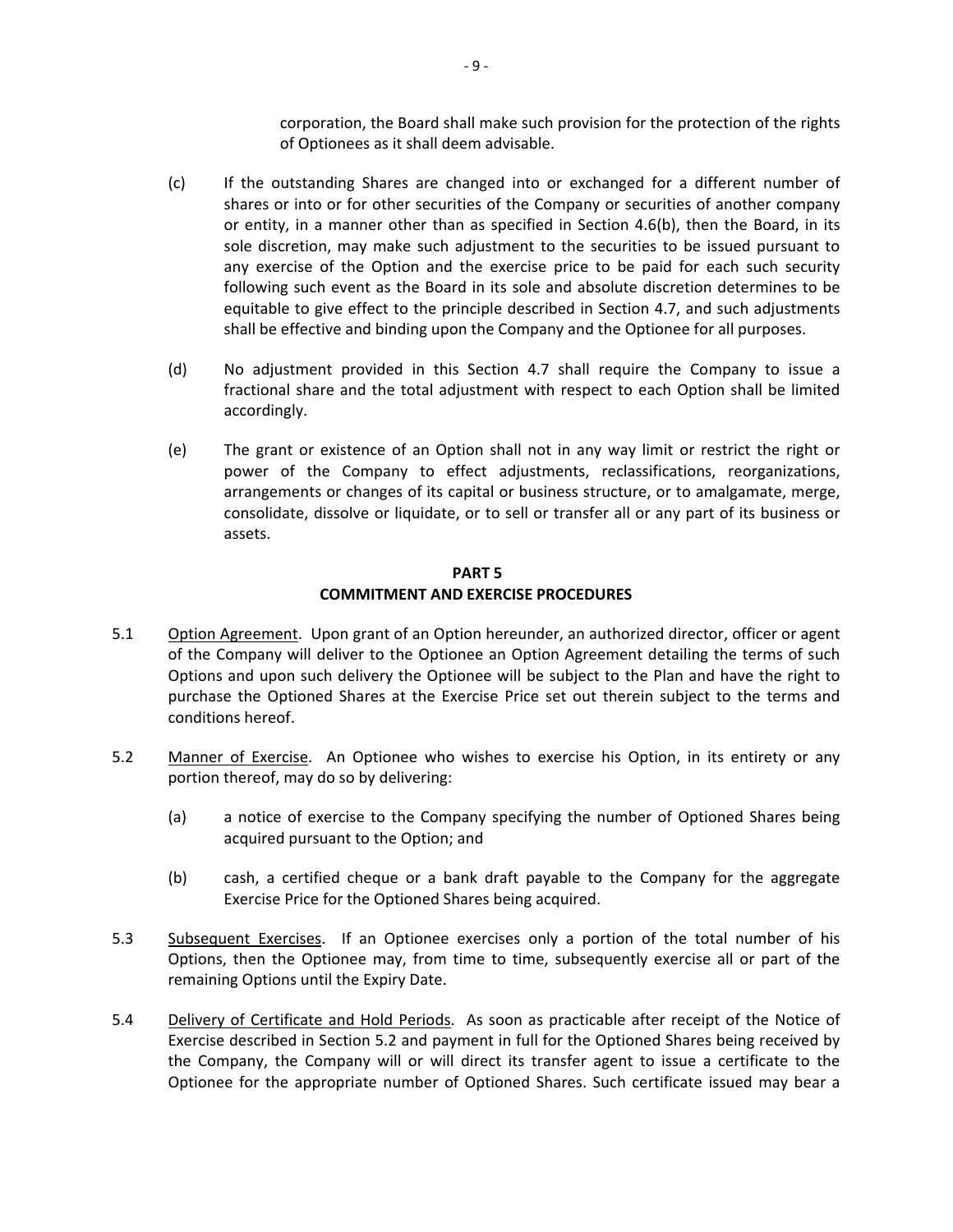legend stipulating any resale restrictions required under applicable Securities Laws and Exchange Policies.

- 5.5 Withholding. The Company may withhold from any amount payable to an Optionee, either under this Plan or otherwise, such amount as it reasonably believes is necessary to enable the Company to comply with the applicable requirements of any federal, provincial, local or foreign law, or any administrative policy of any applicable tax authority, relating to the withholding of tax or any other required deductions with respect to options (the "**Withholding Obligations**"). The Company may also satisfy any liability for the Withholding Obligations, on such terms and conditions as the Company may determine in its discretion, by:
	- (a) requiring an Optionee, as a condition to the exercise of any Options, to make such arrangements as the Company may require so that the Company can satisfy the Withholding Obligations including, without limitation, requiring the Optionee to remit to the Company in advance, or reimburse the Company for, the Withholding Obligations; or
	- (b) selling on the Optionee's behalf, or requiring the Optionee to sell, Optioned Shares acquired by the Optionee under the Plan, or retaining any amount which would otherwise be payable to the Optionee in connection with any such sale.

# **PART 6 AMENDMENTS**

- 6.1 Amendment of the Plan. The Board reserves the right, in its absolute discretion, to at any time amend, modify or terminate the Plan with respect to all Shares in respect of Options which have not yet been granted hereunder. Any amendment to any provision of the Plan will be subject to shareholder approval, if applicable, and any necessary regulatory approvals. If this Plan is suspended or terminated, the provisions of this Plan and any administrative guidelines, rules and regulations relating to this Plan shall continue in effect for the duration of such time as any Option remains outstanding.
- 6.2 Amendment of Outstanding Options. The Board may amend any Option with the consent of the affected Optionee and the Exchange, if required, including any shareholder approval required by the Exchange Policies or applicable Securities Laws.
- 6.3 Amendment Subject to Approval. If the amendment of an Option requires shareholder or regulatory approval, such amendment may be made prior to such approvals being given, but no such amended Options may be exercised unless and until such approvals are given.

# **PART 7 GENERAL**

7.1 Exclusion from Severance Allowance, Retirement Allowance or Termination Settlement. If the Optionee retires, resigns or is terminated from employment or engagement with the Company or Affiliate, the loss or limitation, if any, pursuant to the Option Agreement with respect to the right to purchase Optioned Shares, shall not give rise to any right to damages and shall not be included in the calculation of nor form any part of any severance allowance, retiring allowance or termination settlement of any kind whatsoever in respect of such Optionee.